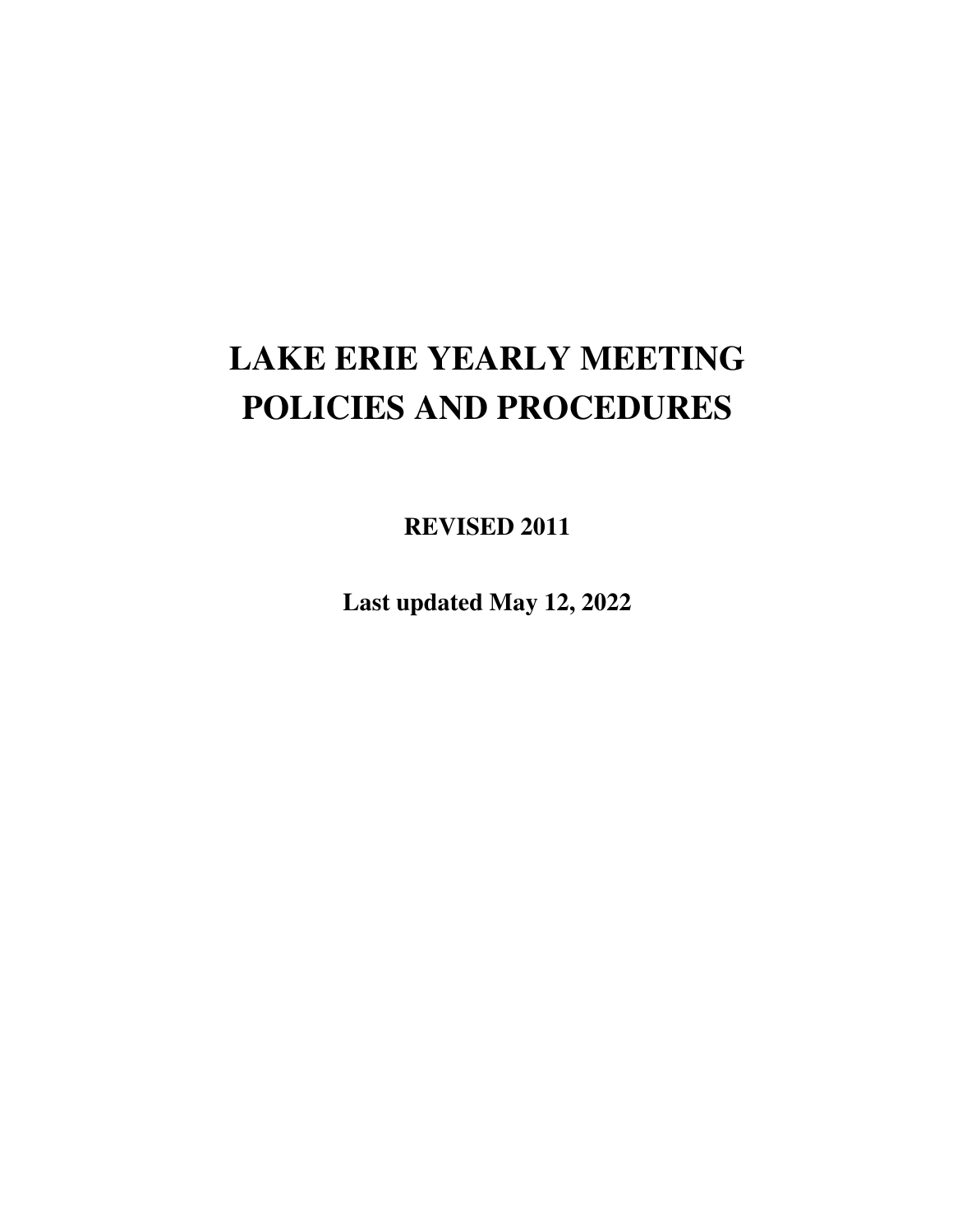# **Introduction to the 2011 Edition of** *Policies and Procedures*

At the 2009 Representative Meeting, Friends approved creating an ad hoc committee to revise *Lake Erie Yearly Meeting Policies and Procedures*. The presiding clerk, Merry Stanford, proceeded to invite four Friends to constitute the committee: Rosemary Coffey (Pittsburgh), Joe Mills (Kalamazoo), Mathilda Navias (Broadmead), and Jeff Cooper (Ann Arbor), clerk.

There followed much correspondence within our committee and consultation with others, especially officers and committee clerks with experience in specific areas. Each of us took responsibility for different sections of the manual and examined the text from the previous edition, revised it, shared our revisions, weighed one another's suggestions, and repeated the process – often several times, adding new text as needed. At about the time of Annual Meeting in 2010, we agreed that an entirely different structure would better serve our purposes and began rearranging our text into four chapters – Constituency, Governance, Organization, and Operations – tracing a path from who we are to how we make decisions; the roles of officers, committees, and others; and financial policy and communication/information sources.

Our revision pursued four general goals:

- Most important, bring policies and procedures up to date by reflecting recent decisions of the Yearly Meeting as well as current practice. (Frequently we asked ourselves and others whether "current practice" represented an improvement or a straying away from a worthy but forgotten purpose.)
- Focus on how LEYM conducts business, removing contents in the previous edition that *don't* address this. In particular, text on officers and committees of monthly meetings and on individual membership in the Religious Society of Friends was moved to an appendix.
- Facilitate access to information in various ways: moving contents under headings where we believe users are most likely to seek specific answers, arranging items in a more apparent order (committees, for example, are now listed alphabetically), adding cross references and an index, and even laying out pages in a way that emphasizes the outline form.
- Use clearer, more direct language, notably changing the former imperative tone ("shall consider") to simple present tense ("considers") and avoiding unnecessary repetition.

A draft of this new edition of *Policies and Procedures* was circulated to meetings and worship groups as well as officers and committee clerks of the Yearly Meeting in February 2011, with an invitation to Friends to "explore it, test it, and think about how it might be improved." At Representative Meeting in April, printed copies of the new edition were distributed to monthly meetings. Subsequently many helpful suggestions arrived, and we gratefully incorporated most of them into a second complete draft, circulated in early July to meetings, worship groups, and officers and committee clerks of the Yearly Meeting.

This second draft was approved by the Yearly Meeting during Annual Sessions in 2011. As before, the recording clerk [now the Publications & Archives Committee], in consultation with the presiding clerk, has responsibility to update *Policies and Procedures* as new policies and procedures are approved, and to ensure that the latest version is posted on the website.

The ad hoc committee on revising *Policies and Procedures*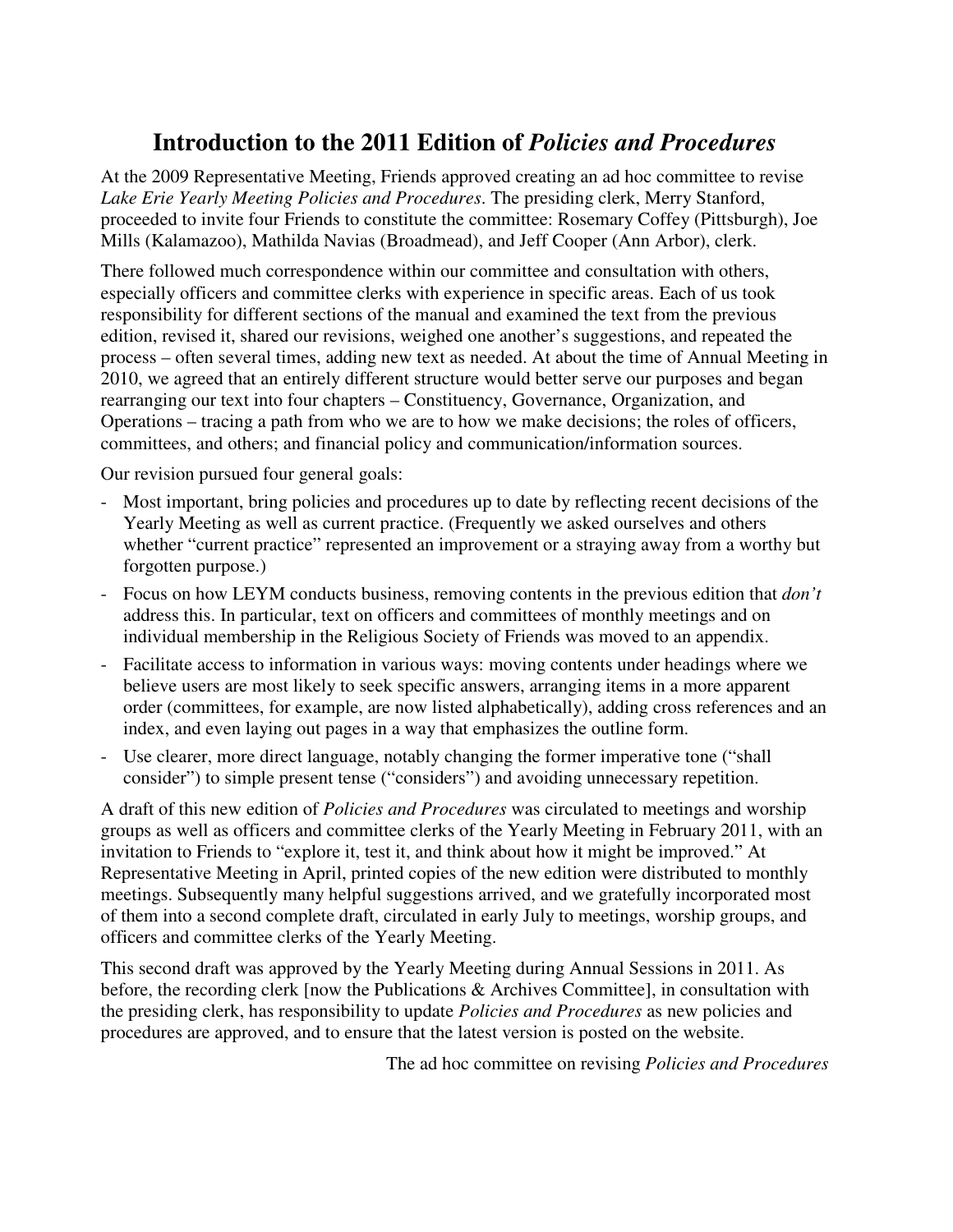# **TABLE OF CONTENTS**

#### **Introduction to the 2011 Edition of** *Policies & Procedures*

#### **I. CONSTITUENCY**

#### **A. Constituent Bodies**

- 1. Quarterly Meeting
- 2. Monthly Meetings
- 3. Preparative Meetings
- 4. Worship Groups
- 5. Allowed Meetings

#### **B. New Monthly Meetings**

#### **C. Changes in Monthly Meeting Status**

#### **II. GOVERNANCE**

#### **A. Annual Sessions**

- 1. Attendance
- 2. Representation
- 3. Actions and Authority Reserved to Annual Sessions

#### **B. Representative Meeting**

- 1. Representation
- 2. Composition
- 3. Meetings
- 4. Notification of Business Prior to the Meeting
- 5. Actions and Authority
- 6. Minutes

#### **C. Executive Committee**

- 1. Composition
- 2. Responsibilities and Authority
- 3. Meetings

#### **D. Bringing Leadings and Concerns to the Yearly Meeting**

- 1. Individual Leading
- 2. Corporate Concerns
- 3. Acting on a Leading or Concern

#### **E. Travel Minute**

#### **III. ORGANIZATION**

#### **A. Officers**

- 1. Presiding Clerk
- 2. Assistant Clerk
- 3. Recording Clerk
- 4. Treasurer
- 5. Other Officers

#### **B. Other Positions Held by Individuals**

- 1. *Bulletin* Editor
- 2. *Annual Records* Editor
- 3. Database Manager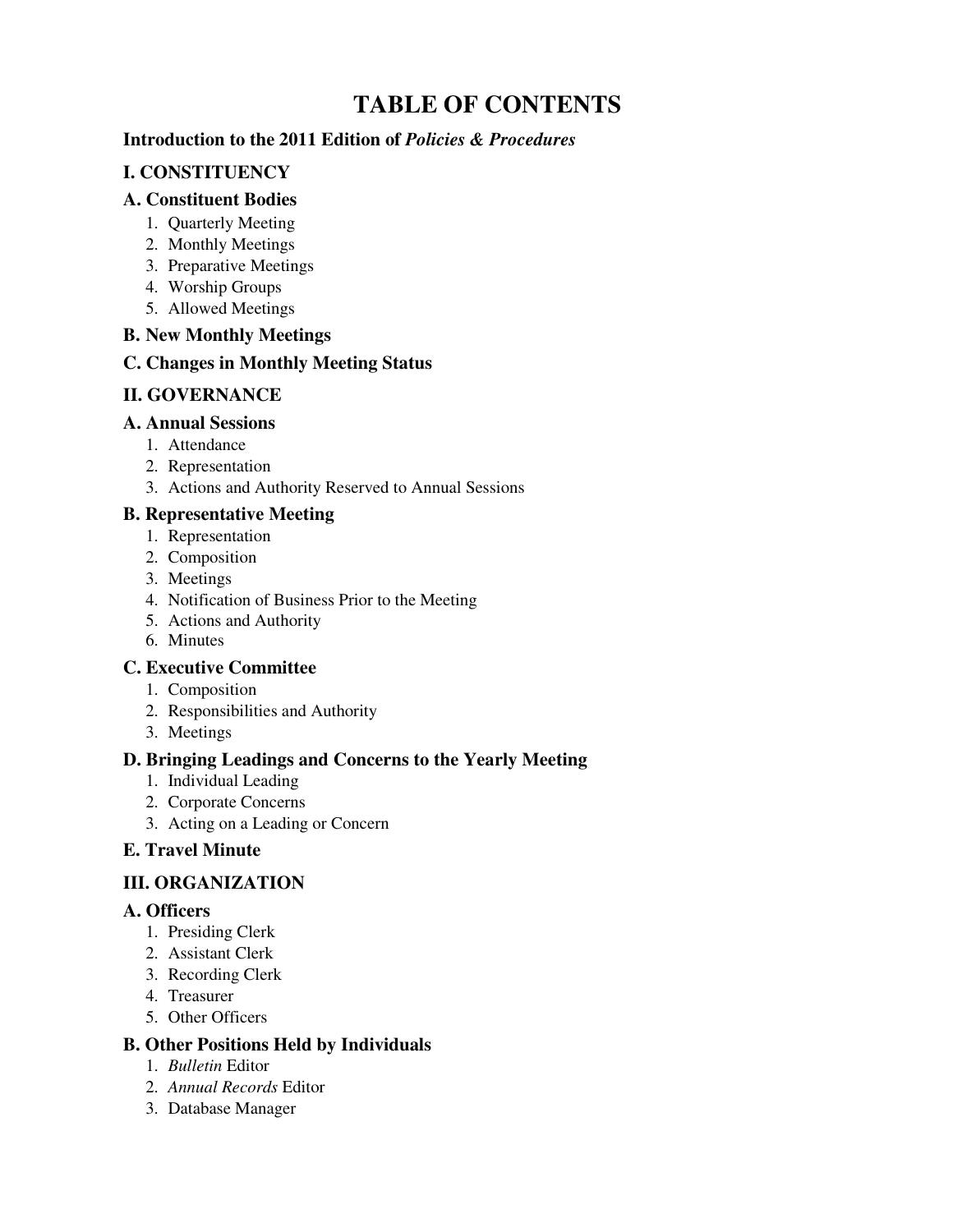- 4. Digital Communications Facilitator
- 5. High School Youth Program Coordinator

#### **III. ORGANIZATION** (*continued*)

#### **C. Committees**

- 1. Advancement & Outreach Committee
- 2. Annual Meeting Planning Committee
	- 2.1. Arrangements & Site Committee
		- 2.2. Program Committee
		- 2.3. Youth & Children Committee
- 3. Earthcare Committee
- 4. Finance Committee
- 5. High School Teen Retreat Program Committee
- 6. Ministry & Nurture Committee
- 7. Nominating Committee
- 8. Peace & Justice Committee
- 9. Publications & Archives Committee

#### **D. Representatives to Quaker Organizations**

- 1. Responsibilities
- 2. Organizations and Related Information
	- a. American Friends Service Committee Corporation
	- b. Friends Committee on National Legislation, General Committee
	- c. Friends General Conference, Central Committee
	- d. Friends World Committee for Consultation, Section of the Americas
- 3. Other Appointments
	- a. Friends for Lesbian, Gay, Bisexual, Transgender, and Queer Concerns
	- b. Olney Friends School Board
	- c. Quaker Earthcare Witness

#### **E. Visitors to Other Yearly Meetings**

- 1. Regional Yearly Meetings
- 2. Non-Regional Yearly Meetings

#### **IV. OPERATIONS**

#### **A. Financial Support and Fiscal Policy**

- 1. Fiscal Year
- 2. Budget
- 3. Expense Reporting and Reimbursement
- 4. Account Signatories
- 5. Scholarships and Financial Assistance (*see also* Appendix D)
- 6. Remittances from Monthly Meetings
- 7. Tax Exempt Status

#### **B. Publications and Information Sources**

- 1. Website
- 2. *LEYM Bulletin*
- 3.*Annual Records*
- 4.*Advices and Queries*
- 5.Database
- 6.*LEYM Policies and Procedures*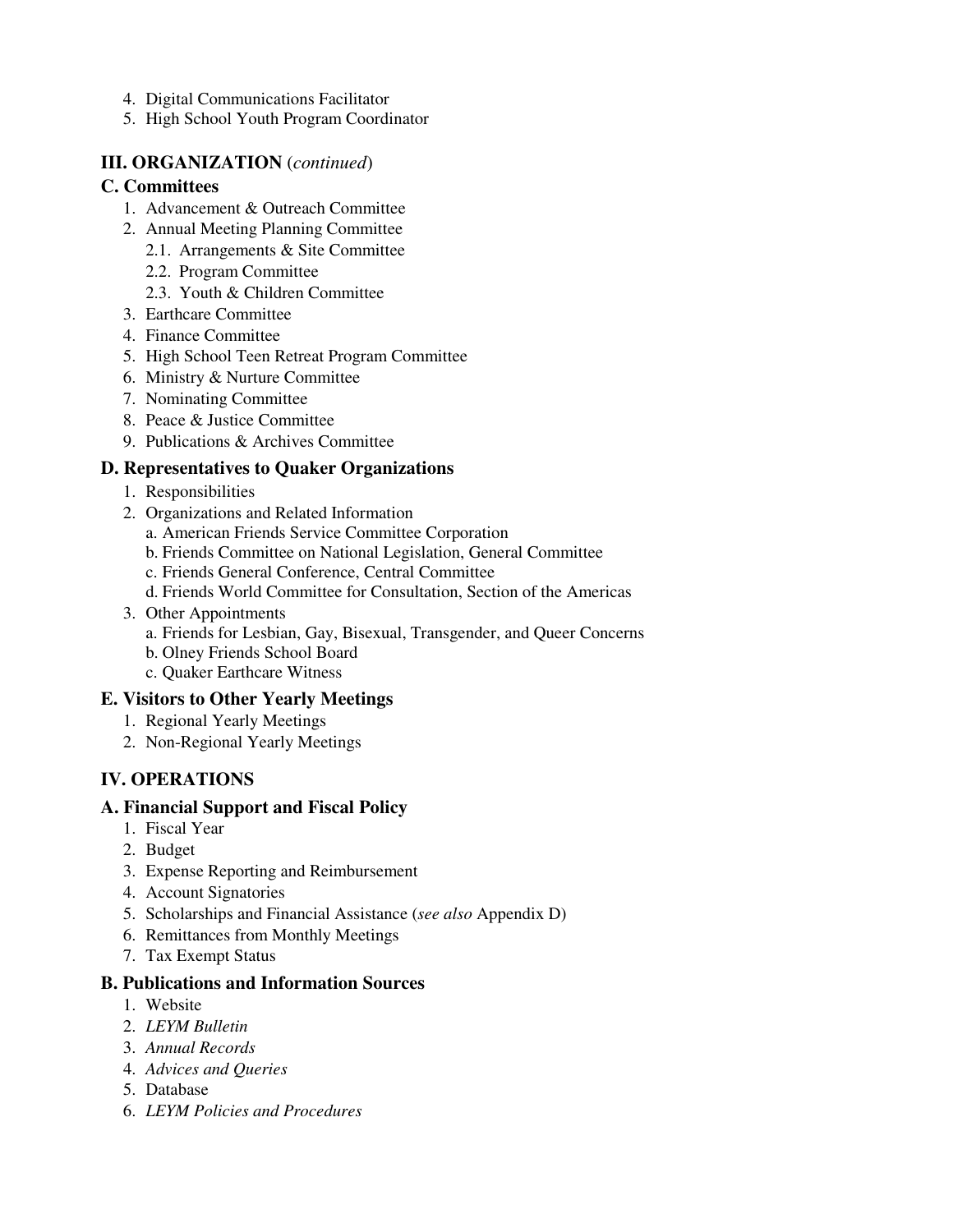#### **V. POLICIES ON PRIVACY, CHILD ABUSE, AND HARASSMENT**

#### **A. Privacy Policy**

#### **B. Policies on Child and Sexual Abuse**

- B1. Policy on Child and Sexual Abuse Prevention
- B2. Policy for Reports of Child Abuse Made at Yearly Meeting

#### **C. Harassment Policy**

#### **APPENDICES**

- **A. History and Objectives of Lake Erie Yearly Meeting**
- **B. Guidelines for Meeting for Worship with Attention to Business**
- **C. Suggested Guidelines for State of the Meeting Reports**

#### **D. Scholarships and Financial Assistance**

- 1. For Adults
	- a. Yearly Meeting Business
	- b. LEYM Annual Meeting
	- c. LEYM Representative Meeting
	- d. LEYM Spiritual Formation Retreats
	- e. LEYM Service Project Preceding Annual Meeting
	- f. Ministry Scholarships
	- g. Traveling Ministries Fund
	- h. Scholarship Funds for Attending Quaker Colleges or for Quaker Organizational Internships/ Fellowships
	- i. Funds for Travel to Conferences Reflecting Quaker Values
	- j. Special Travel Requests
	- k. Assistance in Obtaining a Cooper Scholarship to Attend Earlham School of Religion
- 2. For Children and Teens
	- a. Annual LEYM K-12 Fall Retreat
	- b. Youth Activities and Conferences
	- c. LEYM High School Retreats
	- d. LEYM Annual Meeting

#### **E. Travel Expense Reporting Form and Voucher**

- **F. Guidelines Regarding Honoraria and Expenses for Annual Meetings**
- G. Monthly Meetings and Individual Membership: Text from previous edition of *LEYM Policies and Procedures*
	- 1. Monthly Meetings
		- a. Officers
		- b. Committees
	- 2. Membership Individuals
		- a. Membership in the Religious Society of Friends
		- b. Isolated Individuals
		- c. Sojourning Membership
		- d. Dual Membership in Monthly Meetings
		- e. Transfer of Membership

#### **INDEX**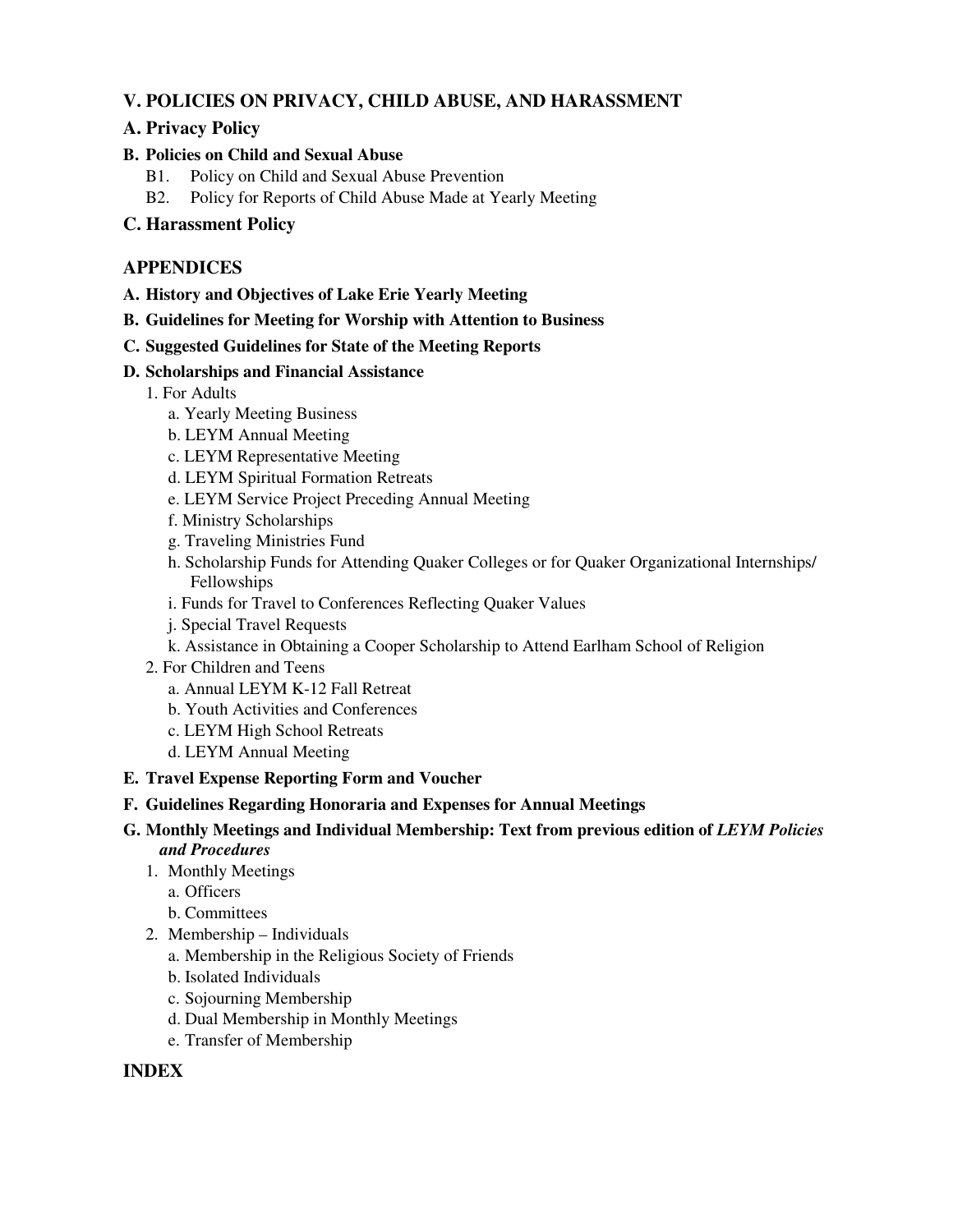# **Terminology**

Please note that, in this manual, the following terms have specific meanings:

- *Yearly Meeting* (capitalized) Lake Erie Yearly Meeting, the institution (a body of Friends)
- *Annual Meeting* Our annual summer gathering of Friends in its entirety, including all activities from registration through checkout
- *Annual Sessions* The sessions of meeting for worship with attention to business at Annual Meeting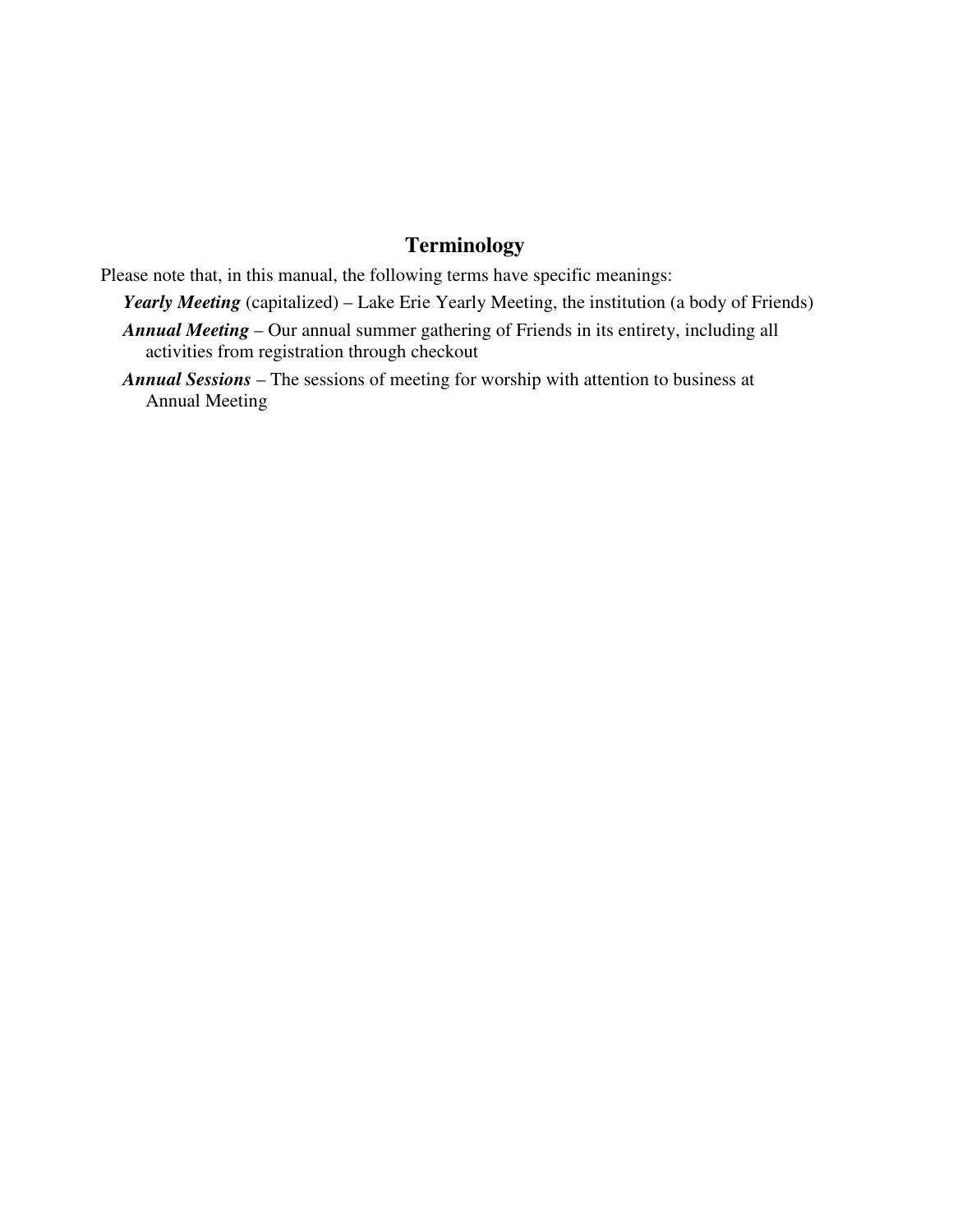# **LAKE ERIE YEARLY MEETING POLICIES AND PROCEDURES**

This manual describes the way in which Lake Erie Yearly Meeting (LEYM) conducts business. The text is presented in five main sections: Section I, Constituency, covers the constituent bodies (e.g., monthly meetings, worship groups) and how these bodies can move from one status to another. Section II, Governance, explains how the Yearly Meeting makes decisions and outlines the authority and responsibilities of Annual Sessions, Representative Meeting, and the Executive Committee. Section III, Organization, presents the responsibilities of officers, Friends in other individual positions, and committees. The fourth section, Operations, describes financial policies and practices, followed by LEYM's publications, website, and database. Section V provides statements of policy concerning privacy, child abuse, and harassment.

# **I. CONSTITUENCY**

Lake Erie Yearly Meeting, affiliated with Friends General Conference, is made up of all members of its constituent monthly meetings, located in Michigan, Ohio, and Pennsylvania. The Michigan monthly meetings, all in the Lower Peninsula, are also a part of Green Pastures Quarterly Meeting. In addition, there are (or can be) preparative meetings, worship groups, and allowed meetings.

# **A. Constituent Bodies**

- 1. *Quarterly Meeting:* Green Pastures Quarterly Meeting (GPQM)
	- a. GPQM, the only quarter within LEYM, covers the part of Michigan within the geographic boundaries of the Yearly Meeting. Its formation predates the formation of LEYM.
	- b. GPQM reports to LEYM through an annual Statistical Report and at Annual Sessions, at the discretion of LEYM's presiding clerk.

#### 2. *Monthly Meetings*

- a. The Yearly Meeting is made up of monthly meetings, the fundamental units of the Religious Society of Friends. A monthly meeting receives and records members and takes them under its spiritual care. The authority to take action regarding membership and marriages lies with the monthly meeting. The monthly meeting holds regular meetings for worship and for business, oversees weddings and provides for the nurture of marriages, assists members at times of death, collects funds required to carry on the work of the meeting, and provides for the holding of titles to property and the administration of trust funds. In addition, the monthly meeting may undertake any action and assume any function consistent with Quaker principles and not specifically the responsibility of another meeting.
- b. The monthly meeting should have a "book of discipline" or "faith and practice" as a guide for orderly procedure. Ordinarily, a monthly meeting uses its yearly meeting's book of discipline. As LEYM does not currently have one, a monthly meeting, unless it has its own guide, should select one approved by another yearly or monthly meeting, such as Philadelphia Yearly Meeting's or Pittsburgh Monthly Meeting's *Faith & Practice*, become familiar with its contents, and use it for guidance regarding Quaker process and procedures.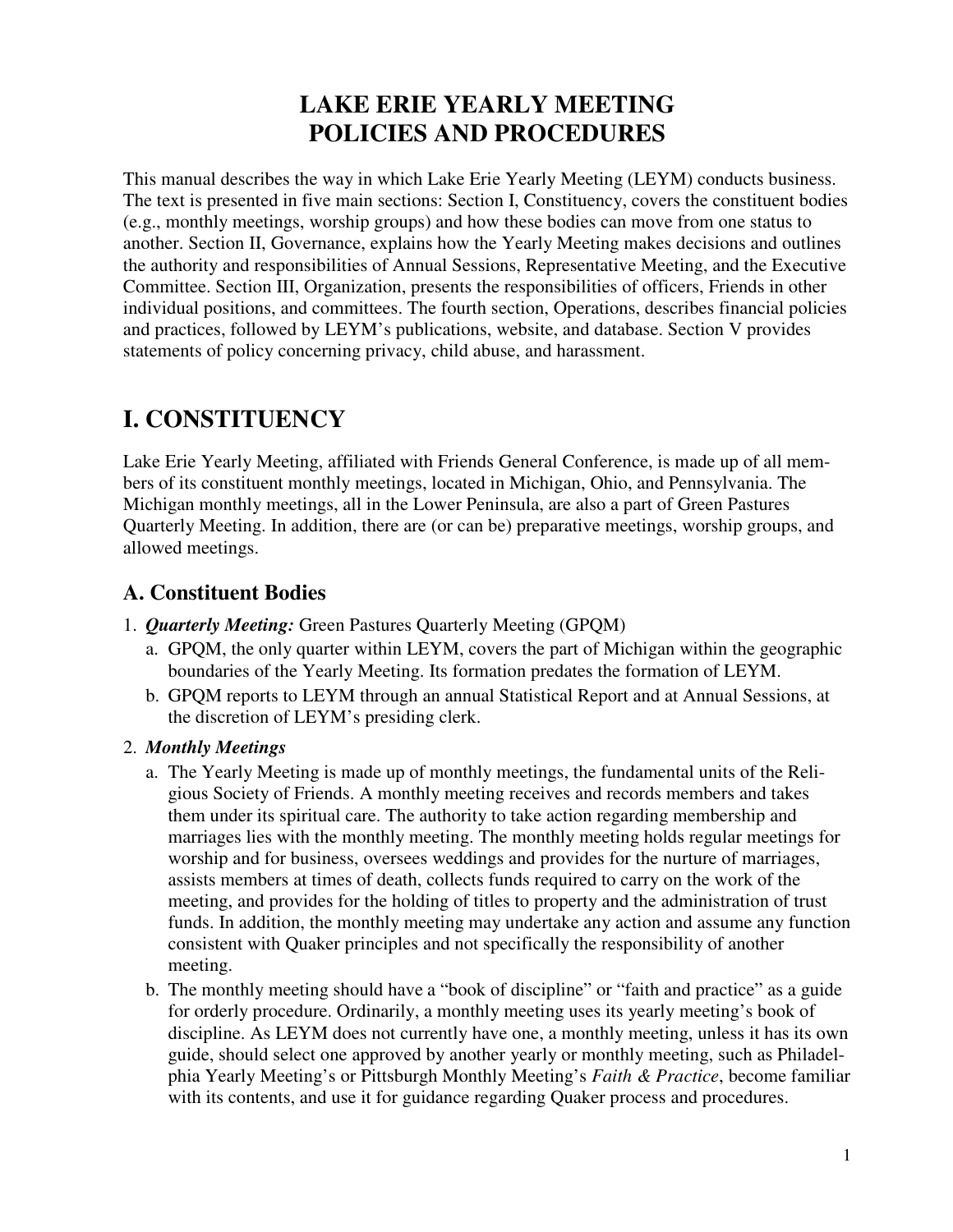- I. A. 2. c
	- c. Monthly meetings supply a State of the Meeting Report and a Statistical Report annually in a timely manner to the Yearly Meeting.
	- d. Monthly meetings support the Yearly Meeting financially; the recommended contribution is based upon membership. (*See* IV. A. 6.)
	- e. Membership in two yearly meetings
		- (1) Under unusual circumstances, monthly meetings can have membership in two yearly meetings. Monthly meetings with dual membership themselves determine how they will report the portion of their membership statistics to each yearly meeting.
		- (2) Lake Erie Yearly Meeting expects pro-rated financial support.

### 3. *Preparative Meetings*

- a. A preparative meeting is a meeting under the care of a monthly meeting. Preparative meetings may, if they so wish, have their own officers, budget, and program. Membership is held in the parent monthly meeting until such time as the preparative meeting requests and receives monthly meeting status from the appropriate quarterly meeting or LEYM. (*See I. B. 2 – 3, below.*) At that time membership is transferred to the new monthly meeting.
- b. A preparative meeting cannot conduct marriages on its own but must arrange for them to be under the care of the parent monthly meeting.
- c. Since membership is in the monthly meeting, the monthly meeting counts those Friends in the preparative meeting on its own rolls for purposes of reporting to the Yearly Meeting and notifies the preparative meeting of its financial responsibilities.

### 4. *Worship Groups*

- a. A group of people meeting regularly to worship after the manner of Friends but generally not to conduct business is called a worship group. Usually, one or two people take responsibility for convening the group; they are called conveners rather than clerks. A worship group may begin as an autonomous group that may or may not have much contact with other Friends, or it may be started under the care of a monthly meeting.
- b. A worship group is not able to grant membership in the Religious Society of Friends or carry out other functions reserved for monthly meetings, such as conducting a marriage.
- c. LEYM encourages autonomous worship groups within LEYM's geographic area to come under the care of a monthly meeting. The Advancement  $&$  Outreach Committee offers its assistance to monthly meetings in assuming care of a worship group.
- d. A worship group does not have financial responsibility to the Yearly Meeting, but, if it so desires, may make a contribution to the Yearly Meeting.

### 5. *Allowed Meetings*

- a. Arranged by an established monthly meeting, an "allowed" or "indulged" meeting is a group that worships at a time and/or place different from the meetings for worship of the parent meeting, usually at regular intervals.
- b. An allowed meeting usually joins with the monthly meeting for business sessions.
- c. As membership is in the monthly meeting, the monthly meeting counts participants in an allowed meeting on its own rolls for purposes of reporting to the Yearly Meeting.

# **B. New Monthly Meetings**

1. Lake Erie Yearly Meeting encourages interested groups to explore the possibility of forming a monthly meeting and joining LEYM. The Advancement & Outreach Committee assists such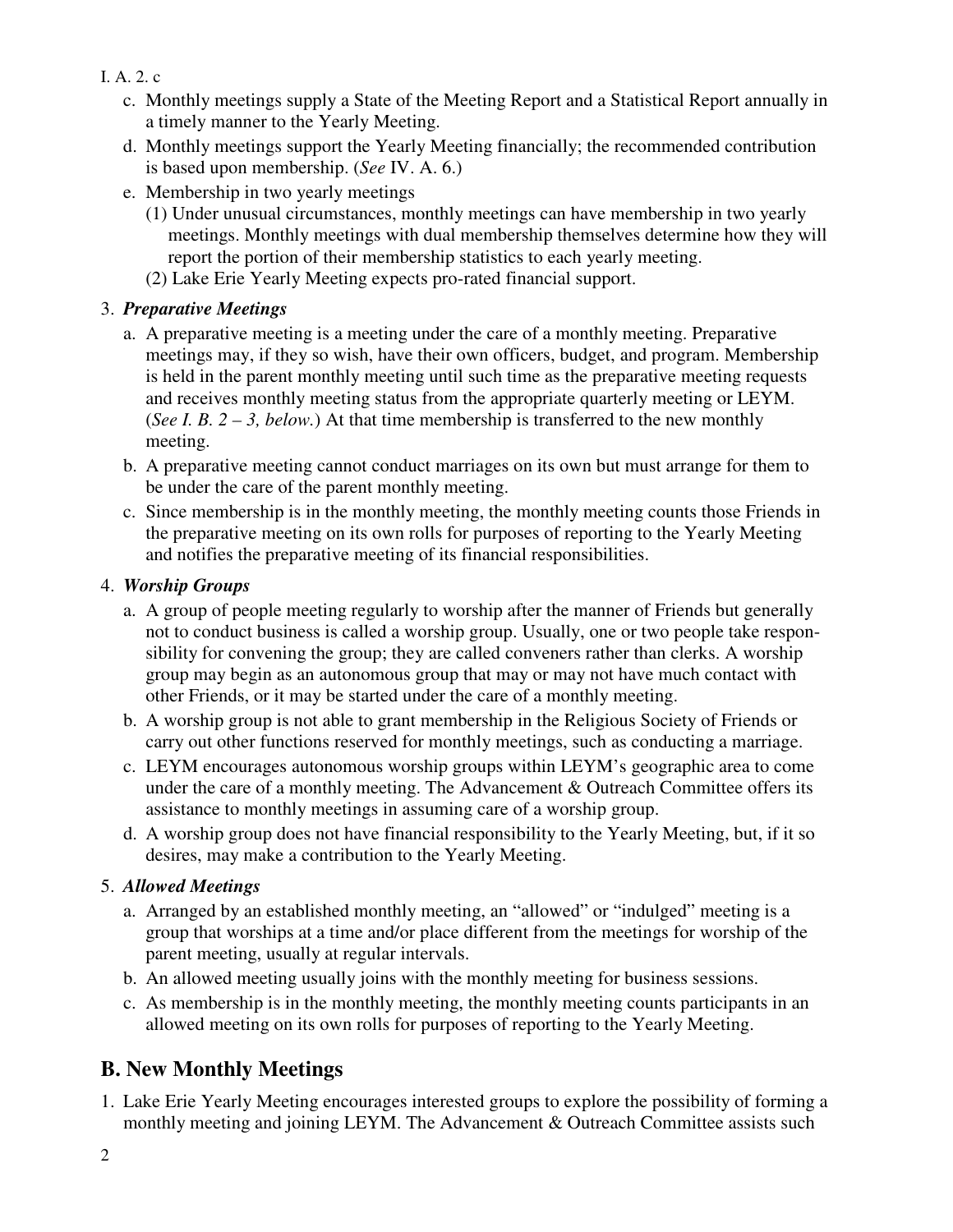groups in preparing to obtain recognition from the quarterly meeting or, if they are outside a quarterly meeting, directly from LEYM.

- 2. Within a quarter, the quarter handles applications for full monthly meeting status, with the help of LEYM's Advancement & Outreach Committee, if desired. When a quarter approves a new monthly meeting, the clerk of the quarterly meeting forwards a minute notifying the clerk of Yearly Meeting.
- 3. Outside of a quarter, applications for full monthly meeting status are handled by the Advancement & Outreach Committee, which brings the request to Annual Sessions with a recommendation.
- 4. Groups preparing for recognition as monthly meetings of Lake Erie Yearly Meeting are encouraged to engage in group study on the meaning of membership.
- 5. To become members of LEYM, meetings are expected to:
	- a. have an organization with officers
	- b. hold regular meetings for worship
	- c. hold regular meetings for business
- 6. Clearness committees for attenders of a new meeting who are joining the Religious Society of Friends for the first time are conducted by members of an established monthly meeting; other arrangements may be made under unusual circumstances.

# **C. Changes in Monthly Meeting Status**

- 1. When a monthly meeting is considering such possible changes as disbanding or merging with another meeting, this situation should be called without delay to the attention of the quarterly meeting clerk or, in the absence of a quarterly meeting, to the attention of both the clerk of the Yearly Meeting and the clerk of the Advancement & Outreach Committee. The purpose of this notification is to obtain assistance in considering alternatives. Consultation also can help with technical questions concerning individual memberships, disposition of records, finances, property, incorporation, and so forth.
- 2. Within a quarter, the quarterly meeting may recognize the change of status and so notify the Yearly Meeting. Outside a quarter, the Yearly Meeting may recognize the change of status, taking into account the report of the Advancement & Outreach Committee.

# **II. GOVERNANCE**

In this publication, "actions of the Yearly Meeting" refer to decisions made during Annual Sessions and Representative Meeting, but not to those made by the Executive Committee.

Items of business are normally handled at Representative Meeting and at Annual Sessions. Members of monthly meetings as well as active participants in meetings and worship groups are welcome to participate in both. At times between these meetings for business, matters requiring urgent attention are handled by the Executive Committee.

Minutes of the Annual Sessions and Representative Meeting are to be approved before the rise of the final business session. The complete minutes of the Annual Sessions and Representative Meeting, including committee reports, are printed in the *Annual Records*. Minutes of Executive Committee meetings are posted on the Yearly Meeting website.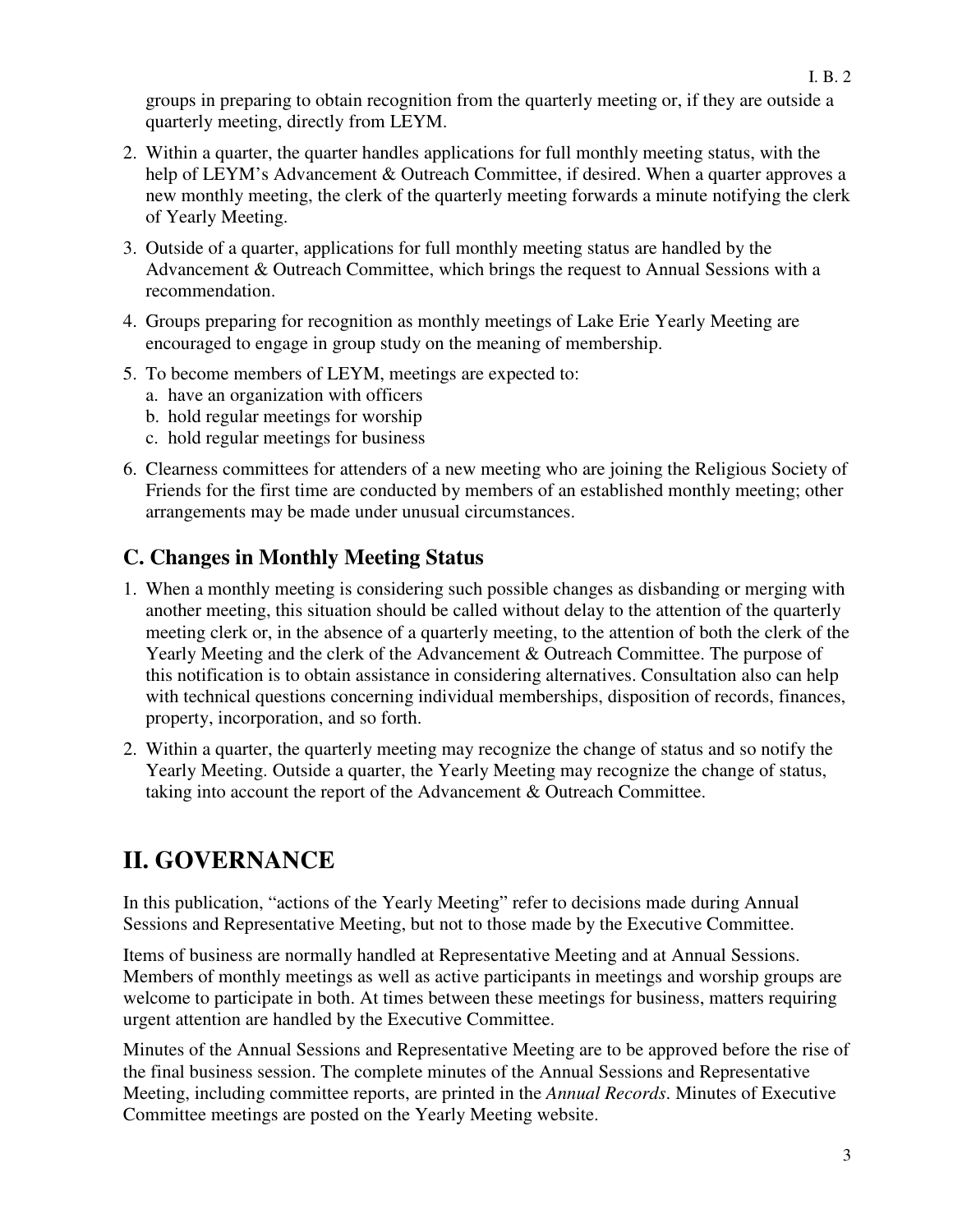II. A

To deepen our awareness that we are part of a worldwide fellowship of the Religious Society of Friends, we read epistles (or excerpts of epistles) received from other yearly meetings during Annual Sessions and Representative Meeting. This may be early in each business session, during the worship that precedes the session, or at other times deemed appropriate by the clerk.

# **A. Annual Sessions** (sessions of meeting for business at Annual Meeting)

- 1. *Attendance.* All members of constituent meetings have a responsibility to attend and participate.
- 2. *Representation.* Monthly and preparative meetings are asked to appoint two representatives to Annual Sessions, at least one of whom should be present at each business session.
- 3. *Actions and Authority Reserved to Annual Sessions*
	- a. Approval of additions and changes in policy and procedures. These are incorporated into *Lake Erie Yearly Meeting Policies and Procedures*.
	- b. Approval of a slate of officers, committee members, committee clerks, and other positions. Individual nominations to fill empty positions may be approved by Representative Meeting or the Executive Committee.
	- c. Approval of the budget.
	- d. Setting up, recognizing, and laying down standing committees.
	- e. Approval of new monthly meetings that are outside a quarterly meeting as members of Lake Erie Yearly Meeting. New monthly meetings within a quarter are handled by the quarter and reported to the Yearly Meeting. (*See* I. B. 1–2*.*)
	- f. Approval of the laying down of monthly meetings that are outside a quarterly meeting. Meetings within a quarter are handled by the quarter and their laying down reported to the Yearly Meeting.
	- g. Endorsement of concerns forwarded to Annual Sessions by Representative Meeting, Executive Committee, standing committees, or monthly meetings. To expedite matters, notice of a concern should be given to the presiding clerk in writing well in advance of Annual Sessions. (*See also* II. D.)

# **B. Representative Meeting**

Representative Meeting is held between Annual Sessions to handle business that has arisen since the previous Annual Sessions and to consider and season matters for the next Annual Sessions.

- 1. *Representation.* Meetings appoint "representatives" so that at least a few Friends from each meeting will attend, participate, and report back. A representative comes with knowledge about his or her meeting and its concerns, but is not bound by instructions. Representatives need to be open to the leadings of the Spirit, just as they would be in any Quaker business meeting.
- 2. *Composition.* Representative Meeting is composed of:
	- a. Two members appointed from each constituent meeting for two-year terms (one appointed each year for overlapping terms).
	- b. Members of standing committees
	- c. Officers of the Yearly Meeting
	- d. Any member or attender within LEYM who wishes to participate.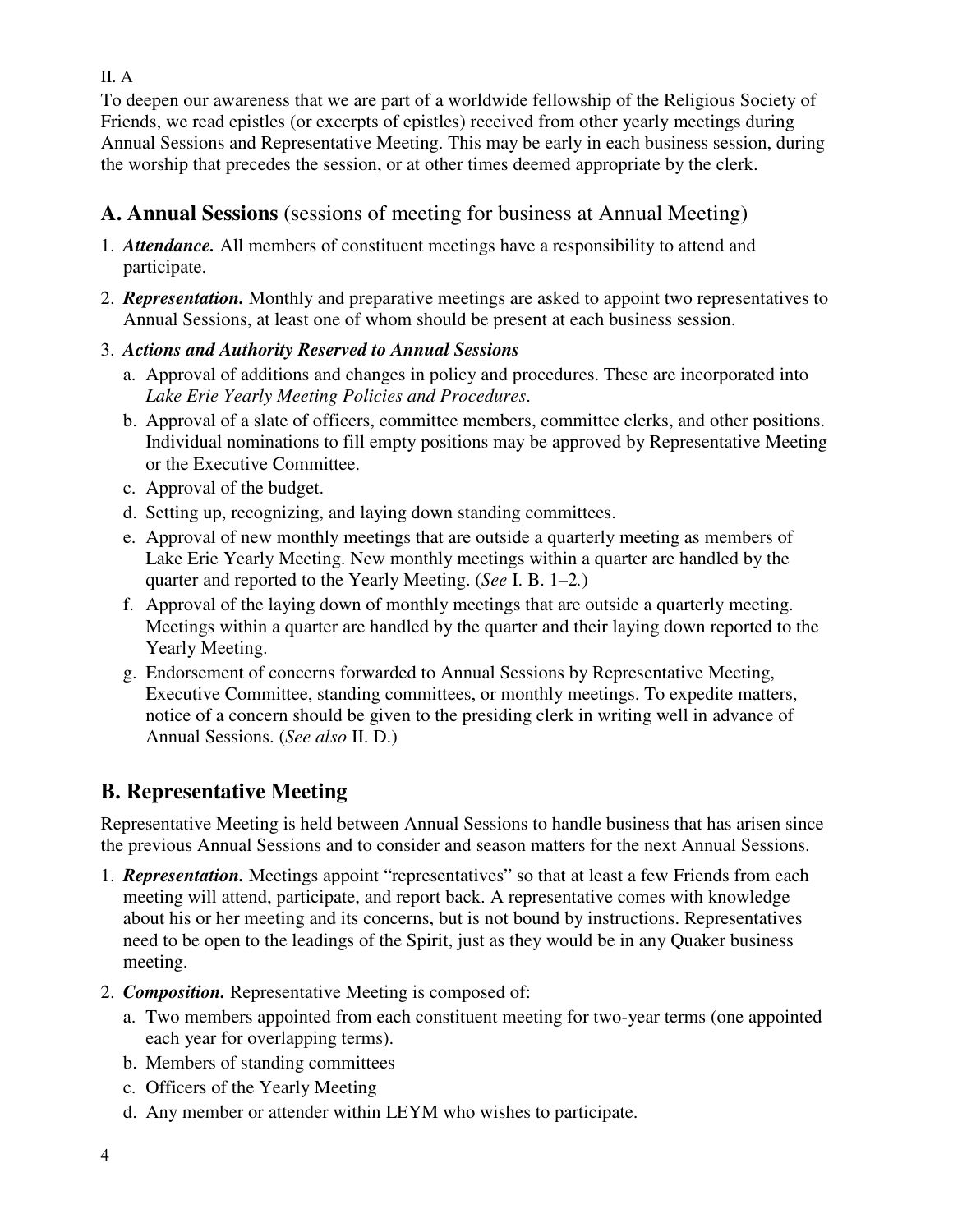#### 3. *Meetings*

- a. Representative Meeting meets at a time and place determined by the presiding clerk.
- b. In very unusual circumstances, the clerk may call a special Representative Meeting to consider an issue or situation which cannot otherwise be examined by the Yearly Meeting in a timely fashion.

#### 4. *Notification of Business Prior to the Meeting*

- a. A preliminary agenda is included in a notice which the presiding clerk sends to monthly meetings, preparative meetings, worship groups, officers, and standing committee clerks.
- b. Concerns forwarded from a monthly meeting should be communicated to the presiding clerk in time for inclusion in this notice. This allows Friends in each local group to season the matter as preparation for members attending Representative Meeting.
- 5. *Actions and Authority.* Representative Meeting may take the following actions:
	- a. Make decisions concerning any matter except those specifically reserved for Annual Sessions. (*See* II. A. 3, above.)
	- b. Forward any matter to Annual Sessions with a recommendation.
- 6. *Minutes.* Representative Meeting *minutes* should be made available within one month after the meeting.

#### **C. Executive Committee**

- 1. *Composition.* The Executive Committee is composed of LEYM officers and clerks of LEYM standing committees. LEYM's presiding clerk serves as the clerk of the Executive Committee. The clerk may invite others, such as the clerks of ad hoc committees, to Executive Committee meetings.
- 2. *Responsibilities and Authority.* The Executive Committee has the following responsibilities:
	- a. To act for the Yearly Meeting between business sessions on matters that cannot wait until the next scheduled meeting for business.
	- b. To approve nominations from the Nominating Committee as needed to fill Yearly Meeting positions.
	- c. To review the committee structure of LEYM as the need arises and to make recommendations for changes.
	- d. To exercise other powers as approved by the Yearly Meeting.
	- e. To serve in a consultative capacity for the presiding clerk and its other members. Such consultation sometimes leads to a recommendation that is brought to Representative Meeting or Annual Sessions for consideration by the body.
- 3. *Meetings.* The presiding clerk convenes or consults with the Executive Committee as needed. Typically, Executive Committee meets prior to Representative Meeting, prior to and immediately after Annual Sessions, and one day in the fall. When committee clerks cannot attend Executive Committee, they are asked to send another member of their committee. Actions by the Executive Committee are reported at the next business sessions of the Yearly Meeting and included in the minutes of those sessions; minutes of Executive Committee meetings are posted on the website.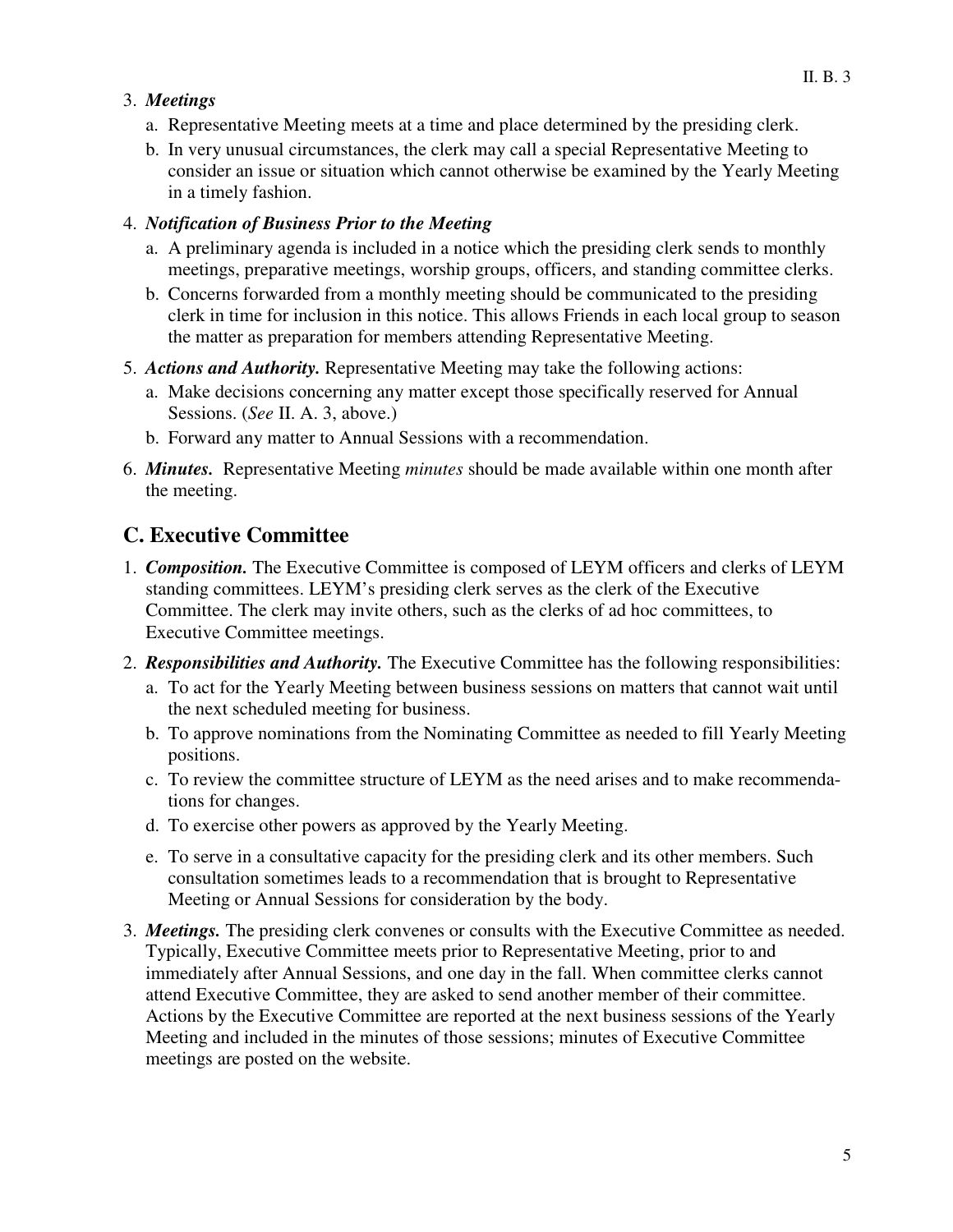# **D. Bringing Leadings and Concerns to the Yearly Meeting**

#### 1. *Individual Leadings*

- a. *Description*: An individual senses a leading to act in some way that calls for endorsement by the Yearly Meeting. This may be visiting and ministering among Friends beyond the Yearly Meeting, withholding income taxes for reasons of conscience, or some other Spiritled activity.
- b. *Process*: The individual first brings the leading to his or her monthly meeting for discernment. If the monthly meeting senses that it is Spirit-led and in right order, it writes a minute to that effect.

 If the monthly meeting feels that the endorsement of the Yearly Meeting is appropriate, it communicates with the presiding clerk, explaining the background and providing a copy of the minute and the reasons why it should come before the Yearly Meeting. The presiding clerk may refer this to the Ministry & Nurture Committee or another committee for further discernment. If that committee recommends that it come before the full Yearly Meeting, the clerk adds it to the agenda of the next business sessions, inviting the Friend with the leading to attend.

#### 2. *Corporate Concerns*

- a. *Description*: These are concerns about the right action of Yearly Meeting Friends. They may be a felt need to act on a peace or social justice issue or clarify where LEYM Friends stand on a social, religious, or political issue, or some other Spirit-led pricking of conscience. Corporate concerns may arise from individuals or a committee within a monthly meeting, a monthly meeting itself, or a Yearly Meeting committee.
- b. *Process*:
	- (1) An individual or monthly meeting committee should bring a concern first to the monthly meeting for discernment. If the monthly meeting unites with the concern, it writes a minute to that effect and proceeds with it as a concern of the monthly meeting.
	- (2) If a monthly meeting has a concern that it wishes to share with other monthly meetings, it should make that concern known widely throughout the Yearly Meeting by circulating a minute and background material, arranging gatherings, or other means. Friends need to have the opportunity to be fully informed on a matter and have time for discernment within their local meetings before a concern is addressed at the Yearly Meeting level. A monthly meeting may ask other meetings to take up the matter and report their sense of it to the Yearly Meeting. In some cases it is appropriate for a Yearly Meeting committee to take up the matter. If and when the presiding clerk judges that Friends have sufficiently processed the matter, it may be placed on the agenda of the next business sessions.
	- (3) When a concern arises within a Yearly Meeting committee, the committee should consider whether the matter is sufficiently understood among Friends generally that it might come directly to the floor of a Yearly Meeting business session, or whether some effort must be made to help Friends become informed and have a chance to season the matter within their local meetings. The committee should consult with the presiding clerk and heed the clerk's judgment on this.
- c. *Timely notification*: Notice that a body plans to bring a concern to business sessions should be given to the presiding clerk in writing well in advance of the business sessions.
- 3. *Acting on a Leading or Concern.* If, after appropriate consideration before and at the business session, the presiding clerk discerns a Spirit-led sense of the Meeting to endorse a

6

#### II. D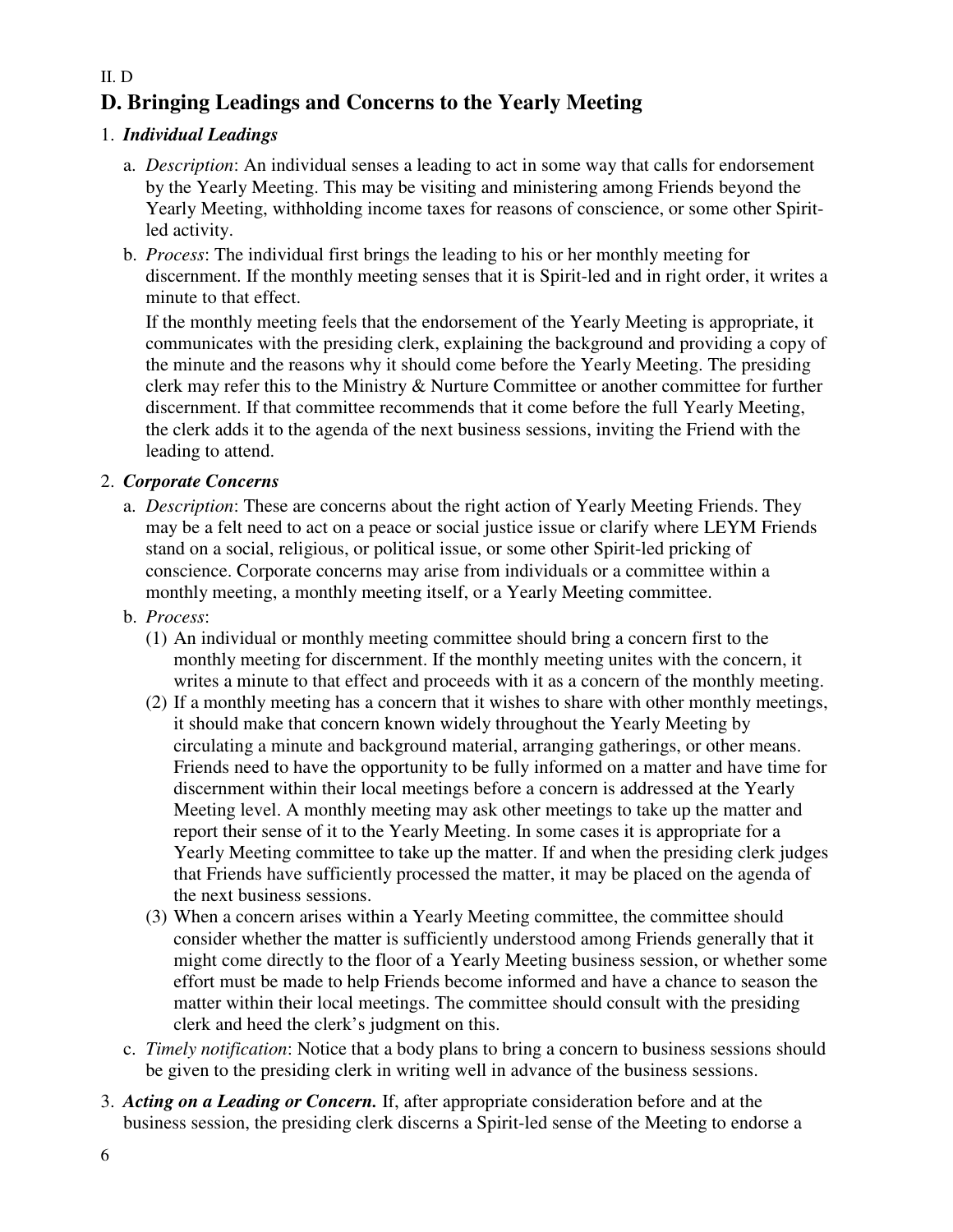leading or act on the concern, he or she asks if the Meeting approves such action. If the Meeting does approve, a minute is written clearly reflecting that endorsement or action. If the Meeting is not in unity but the clerk nonetheless discerns strong support for the proposed endorsement or concern, s/he opens the way for further seeking and refinement; this may take the form of returning the concern to a committee for revision before bringing the matter back to the Meeting at a later session.

# **E. Travel Minute**

- 1. *Description.* A statement of endorsement a meeting may give to a member (or sometimes an attender) who has a concern to visit other meetings and/or groups. It establishes the good standing of the Friend and indicates the affectionate interest of the meeting in the various groups being visited. When travel is to groups beyond Lake Erie Yearly Meeting, it should have the endorsement of the Yearly Meeting as well as the home meeting. This is distinct from a *letter of introduction*, which is written for a Friend who will be visiting other meetings in the course of his or her secular travels, but who is not traveling under a concern.
- 2. *Process.* To obtain Yearly Meeting endorsement, the local meeting's clerk or the clerk of the meeting's ministry committee should provide the clerk of LEYM's Ministry & Nurture Committee a copy of the meeting's travel minute, along with an explanation of the Friend's concern and the request that the Yearly Meeting endorse it. This request will be taken to the next meeting of the Ministry & Nurture Committee, whose clerk may ask a Friend from the meeting who is familiar with the concern and/or the Friend under concern to meet with them or hold a conversation by phone. If the Committee is clear to recommend that LEYM endorse the travel minute, it will bring that recommendation to the next business session of the Yearly Meeting. If the Yearly Meeting is clear to endorse the travel minute, LEYM's clerk will provide the local meeting with a copy of the travel minute with the Yearly Meeting's endorsement.

It is Friends' practice for the clerk of each group of Friends visited to sign the minute (on the back or on an accompanying piece of paper), including a note about the visit. On returning home, the traveling Friend will give the minute with all of its "endorsements" back to the business meeting/s that issued it and report on the travels.

# **III. ORGANIZATION**

#### **A. Officers**

The Yearly Meeting has officers to lead it in carrying out its policies and decisions. All officers must be members of the Religious Society of Friends. The terms of office begin at rise of Annual Sessions and are completed at the rise of Annual Sessions of the year of termination; in the event a replacement for an office is not approved before the end of the term of office, the holder of such office will continue until such time as a replacement is approved by the Yearly Meeting.

To provide for continuity in leadership for the Yearly Meeting, a Friend nominated to become clerk serves a four-year cycle – first one year as assistant clerk, then two years as presiding clerk, then a final year as assistant clerk again. Thus the Meeting must approve a new nominee to become clerk every two years.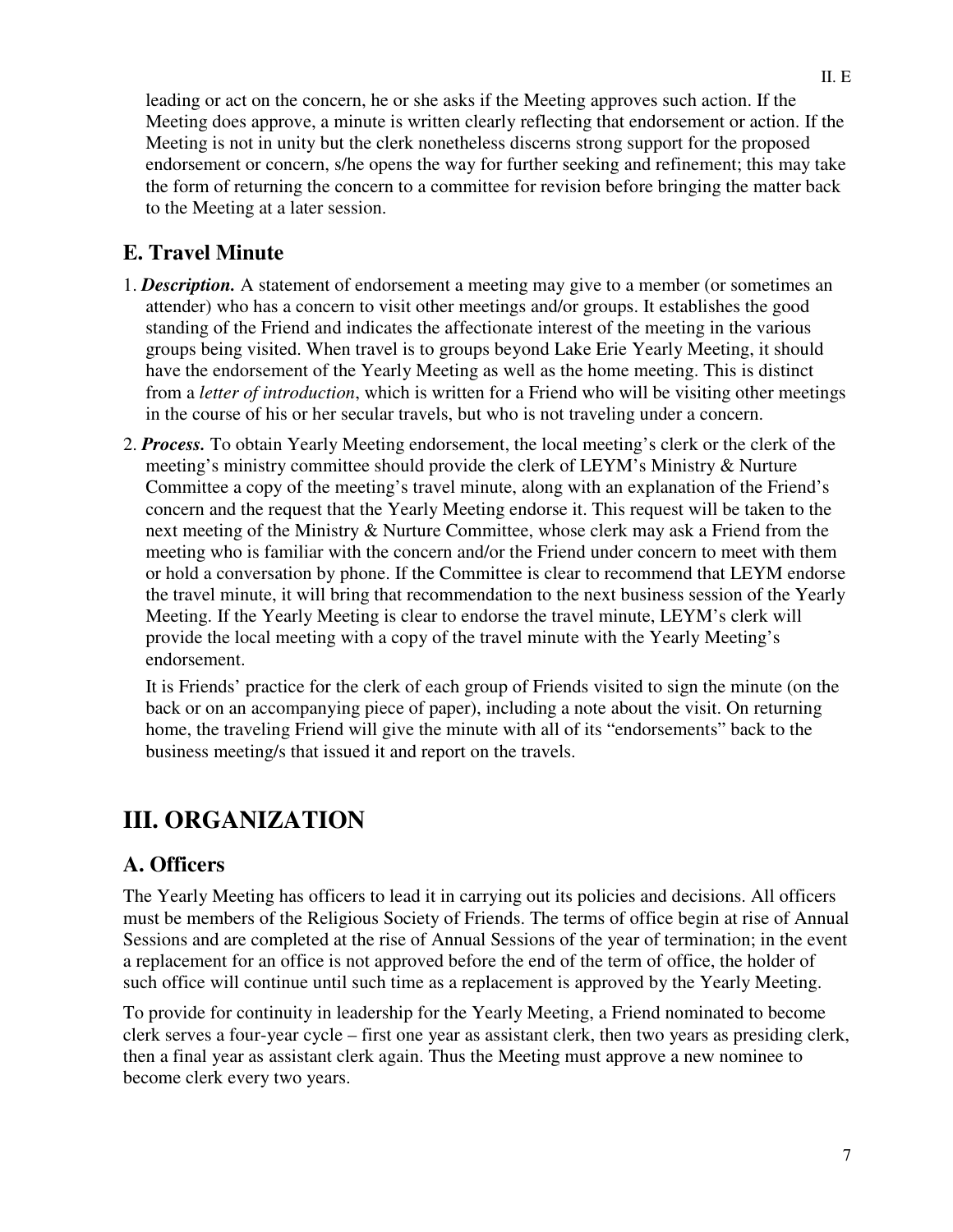#### III. A. 1

- 1. *Presiding Clerk.* The presiding clerk, also referred to simply as the clerk, serves a two-year term, preceded and followed by a one-year term as assistant clerk. The presiding clerk has the following responsibilities:
	- a. Convene, prepare agendas for, and preside at Annual Sessions, Representative Meeting, and Executive Committee meetings.
	- b. See that accurate minutes of proceedings are kept.
	- c. In consultation with appropriate Friends, ensure that the decisions and work of the Yearly Meeting are carried out in good order and that the responsibilities and charges of committees and officers are performed; these include but are not limited to:

 (1) Seeing that the clerk of Nominating Committee sends the names and appropriate contact information of individuals selected to be representatives from LEYM to Friends' organizations to those respective organizations immediately after Annual Meeting.

 (2) Ensuring that the Finance Committee arranges for an annual audit of Yearly Meeting financial records.

- d. Communicate concerns received from local meetings to all constituent meetings well before business sessions.
- e. Determine the time and place of Representative Meeting.
- f. Appoint Friends to serve with the assistant clerk on the committee to write the annual epistle from Lake Erie Yearly Meeting.
- g. Serve *ex officio* on the Friends General Conference Central Committee.
- h. In wide consultation with members of the Yearly Meeting, secure for Yearly Meeting approval nominees for a Naming Committee that will nominate the Nominating Committee. It has been found useful to include at least one Friend who has served recently on Nominating Committee.
- i. Approve, in consultation with the treasurer, reimbursement of unusual expenses of committee members, and act on requests for assistance from scholarship funds of the Yearly Meeting in consultation with, usually, the treasurer and Finance Committee clerk. (*See* Appendix D for more details.)
- j. Name members to ad hoc committees, as needed; it is recommended that Nominating Committee be consulted.
- k. Oversee and assign work to the digital communications facilitator. The clerk may consider requests for the digital communications facilitator's assistance from other Yearly Meeting officers and committee clerks, and make such assignments.
- l. Supervise the work of the database manager.
- m. Carry out the specific responsibilities assigned to the clerk in V. B2, Policy for Reports of Child Abuse Made at Yearly Meeting.
- n. Undertake such other responsibilities or appoint individuals to undertake such responsibilities that are not herein specified that provide for the smooth functioning of the organization.
- 2. *Assistant Clerk.* The assistant clerk serves a one-year term, followed by a two-year term as presiding clerk, and then another one-year term as assistant clerk. The assistant clerk has the following responsibilities:
	- a. Perform the functions of the presiding clerk when s/he is absent or unable to perform those duties, and act and serve as presiding clerk if that office becomes vacant.
	- b. Assist the presiding clerk with consultation, duties, and special assignments at the request of the presiding clerk.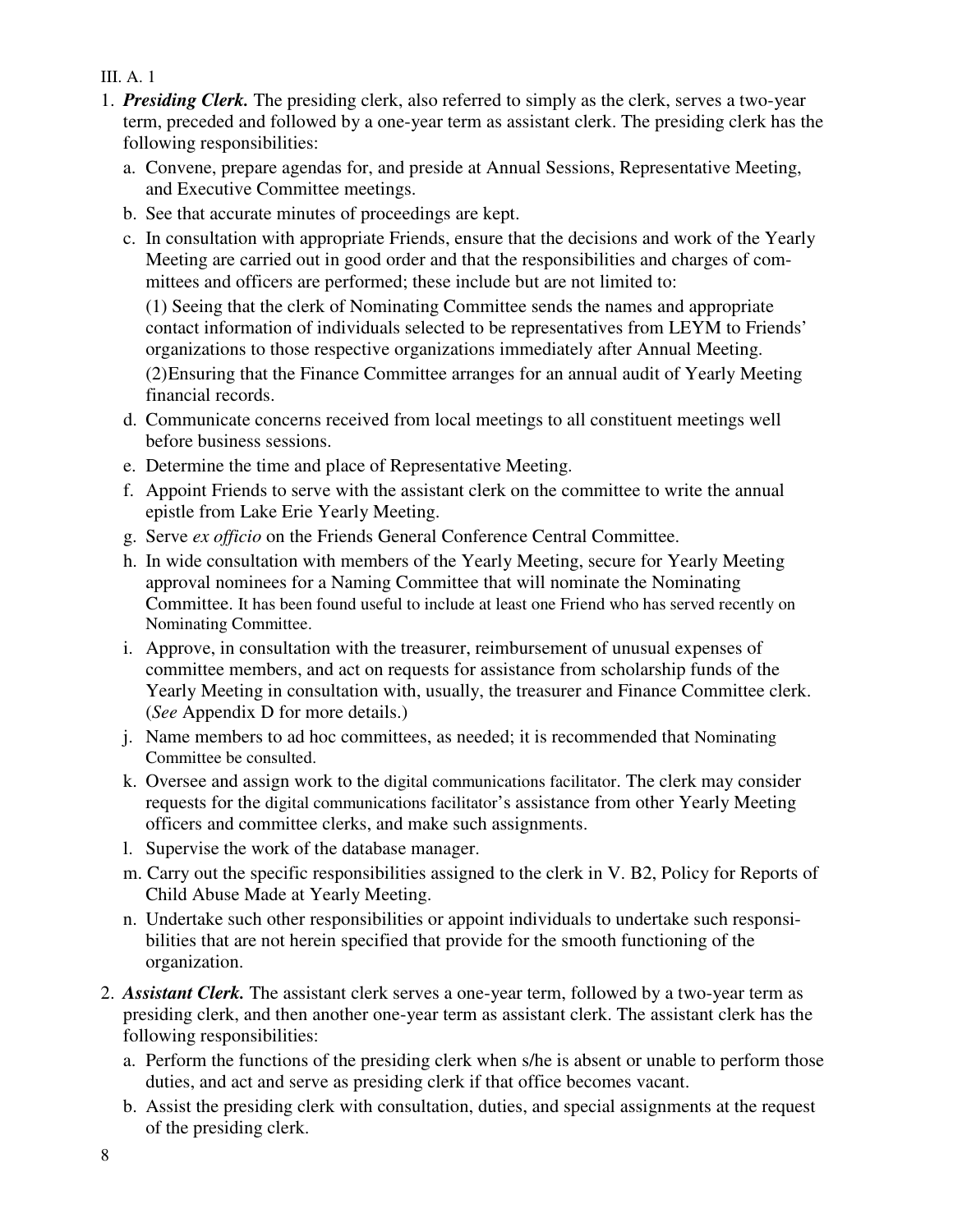- c. Convene the Epistle Committee and work with it during Annual Meeting.
- 3. *Recording Clerk.* The recording clerk serves a three-year term and has the following responsibilities:
	- a. Record and keep minutes of all business sessions of the Yearly Meeting and of the Executive Committee, as instructed by the presiding clerk. After review by the presiding and assistant clerks, send the minutes to the Publications & Archives Committee to edit for consistency of language and formatting.
	- b. Distribute the Lake Erie Yearly Meeting epistle to other yearly meetings and/or post to the Friends World Committee for Consultation (FWCC) website and/or other websites.
	- c. Provide appropriate certifications of Yearly Meeting minutes and decisions to public authorities and private institutions. The recording clerk may assume the authority and functions that are associated with a "secretary" of a religious organization.
- 4. *Treasurer.* The treasurer serves a one-year term, with the expectation that the person holding this position will serve for several terms to provide continuity in handling Yearly Meeting fiscal matters. The treasurer has the following responsibilities:
	- a. Receive, record, and deposit all income in a bank or other financial institution as approved by the Finance Committee.
	- b. Pay bills as resources allow within the budget approved by the Yearly Meeting.
	- c. Prepare financial reports for business sessions.
	- d. Meet with the Finance Committee and provide advice to it concerning financial policy.
- 5. *Other Officers.* The Yearly Meeting may appoint assistants to the recording clerk and treasurer as it may desire.

### **B. Other Positions Held by Individuals**

Friends in four positions – the *Bulletin* editor, *Annual Records* editor, database manager, and digital communications facilitator – gather and share information relating to the Yearly Meeting. The forms in which this information is presented (e.g., the *LEYM Bulletin*) are described in Section IV. B. In addition, the high school youth program coordinator is an employee of the Yearly Meeting.

- 1. *Bulletin Editor.* The *Bulletin* editor is named by the Nominating Committee to serve a oneyear term, with the expectation that the person holding this position will be able to serve for several terms so as to provide continuity. Working under the supervision of the Publications & Archives Committee, the editor has the following responsibilities:
	- a. Publish and distribute three issues of the *Bulletin* each year.
	- b. Send to the digital communications facilitator, in a timely manner, one copy of each issue in a form suitable for posting on the website and with content consistent with the Yearly Meeting's privacy policy. (*See* V. A.)

The editor serves on the Publications & Archives Committee *ex officio*. The *Bulletin* editor may also serve as editor of the *Annual Records*.

2. *Annual Records Editor.* The *Annual Records* editor is appointed by the Publications & Archives Committee, from within or beyond the committee, to serve until the *Annual Records*  for that year is completed. The editor is responsible for the compilation of the contents and publication in an easily accessible form, and coordinates with the committee to ensure distribution of the *Annual Records* in a timely manner after publication. The editor is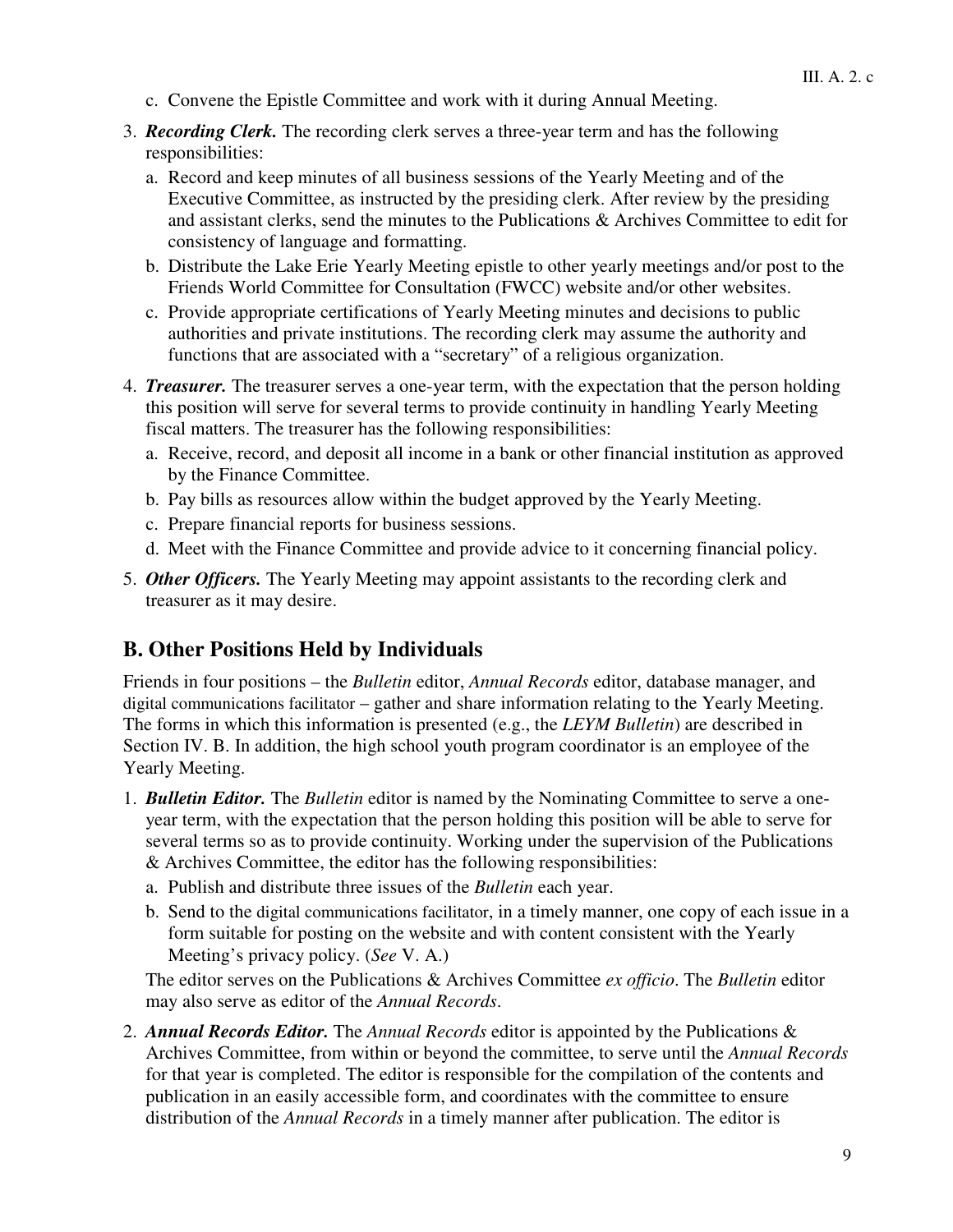responsible for updating annually the Chronology of the Yearly Meeting and updating as needed the History and Description of the Yearly Meeting that appear in the *Annual Records*.

- 3. *Database Manager.* The database manager is a contracted position under the direct supervision of the presiding clerk. It is Finance Committee's responsibility to recommend a pay rate and the number of hours per year, in consultation with the presiding clerk, as part of the budget. The database manager:
	- a. Maintains and updates the LEYM database. (*See* IV. B. 5.)
	- b. Provides current contact information, including email lists, of meeting clerks, worship group conveners, and meeting representatives to LEYM for the use of LEYM officers and committee clerks.
	- c. Produces other email lists, mailing lists, and documents as requested by Yearly Meeting officers, committee clerks, and Friends responsible for communication and publication.
	- d. Prepares and distributes Annual Statistical Report forms to constituent bodies, and enters the data sent back in the database. The forms include a request for each group's contact information (including officers, committee heads, and representatives to LEYM and LEYM's Ministry & Nurture and Peace & Justice Committees), the number of members and attenders (in groupings by adults, teens, and children), and changes in membership status. The work includes:
		- (1) Making changes to the Statistical Report forms for quarterly, monthly, and preparative meetings and worship groups as requested.
		- (2) Preparing and distributing an individualized Statistical Report form to each group's contact person at least 45 days before Annual Meeting, with instructions as to the due date and place for returning the form.
		- (3) Keeping a record of responses received and following up with groups that have not yet sent in their data.
	- e. Provides help to LEYM youth workers in identifying and contacting Yearly Meeting youth.
	- f. Provides an annual update to the "Find a Meeting" section of LEYM's website following Annual Sessions.
	- g. Provides to Friends General Conference an electronic list of addresses for members and active attenders, as requested. (*See also* IV. B. 5. d.)
	- h. Reports membership statistics to Friends General Conference and Friends World Committee for Consultation.
- 4. *Digital Communications Facilitator.* The digital communications facilitator is a contracted position under the direct supervision of the presiding clerk. It is Finance Committee's responsibility to recommend a pay rate and the number of hours per year, in consultation with the presiding clerk, as part of the budget.
	- a. The digital communications facilitator's primary task is maintaining the LEYM website with current information and developing and posting new material. Additional central tasks include maintaining the LEYM server where our projects are hosted, managing the events calendar, posting news to social media, and hosting LEYM-sponsored online events, including the online portions of the Annual Meeting. As webmaster, the digital communications facilitator:
		- (1) Maintains the LEYM website, posting announcements and updates from officers, committee clerks, other information providers, and other Friends' organizations, as appropriate. In instances when the webmaster has doubt about whether material

III. B. 3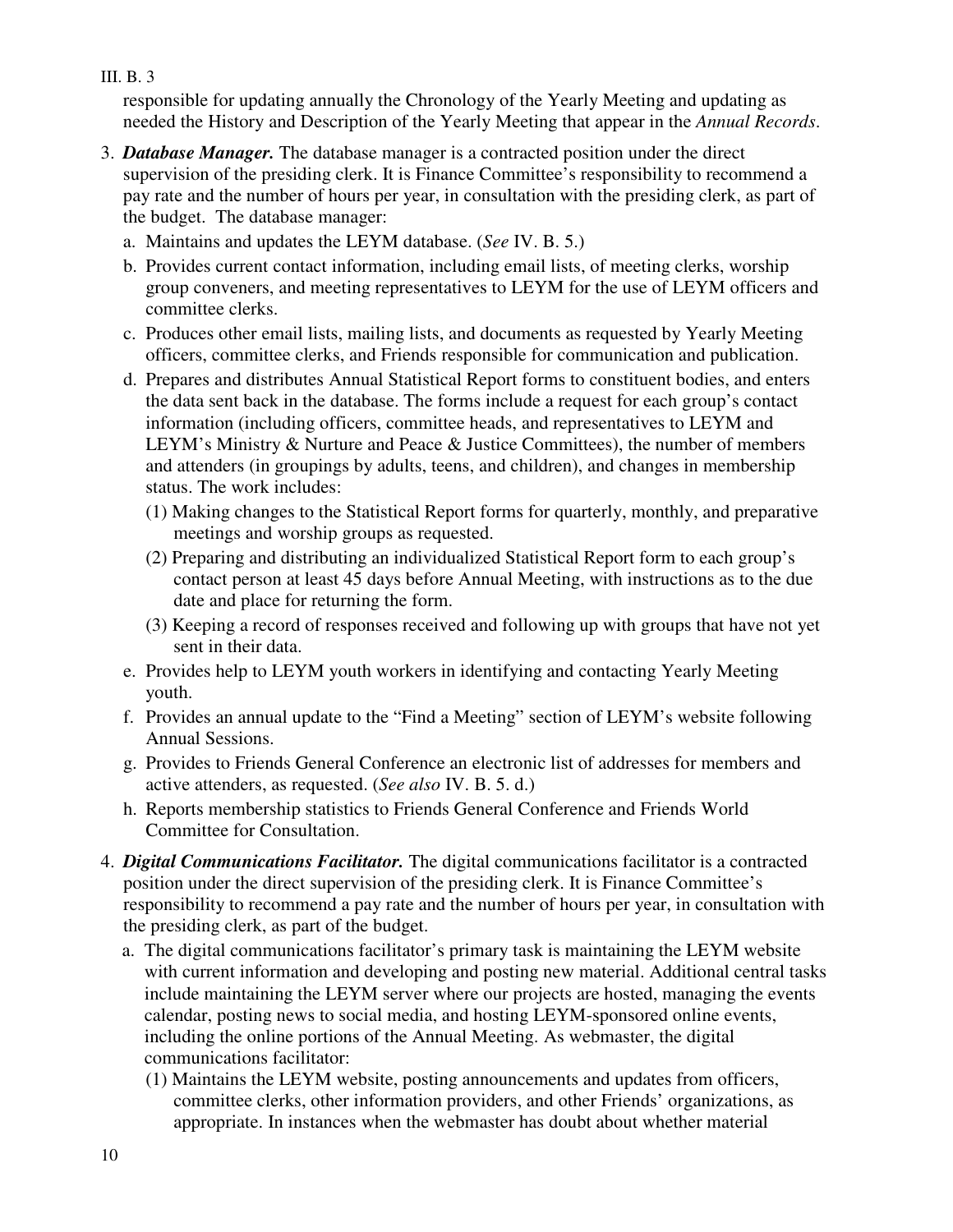submitted for posting is appropriate for LEYM's website, the Yearly Meeting clerk, other officers, or committee clerks can be consulted.

- (2) Updates the website annually following Annual Meeting using information from LEYM's database manager.
- (3) Maintains listservs as requested, including one for monthly meeting clerks and worship group conveners, and one for Executive Committee.
- (4) Sees that materials posted to the website are consistent with the Yearly Meeting's privacy policy. (*See* V. A.)
- b. Additional projects are assigned at the discretion of the presiding clerk and may originate with an LEYM committee.
- 5. **High School Youth Program Coordinator.** In order to nurture the spiritual life of high school youth throughout the Yearly Meeting, the coordinator:
	- a. In consultation with the High School Teen Retreat Program Committee (*see* III. C. 5), plans, coordinates, and evaluates up to four teen retreats per year, independent of the Annual Meeting, that are scattered geographically throughout the Yearly Meeting to maximize participation of youth throughout the region.
		- (1) The retreats are to be both fun and spiritually nourishing for the youth.
		- (2) The retreats are an opportunity for youth to develop leadership skills by fully participating in the selection of themes, workshops, and workshop presenters.
		- (3) The retreats should seek to utilize individuals throughout the Yearly Meeting who can offer Quaker-related workshops on various topics of religious education.
		- (4) One of these four retreats has historically been "The Quake that Rocked the Midwest," held over Martin Luther King, Jr. weekend at the Evanston, Illinois, meeting house in partnership with other Midwestern yearly meetings.
	- b. Builds and maintains relationships with other youth workers within Lake Erie Yearly Meeting, other yearly meetings, and Friends General Conference.
	- c. Keeps updated records of eligible youth for the High School Teen Retreat Program, with the assistance of data furnished by the database manager.
	- d. Sends eligible LEYM youth timely information about upcoming LEYM and national Quaker youth opportunities and events.
	- e. Conveys information about all events to the LEYM webmaster (digital communications facilitator) on a timely basis.
	- f. Submits all bills and receipts to the Yearly Meeting treasurer in a timely manner and submits a complete financial report annually.
	- (Note: The High School Teen Retreat Program is currently dormant.)

# **C. Committees**

Committees are appointed by Lake Erie Yearly Meeting to perform functions more easily carried out by a small group than the entire body. Charges to committees are defined by the Yearly Meeting when they are created or when their roles change. Committees may perform specific tasks, think through issues, or bring proposals or recommendations to the full body for consideration and a decision. Committees with budgets may spend them within the guidelines established by the Yearly Meeting. Some committees oversee funds.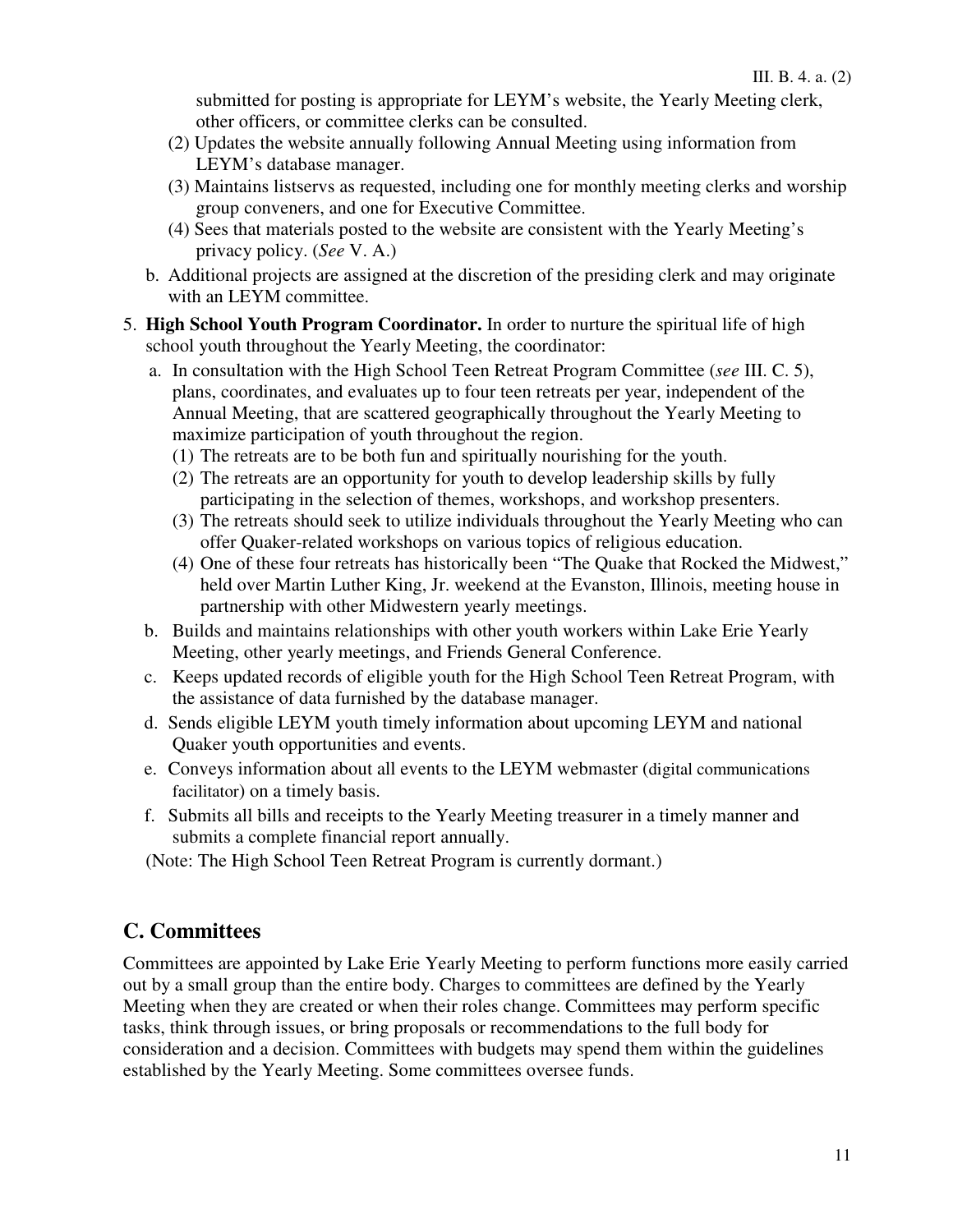#### III. C, *continued*

Clerks of committees are responsible for convening meetings and keeping them on task and for seeing that appropriate records are kept, that reports are made to the larger body, and that the work is carried out.

*Standing committees* carry out ongoing work of Lake Erie Yearly Meeting; they may be set up or laid down at Annual Sessions. When concerns arise and the Yearly Meeting decides to take action on a long-term basis, *committees of concern* may be appointed by the nomination process; these may be laid down when there is no further interest in them. *Ad hoc committees*, focusing on a specific (and usually temporary) project, may be appointed by the presiding clerk.

Lake Erie Yearly Meeting has nine standing committees, one of which – the Annual Meeting Planning Committee – is made up of three subcommittees. Members of standing committees are named by Nominating Committee (except for new members of Nominating Committee, who are named by an ad hoc Naming Committee; *see* III. C. 7. a)*.* Some committees, such as Ministry & Nurture, include members appointed by monthly meetings. Committee clerks are also named by Nominating Committee, usually in consultation with committee members. Outgoing committee clerks are responsible for passing on to incoming clerks information about when the committee has been meeting and the timing of its annual tasks.

All meetings of program committees – Advancement & Outreach, Arrangements & Site, Earthcare, High School Teen Retreat Program, Ministry & Nurture, Peace & Justice, Program, Publications & Archives, and Youth & Children – are open to any Friends. Meetings of administrative committees – Finance, Nominating, and Executive committees – are open by invitation only.

Unless otherwise noted, under ordinary circumstances:

- Committee members serve three-year terms;
- Friends serve no more than two consecutive terms on the same committee;
- Committees meet during Representative Meeting and Annual Meeting, and meet or communicate as needed between these meetings.
- 1. *Advancement & Outreach Committee* supports meetings and worship groups in attracting and welcoming new members and attenders. It works with worship groups ready to become monthly meetings and with meetings wanting to become worship groups or be laid down.
	- a. *Composition:* Six members, two to be named each year.
	- b. *Responsibilities:*
		- (1) Encourage worship groups and new monthly meetings by means of correspondence and personal visits.
		- (2) Offer assistance to monthly meetings in assuming care of a worship group.
		- (3) Counsel with groups interested in forming new monthly meetings, arrange for a visiting committee, and submit recommendations to the Yearly Meeting regarding those applications for recognition as constituent meetings coming directly to the Yearly Meeting. (*See* I. B.)
		- (4) Assist quarterly meetings in similar ways, as requested, in preparing interested groups within a quarter for recognition as monthly meetings.
		- (5) Counsel with meetings wishing to change their status and report on these developments as indicated under "Changes in Monthly Meeting Status." (*See* I. C.)
		- (6) Support meetings in attracting and welcoming new members and attenders by sharing helpful resources, providing feedback, and discussing meetings' outreach needs with them when requested.
	- c. *Additional Meetings:* One Saturday in the fall.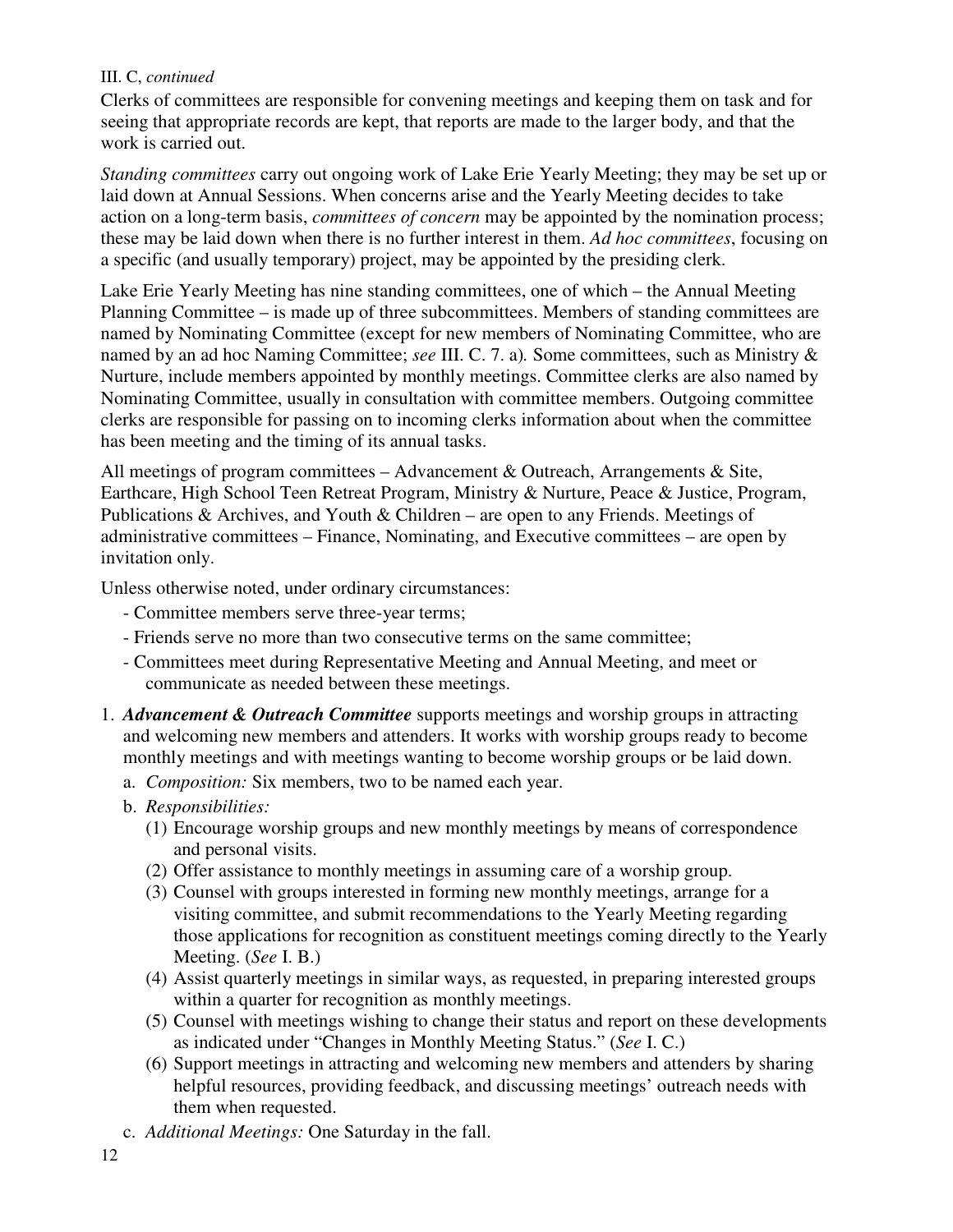#### 2. *Annual Meeting Planning Committee*

The Annual Meeting Planning Committee does not function as a separate committee, but is a combination of three committees that coordinate their work in planning the Annual Meeting:

- 2.1. *Arrangements & Site Committee* is responsible for all aspects of the Annual Meeting that have to do with the site as well as registration.
	- a. *Composition:* Six members, two to be named each year.
	- b. *Responsibilities:*
		- (1) Set the time and place for Annual Meeting, completing these arrangements at least two years in advance, and notifying the Yearly Meeting.
		- (2) Notify the presiding clerk immediately if difficulties arise concerning the availability of the site or rates, or if misunderstandings occur with the host institution during Annual Meeting.
		- (3) Communicate with the host site concerning sleeping accommodations and meals.
		- (4) Submit registration materials to the *Bulletin* editor in time for the issue preceding Annual Meeting.
		- (5) Conduct registration.
		- (6) Ensure, in cooperation with the Program and Youth & Children subcommittees, that program physical needs are met; this may include assignment of rooms and spaces for Annual Meeting activities, provision of equipment, and provision of orientation materials.
		- (7) Greet new attenders and guide Friends around the Annual Meeting site.
		- (8) Respond to requests that arise during Annual Meeting.
		- (9) Complete checkout, key count, etc. at the end of Annual Meeting.
	- c. *Additional Meetings:* Shortly after Representative Meeting with the site host, immediately before and after Annual Meeting, and at other times as needed.
- 2.2. *Program Committee* is responsible for planning activities except for conducting business. This includes developing a theme, setting a schedule, and publicizing Annual Meeting to LEYM Friends.
	- a. *Composition:* Six members, two to be named each year.
	- b. *Responsibilities:* 
		- (1) Establish a theme for the Annual Meeting.
		- (2) Arrange for a speaker or speakers, workshops, and special evening programs, following the "Lake Erie Yearly Meeting Guidelines regarding honoraria and expenses for Annual Meetings." (*See* Appendix F.)
		- (3) In consultation with the clerk, arrange times for business sessions.
		- (4) Arrange for meetings for worship, worship sharing, and recreational activities, remembering that spiritual growth, nurture, and fellowship are significant dimensions of our time together.
		- (5) Publicize information about the program at Annual Meeting by submitting information to the *LEYM Bulletin* and website and through other means.
		- (6) Oversee implementation of the program during Annual Meeting.
		- (7) Evaluate Friends' satisfaction with the Annual Meeting program.
	- c. *Additional Meetings:* Several additional meetings by conference call and further communication by email.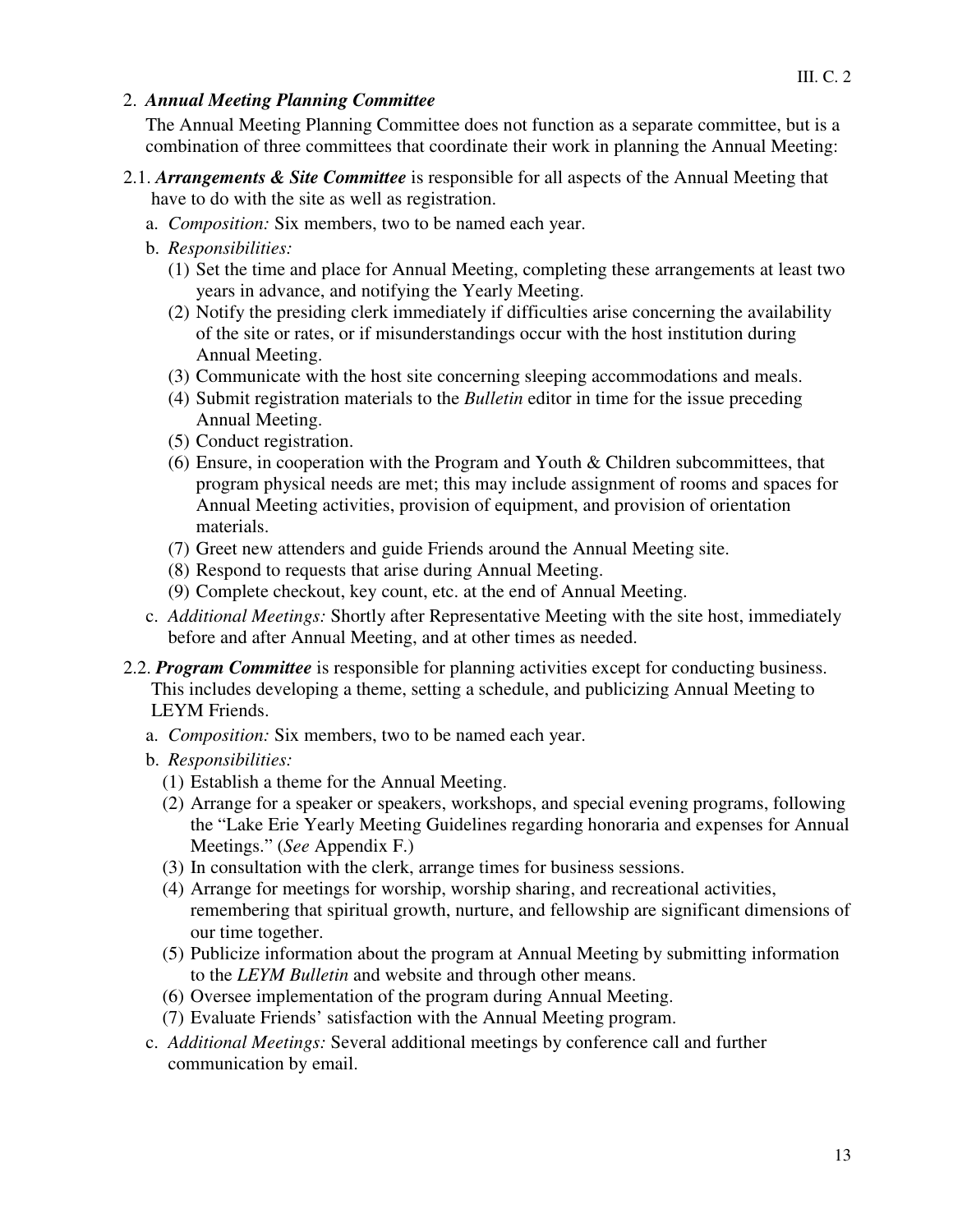#### III. C. 2.3

- 2.3. *Youth & Children Committee* nurtures children and teens at Annual Meeting as well as at a fall retreat.
	- a. *Composition:* 12–16 members, including a clerk and assistant clerk, a leader and assistant leader for each age group, and a Fall Retreat clerk and assistant clerk. Those in clerking positions serve for two years, the first year as assistant committee clerk or assistant Fall Retreat clerk, and the second as, respectively, committee clerk or Fall Retreat clerk. (Additional service beyond the two years can be considered by the leaders and the Nominating Committee.)
	- b. *Responsibilities:* 
		- (1) Develop programs for children of all ages, including infants and toddlers.
		- (2) Establish appropriate age groupings for each Annual Meeting, based on the distribution of children who have registered by the deadline.
		- (3) Recruit additional teachers and helpers as needed; drivers of children must be 21 or older.
		- (4) Hire childcare providers as needed, in consultation with the treasurer.
		- (5) Evaluate the program before rise of Annual Meeting.
		- (6) Organize the LEYM Youth and Children Fall Retreat. This responsibility belongs to the Fall Retreat clerk and assistant clerk. The Fall Retreat clerk submits a written report on the Fall Retreat to the clerk of the Youth & Children Committee within one month after the Retreat.
		- (7) Solicits and processes references for volunteers who work with young Friends. (*See* V. B. B1. 2. d.)
	- c. *Meetings:* Before the rise of Annual Meeting, the outgoing Committee clerk, the incoming Committee clerk, and the incoming assistant Committee clerk meet to discuss the current year's program and plan for the next year's program.
	- Note: Policies on child and sexual abuse prevention and reporting of such abuse at Annual Meeting appear in Section V. B.

*Arrangements & Site Committee. See* III. C. 2.1, under Annual Meeting Planning Committee.

- 3. *Earthcare Committee* helps Friends understand and move toward better stewardship of the earth. (Note: The Earthcare Committee is currently dormant.)
	- a. *Composition:* Six members, two to be named each year. Committee meetings are open, and other Friends are invited to participate.
	- b. *Responsibilities*:
		- (1) Help LEYM Friends reflect upon our lifestyles, consider how they might be more earth-friendly, and encourage and help one another reorder our priorities and practices as needed.
		- (2) Gather information about Earthcare issues, concerns, and actions of monthly meetings and worship groups, and distribute this information throughout the Yearly Meeting.
		- (3) Receive reports from various Friends' organizations and share them with the monthly meetings and Lake Erie Yearly Meeting.
		- (4) Share resources and information with other faith communities and other organizations in the areas in which monthly meetings are located.
	- c. *Additional Meetings:* At least one meeting in December or January.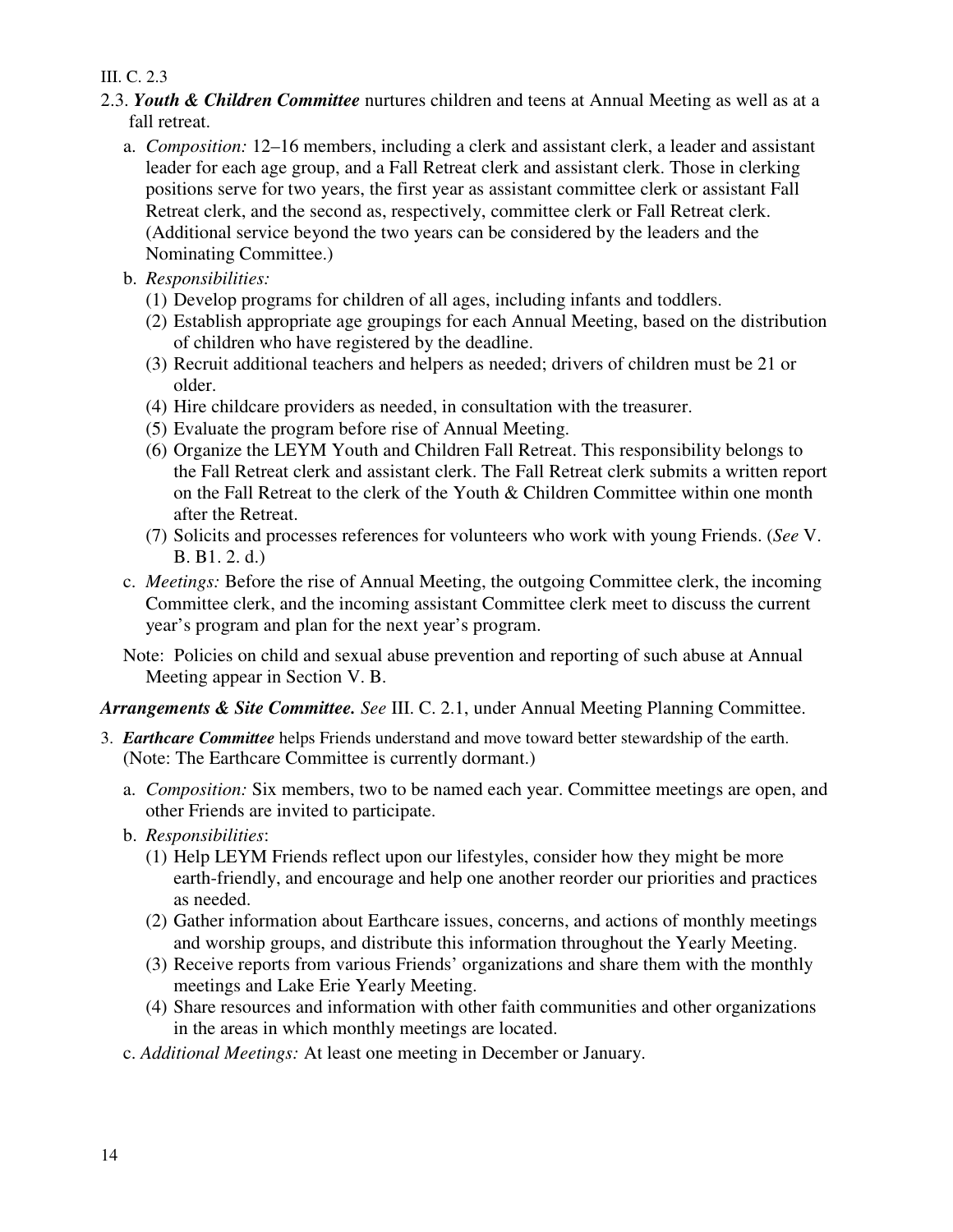- 4. *Finance Committee* plans and manages the Yearly Meeting's finances, proposes an annual budget, and advises on the Yearly Meeting's investments.
	- a. *Composition:* Three members, one to be named each year. In addition, the treasurer serves on the committee *ex officio*.
	- b. *Responsibilities:* 
		- (1) Formulate financial policies, in consultation with the treasurer, to be presented to the Yearly Meeting for consideration.
		- (2) Recommend the budget for the following fiscal year to Representative Meeting for consideration and transmittal to Annual Sessions. This includes the per-mile reimbursement rate. *(See IV. A. 3. c, on travel costs.)* In consultation with the presiding clerk, the Committee also proposes a pay rate and the number of hours per year for the Yearly Meeting's contract workers.
		- (3) Determine the recommended share per member, based on the budget accepted at Annual Sessions, and communicate this to monthly meeting treasurers.
		- (4) Evaluate any unusual requests for expenses and make recommendations to Representative Meeting and at Annual Sessions.
		- (5) Consult with the Arrangements  $&$  Site, Program, and Youth  $&$  Children committees to set the registration fee for Annual Meeting.
		- (6) Arrange for an annual audit of Yearly Meeting financial records.
	- c. *Closed Meetings:* Finance Committee meetings are closed except to the Yearly Meeting clerks and Friends invited to meet with the committee.
- 5. *High School Teen Retreat Program Committee* holds in concern the spiritual life of LEYM high schoolers. The committee hires, supports, and oversees the work of a paid coordinator of teen retreats; see the description of the coordinator's responsibilities at III. B. 5. (Note: This committee and the High School Teen Retreat Program are currently dormant.)
	- a. *Composition:* Five members: three adult members with three-year overlapping terms, one to be named each year, and two high school-aged members with two-year overlapping terms, one to be named each year.
	- b. *Responsibilities:* The committee holds in concern the spiritual life of the high school-aged youth of our meetings and worship groups. In this service the committee will:
		- (1) In consultation with the presiding clerk, select and engage a private consultant to act as high school teen retreat program coordinator.
		- (2) Support and supervise the activities of the high school teen retreat program coordinator. It is expected that consultation between the coordinator and the committee (by telephone or email) will occur before and after each retreat.
		- (3) Assist the coordinator in collecting the names and contact information for eligible youth in monthly meetings and worship groups.
		- (4) Identify and nurture Friends in monthly meetings who are interested in working with high school youth.
	- c. *Additional Meetings:* Occasional conference calls, especially near the time of retreats.
- 6. *Ministry & Nurture Committee* offers meetings and worship groups support as they seek to strengthen and enrich their meetings for worship and the spiritual vitality of Friends. The committee encourages meetings and worship groups to undertake an annual assessment of their spiritual condition. The committee oversees LEYM's Spiritual Formation Program and traveling ministers from the Yearly Meeting.
	- a. *Composition:* Six members, two to be named each year, plus one member appointed from each monthly meeting.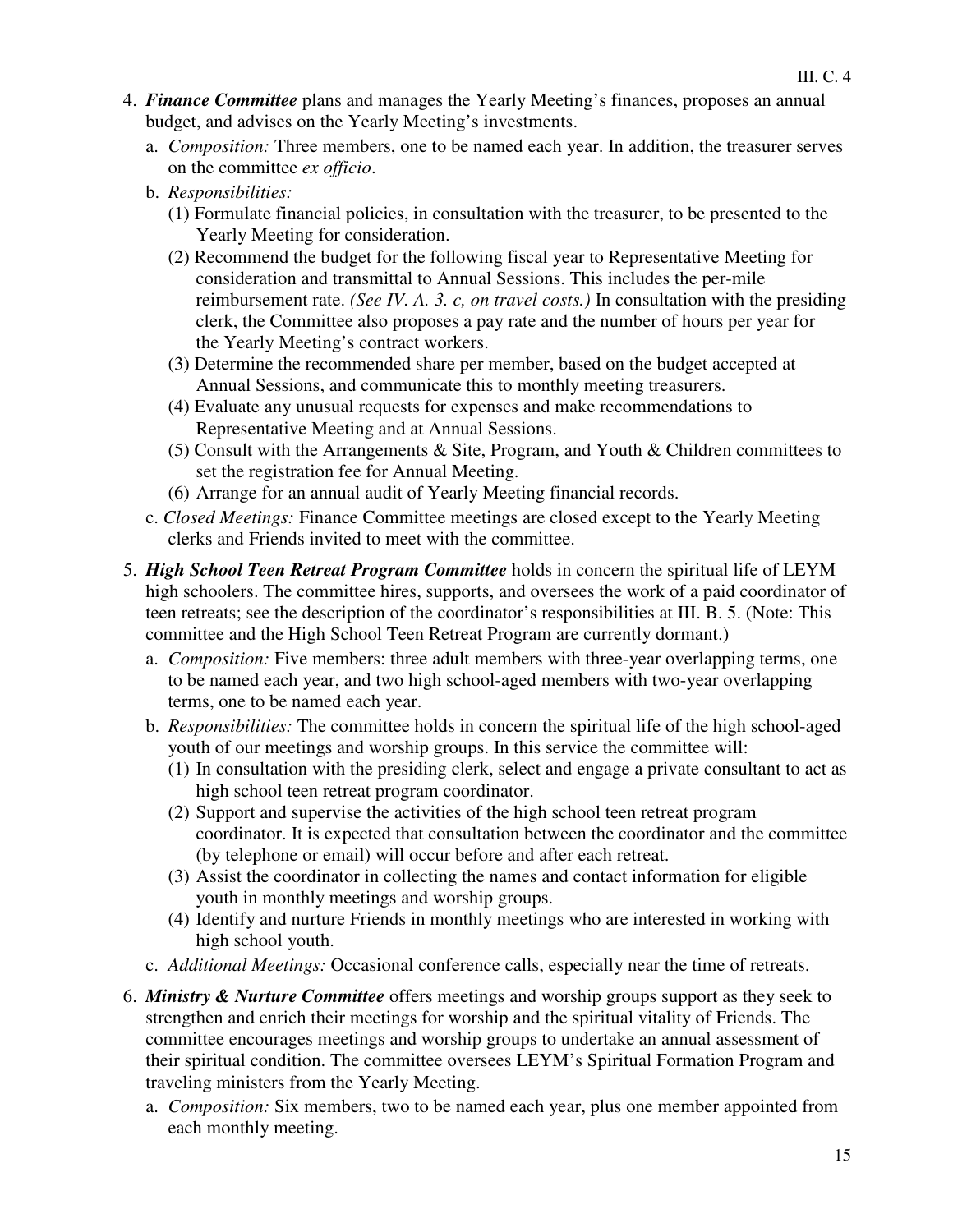- III. C. 6. b
	- b. *Responsibilities:* 
		- (1) Have care for the spiritual life of the Yearly Meeting.
		- (2) Work with and assist committees on ministry and nurture in local meetings. This may include:
			- (a) arranging Yearly Meeting workshops for, but not limited to, clerks and members of local ministry and nurture committees;
			- (b) consulting with local ministry and nurture committees as requested by the local committees.
		- (3) Oversee the Yearly Meeting's Spiritual Formation Program. (*See below*.)
		- (4) Recommend a nominee for a Cooper Scholarship at the Earlham School of Religion, if requested.
		- (5) Review ministry grant requests in support of monthly meetings that wish to send a member or attender to a seminar, institute, or workshop for education or training related to ministry among Friends.
		- (6) Encourage and support monthly meetings as they recognize, publicly affirm, and practically support those individuals who exercise their gifts in faithful ministry. This includes but is not limited to:
			- (a) preparing minutes for traveling ministers to be approved by the yearly Meeting;
			- (b) overseeing the traveling ministries fund.
	- c. *Spiritual Formation Program*: The Spiritual Formation Program functions under the guidance of LEYM's Ministry & Nurture Committee. A Spiritual Formation Retreat Committee is composed of ongoing participants in the Spiritual Formation Program, and new members are selected by the existing committee with no set terms. Size depends on interest. The committee does all the planning and registration and helps provide leadership for retreats. It reports to Ministry & Nurture, which reports on the program to the Yearly Meeting.
- 7. *Nominating Committee* identifies Friends who are competent and willing to carry out the many tasks that enable the Yearly Meeting to act as it is led. It proposes a slate of nominees at Annual Meeting and individual nominations throughout the year as necessary.
	- a. *Composition:* Six members, each from a different monthly meeting, two to be named each year. New members of the Nominating Committee are proposed at Annual Sessions by a Naming Committee proposed by the presiding clerk and approved by Yearly Meeting. The Naming Committee, in consultation with the presiding, assistant, and recording clerks, selects a clerk for the Nominating Committee.
	- b. *Responsibilities:* 
		- (1) Discern and secure, in advance of Annual Meeting, acceptance of nominations for officers, *Bulletin* editor, database manager, and such committee members, representatives to other Friends' organizations, and visitors to other yearly meetings within our Lower Great Lakes region of FWCC as are called for by current activities of the Yearly Meeting.
		- (2) Nominate, after consulting with current standing committees, a clerk for each committee by the rise of Annual Meeting.
		- (3) Function throughout the year to nominate Friends to fill vacancies as they occur or additional positions as they are needed.
		- (4) Advise the Yearly Meeting when a committee may need to be laid down.
		- (5) Choose which representatives to FWCC may attend world gatherings, normally selecting Friends who have not previously attended.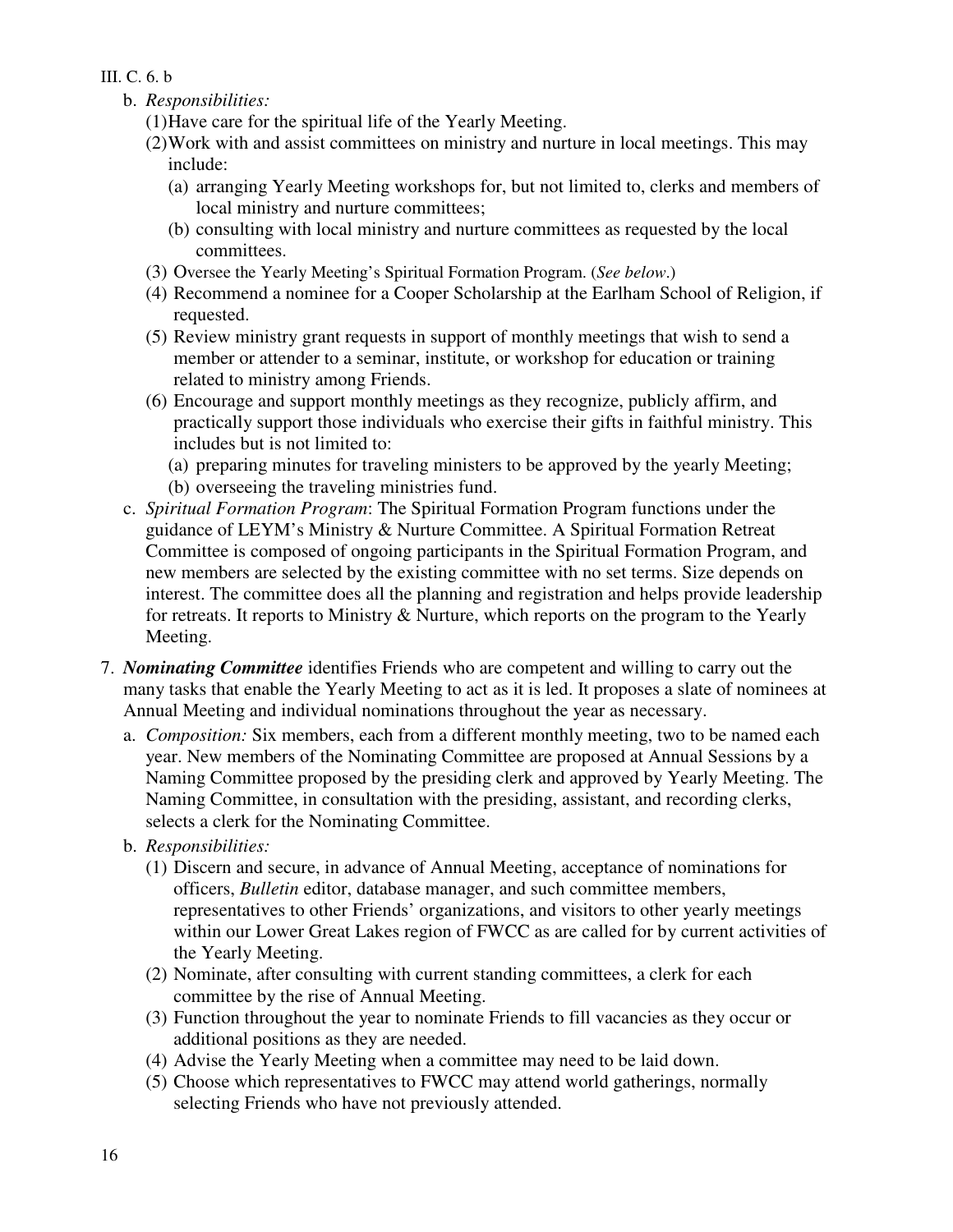- (6) Name, in consultation with the clerk, representatives to occasional conferences, such as gatherings of young adult Friends.
- (7) Provide, promptly at the close of Annual Meeting, an accurate, complete list of all appointments to the Yearly Meeting, including the members and clerk of each standing committee.
- (8) Send the names and appropriate contact information of individuals selected to be representatives from LEYM to Friends' organizations to those respective organizations immediately after Annual Meeting.
- (9) Keep accurate records of each individual's initial year of appointment to a committee so that the limit of six consecutive years is not exceeded.
- c. *Meetings:* The committee begins its major work in mid-winter and communicates via email and conference calls. The committee tries to get the bulk of its work done by the time of Representative Meeting. Nominating Committee meetings are closed except to the Yearly Meeting clerks and Friends invited to meet with the committee.
- 8. *Peace & Justice Committee* helps Friends understand matters of peace and work toward a more peaceful world. (Note: The Peace & Justice Committee is currently dormant.)
	- a. *Composition:* Six members, two to be named each year. Each monthly meeting is encouraged to appoint a representative who can attend Peace & Justice Committee meetings and represent the monthly meeting's issues and concerns.
	- b. *Responsibilities:* 
		- (1) Exchange information with monthly meetings about actions and concerns on behalf of peace.
		- (2) Engage monthly meetings and worship groups in considering corporate witness in matters of peace.
		- (3) Help the Yearly Meeting express corporate concerns about peace to policy makers, the media, and other organizations.

*Program Committee***.** *See* III. C. 2.2, under Annual Meeting Planning Committee.

- 9. *Publications & Archives Committee* oversees printed and web publications of the Yearly Meeting. The committee sends Yearly Meeting materials to a Quaker archive and encourages Meetings to do the same.
	- a. *Composition:* Four members, one to be named each year and an additional member to be named as needed. The *Bulletin* editor serves on the committee *ex officio*.
	- b. *Responsibilities:* 
		- (1) Supervise the *Bulletin* editor, consulting with him/her about the publication and distribution of the *LEYM Bulletin*.
		- (2) Select each year, from within or beyond the committee, an *Annual Records* editor, and supervise that editor, consulting with him/her about the publication and distribution of the *Annual Records*.
		- (3) Edits minutes from Representative Meeting and Annual Sessions for consistency of language and format for the *Annual Records* and the website; similarly, edits minutes from Executive Committee meetings for the website.
		- (4) Help provide materials for the *Annual Records*, especially summaries of the plenary address and the workshops presented at Annual Meeting.
		- (5) On an annual basis, reviews *Lake Erie Yearly Meeting Policies and Procedures*, advises the presiding clerk of inconsistencies that may have arisen as procedures are changed, and ensures that the latest version is posted on the website.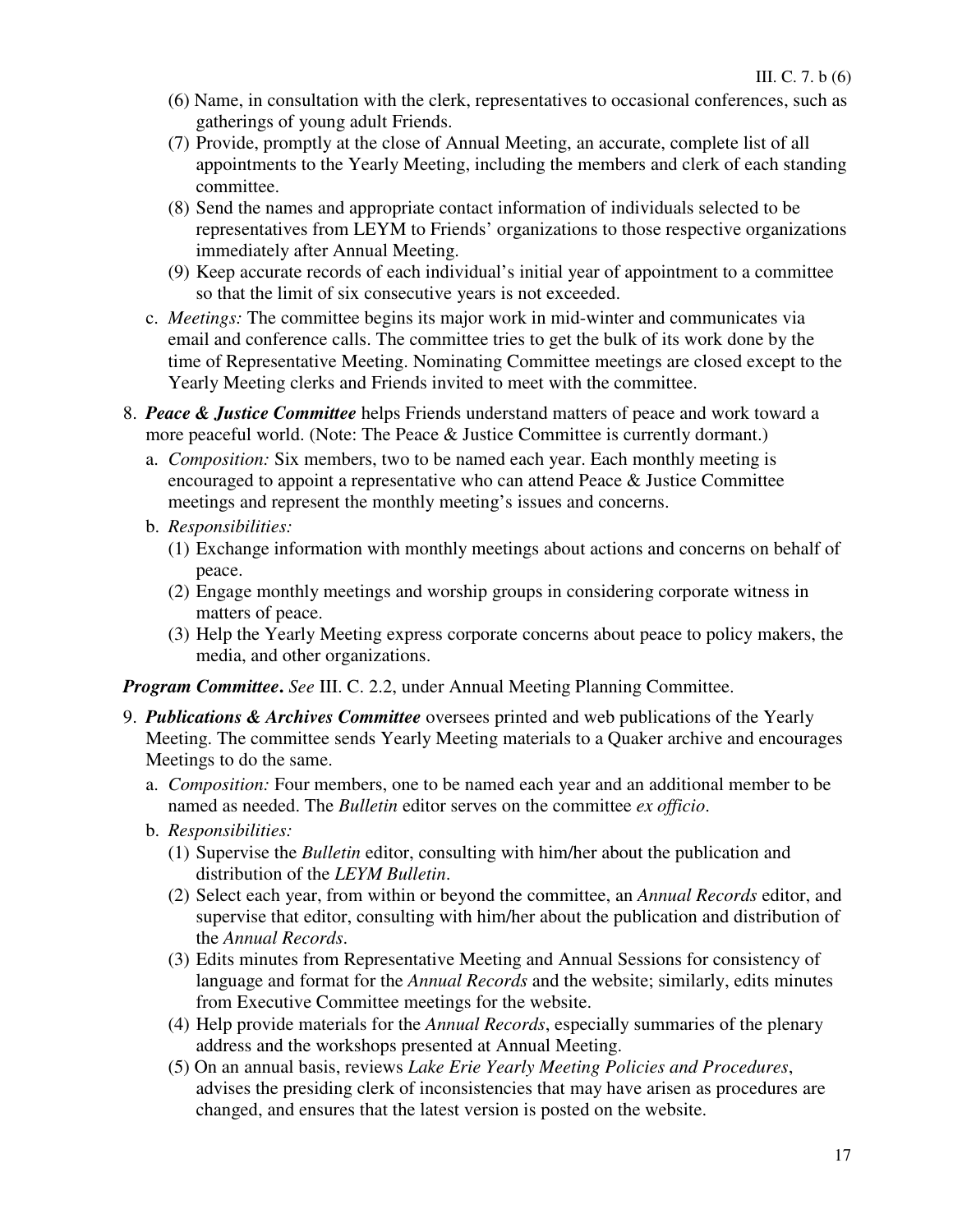#### III. C. 9. b. (6)

- (6) Oversee the publication and distribution of any other print publications of the Yearly Meeting.
- (7) Submit LEYM records to the Friends Historical Library, Swarthmore College. Items to be submitted include the *Annual Records*, *LEYM Bulletin*, and other print publications of the Yearly Meeting.

*Youth & Children Committee***.** *See* III. C. 2.3, under Annual Meeting Planning Committee.

# **D. Representatives to Quaker Organizations**

The maximum number of representatives is set by each organization. LEYM appoints representatives up to that number, at its discretion. *(For information about reimbursement of expenses for representatives to Quaker organizations, see* IV. A. 3.*)*

#### 1. *Responsibilities*

- a. Representatives function as liaisons between Lake Erie Yearly Meeting and the respective organization.
- b. All representatives are expected, whenever possible, to attend the meetings of the organization to which they are named, and to take an active part in the business of the organization.
- c. All representatives to Quaker organizations are asked to attend both Representative Meeting and Annual Sessions so that they are informed about LEYM activities and concerns.
- d. Representatives to each Quaker organization should function as a body, with a clerk named by Nominating Committee after consulting with the representatives. Meetings of the representatives, which may be brief, should not conflict with meetings of standing committees.
- e. The clerk of each group of representatives convenes them as needed to consult and make decisions. The clerk also assists the Nominating Committee in determining organizational term limits or when new representatives should be appointed.
- f. Representatives send a written report on major activities and concerns of the organization to the *Bulletin* editor, preferably for the issue that appears before Representative Meeting, and report to the Yearly Meeting during Annual Sessions either in a written report for distribution or in business meeting, at the discretion of the presiding clerk.
- g. Representatives may also set up an organizational display at Annual Meeting, notify the *Bulletin* editor and (digital communications facilitator) of upcoming programs and conferences, and coordinate visits of staff and representatives to LEYM Annual Sessions.

#### 2. *Organizations and Related Information*

- a. American Friends Service Committee Corporation
	- (1) Appointees must be members of the Religious Society of Friends.
	- (2) Representatives serve three-year overlapping terms. A representative to AFSC is usually limited to two consecutive three-year terms. When, however, a representative is named to serve on the Board of Directors, the six-year limit may be set aside and the Friend may be reappointed.
	- (3) The number of representatives depends on the size of the yearly meeting; AFSC decides how many representatives LEYM may send.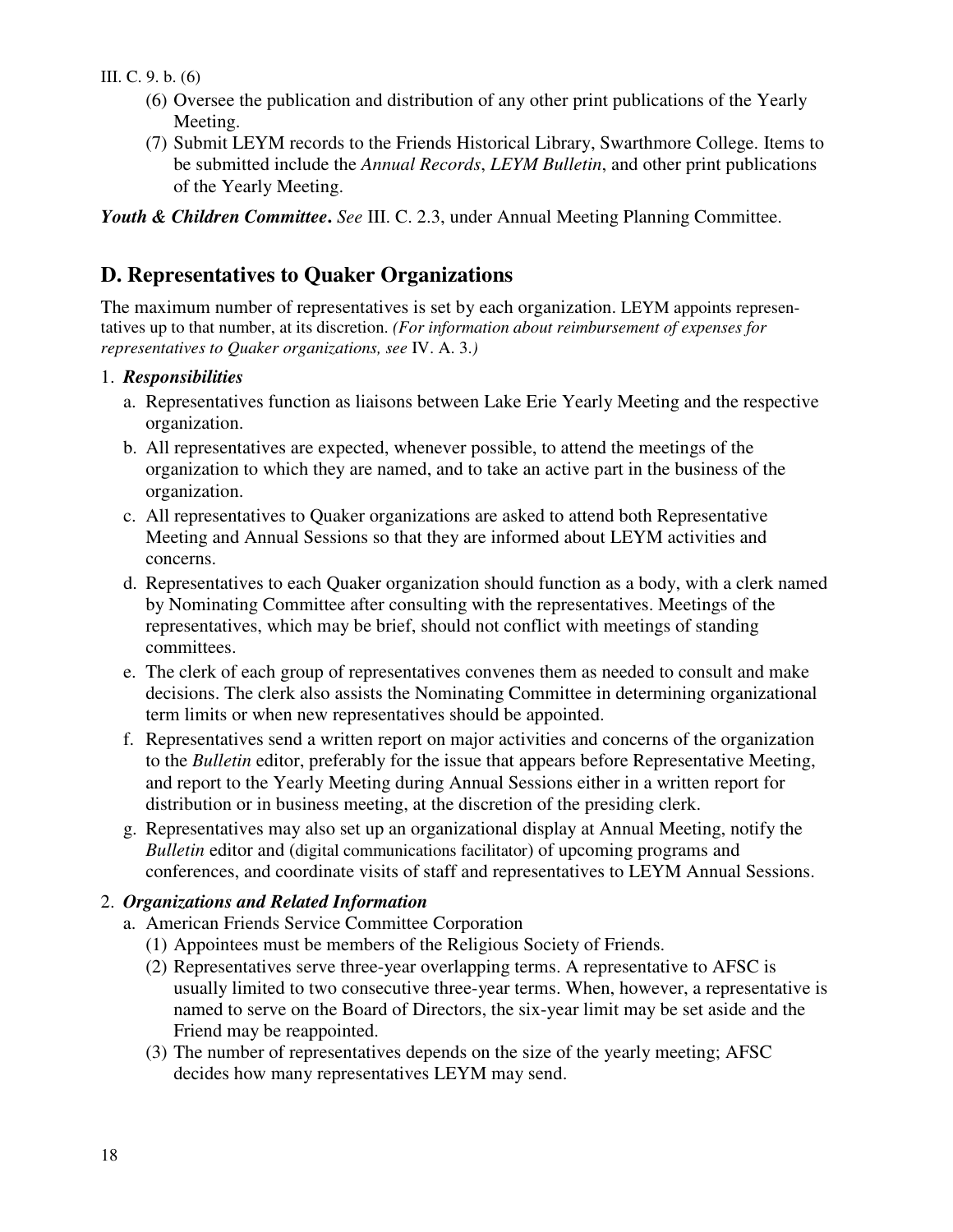- (4) Representatives attend the annual meeting in Philadelphia in March. Sometimes Corporation members will also be asked to serve on national program or administrative committees.
- (5) Representatives are strongly encouraged to become familiar with (and, if possible, involved with) AFSC's work in their region.
- (6) Representatives are expected to report AFSC activities and concerns to the Yearly Meeting, Quarterly Meeting, and monthly meetings, and to take concerns back to the Corporation.
- (7) Representatives are encouraged to interact with other community groups that share goals similar to those of AFSC.
- b. Friends Committee on National Legislation, General Committee
	- (1) Appointees must be members of the Religious Society of Friends.
	- (2) Representatives serve three-year overlapping terms. LEYM sends up to six persons, with staggered terms.
	- (3) An appointee is usually limited to two consecutive three-year terms. When, however, a representative has special attributes or skills needed by FCNL, the six-year limit may be set aside and the person may be reappointed by LEYM, or, within the limits of its by-laws, appointed by FCNL itself. FCNL by-laws also permit direct appointment by the General Committee.
	- (4) FCNL's Annual Meeting is held from Thursday evening through Sunday lunch on a weekend in November in Washington, DC.
- c. Friends General Conference, Central Committee
	- (1) Appointees must be members of the Religious Society of Friends.
	- (2) A representative to FGC is limited to two consecutive three-year terms.
	- (3) The number of LEYM representatives to FGC depends upon the size of the yearly meeting. FGC informs LEYM how many representatives are allotted. FGC may also co-opt LEYM Friends who are not representatives directly onto its committees.
	- (4) Representatives attend the Central Committee annual meeting the third weekend in October. Representatives who take on committee assignments also attend meetings of those committees and participate between meetings as appropriate.
	- (5) Each year, the clerk of our appointed representatives sees that these representatives name an LEYM Friend serving on Central Committee to be the LEYM representative on the FGC Executive Committee.
- d. Friends World Committee for Consultation, Section of the Americas
	- (1) Appointees must be members of the Religious Society of Friends.
	- (2) Representatives to FWCC have three-year overlapping terms.
	- (3) The number of representative positions available is determined by FWCC. FWCC may also co-opt LEYM Friends who are not representatives directly onto its committees.
	- (4) In the past, LEYM has sent two representatives to the FWCC Triennials. Naming to future comparable meetings, at whatever interval, will be made according to the allotment assigned to LEYM by FWCC.
	- (5) Representatives to FWCC international gatherings are named by the Nominating Committee in consultation with the clerk of LEYM and the clerk of the FWCC Representatives.
	- (6) LEYM provides reimbursement funds for representatives' attendance at the annual meeting of the Section of the Americas and international gatherings. In the event that funds are not sufficient to cover costs, funds will be apportioned according to the stated financial needs of the named representatives.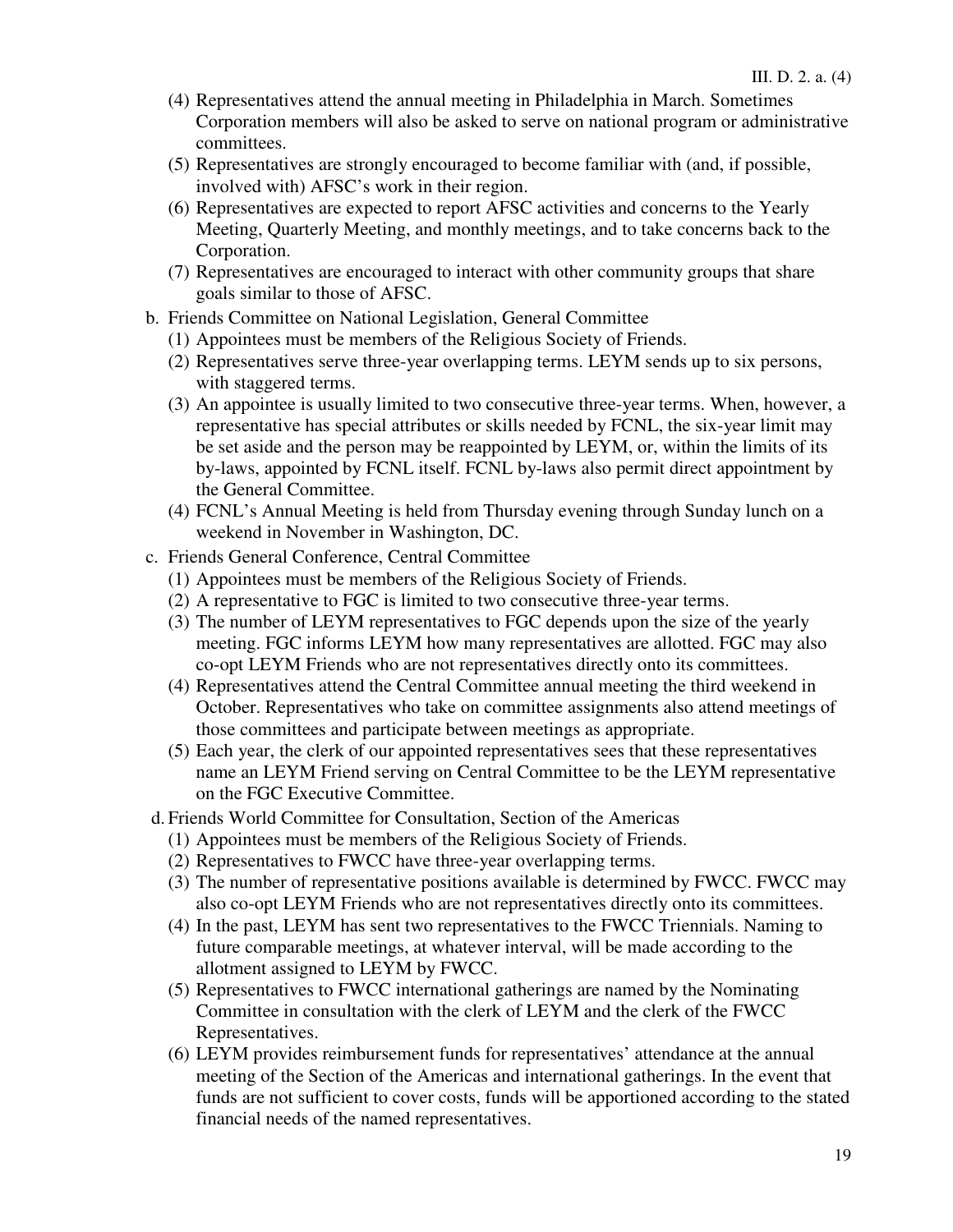#### III. D. 2. d. (7)

(7) Representatives to FWCC are expected to assist with arrangements for regional meetings or the equivalent whenever they are scheduled.

#### 3. *Other Appointments*

- a. Friends for Lesbian, Gay, Bisexual, Transgender, and Queer Concerns
	- (1) *Term of service:* One year
	- (2) *Number of representatives:* One
	- (3) *Meetings:* In mid-February and at FGC Gathering
- b. Olney Friends School Board
	- (1) *Term of service:* One year
	- (2) *Number of representatives:* One representative and an alternate
	- (3) *Meetings:* Fall, spring, and mid-summer meetings and winter retreat
- c. Quaker Earthcare Witness
	- (1) *Term of service:* One year
	- (2) *Number of representatives:* One representative and an alternate
	- (3) *Meetings:* Annual meeting in the fall

# **E. Visitors to Other Yearly Meetings**

- 1. *Regional Yearly Meetings***.** LEYM encourages Friends to visit sessions of our neighboring yearly meetings within the Lower Great Lakes Region of FWCC to nurture relationships between the yearly meetings. Nominating Committee proposes the names of Friends who are interested and able to visit a yearly meeting's annual sessions as part of the annual slate when such Friends can be identified.
	- a. These regional yearly meetings are: Wilmington Yearly Meeting (July); Canadian Yearly Meeting (August); Evangelical Friends Alliance – Eastern Region (August); Ohio Yearly Meeting Conservative (August; Barnesville, Ohio); and Ohio Valley Yearly Meeting (July).
	- b. Responsibilities
		- (1) Visitors are expected to attend the business sessions and activities of the yearly meeting. They are asked to remember that they are guests and refrain from participating in the business unless following a clear leading.
		- (2) Visitors should get a letter of introduction from LEYM's presiding clerk, and give this to the clerk of the yearly meeting being visited.
		- (3) Visitors are asked to send a short written report of their experience to the editor of the *Bulletin*.
		- (4) Visitors are responsible for covering their own expenses.
- 2. *Non-Regional Yearly Meetings***.** Visits to other yearly meetings may be arranged for many reasons, among them nurturing links within the wider Religious Society of Friends. Friends planning a visit may request a letter of introduction from LEYM's clerk. A short written report on their experience may be printed in the *Bulletin* at the discretion of the editor. Visitors are responsible for covering their own expenses.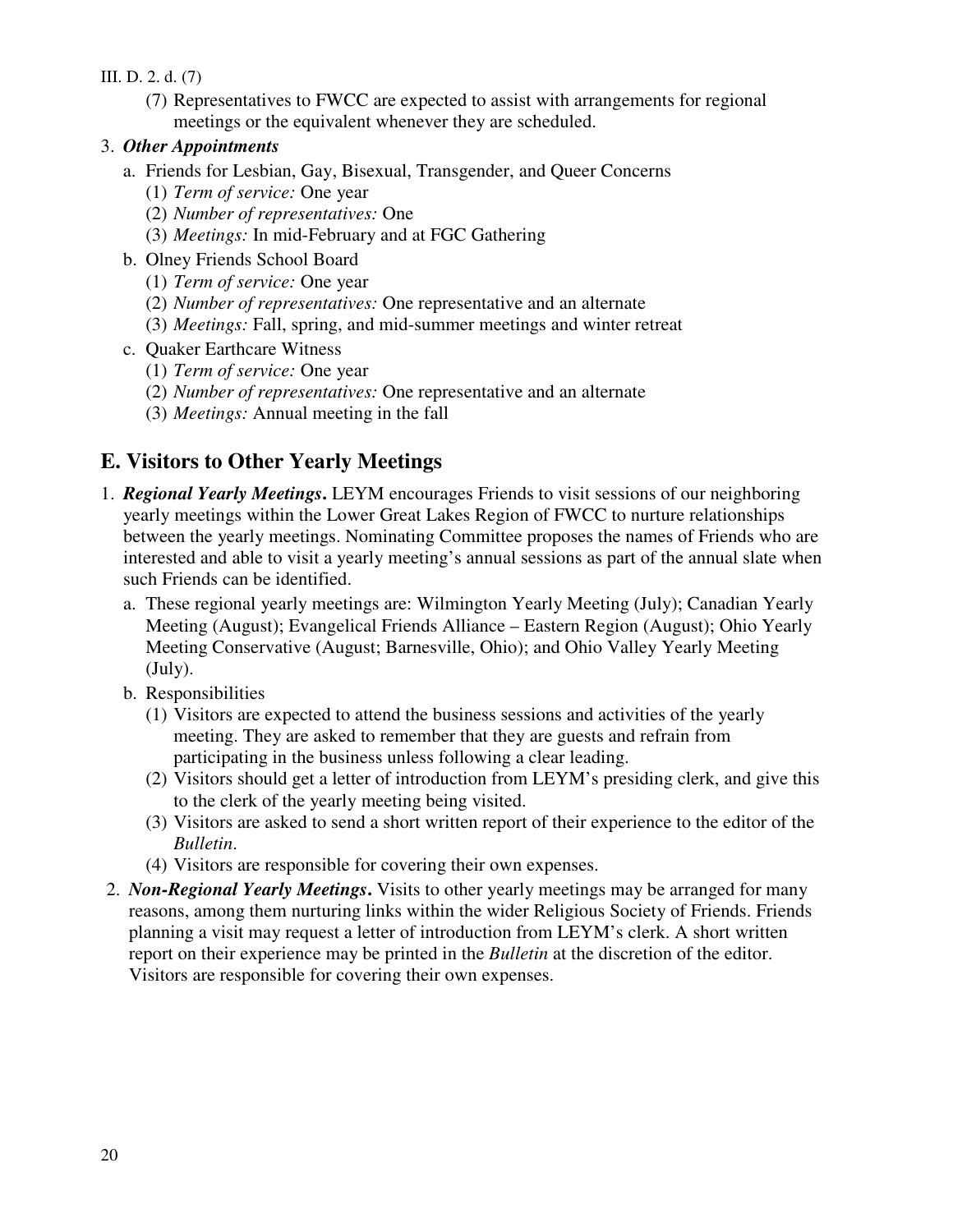# **IV. OPERATIONS**

# **A. Financial Support and Fiscal Policy**

1.*Fiscal Year***:** The fiscal year runs from July 1 through June 30. As the budget is not approved until Annual Meeting, the treasurer is authorized, for any budget line, to spend up to 10% of the amount presented in the draft budget at Representative Meeting or up to \$100, whichever is greater; for any expenditure exceeding the greater of 10% of a budget line or \$100, the treasurer must seek approval of the Finance Committee.

#### 2. *Budget*

- a. The Lake Erie Yearly Meeting budget covers costs necessary for the functioning of the Yearly Meeting, such as publications, travel expenses for officers and representatives to Friends' organizations, office administration, and the Yearly Meeting's contribution to Friends General Conference.
- b. The annual budget should include a proportional amount of the estimated travel expenses for two delegates to attend World Plenary Meetings of the Friends World Committee for Consultation. This money is transferred into the FWCC Travel Fund, where it builds until requested by LEYM representatives attending these meetings. Currently an equal amount is budgeted to support enabling Friends from less affluent parts of the world to attend these World Plenary Meetings; this latter amount is transferred into the FWCC Travel Donation Fund.
- c. Yearly Meeting limits contributions to Friends' extra-regional organizations to Friends General Conference. Monthly meetings and individuals are encouraged to contribute directly to other Friends' organizations. On occasion, Friends' groups within the geographical area of the Yearly Meeting may receive financial support upon approval of the Yearly Meeting. All requests for Yearly Meeting funds must be brought to the Finance Committee, which will decide whether to bring them to Annual Sessions.

#### 3. *Expense Reporting and Reimbursement*

- a. Yearly Meeting officers, representatives, and committee members are asked to submit to the treasurer reports of out-of-pocket and in-kind expenses such as travel, long distance telephone charges, and postage, so that the cost of conducting Yearly Meeting business may be accurately known.
- b. Yearly Meeting officers and representatives to Friends' organizations may receive reimbursement for travel expenses for business on behalf of the Yearly Meeting and for attendance at meetings of Friends' organizations. A committee member may be reimbursed for unusual expenses incurred on behalf of the Yearly Meeting if the presiding clerk provides written approval in advance. A copy of the Travel Expense Reporting Form appears in Appendix E.
- c. The principal travel cost to be reimbursed is the transportation itself. If a Friend drives and requests reimbursement, the amount is calculated on a per-mile basis. The current reimbursement rate, approved in for FY2021–22, is 16¢ per mile. Any change to this rate is part of the budgeting process, proposed by Finance Committee and requiring approval by the Yearly Meeting. Friends are expected to cover their own food costs and, whenever possible, to arrange lodging with Friends in the area of travel. However, the intent of the Yearly Meeting is that no one be excluded from representing Lake Erie Yearly Meeting because of limited financial resources; thus individuals may request reimbursement for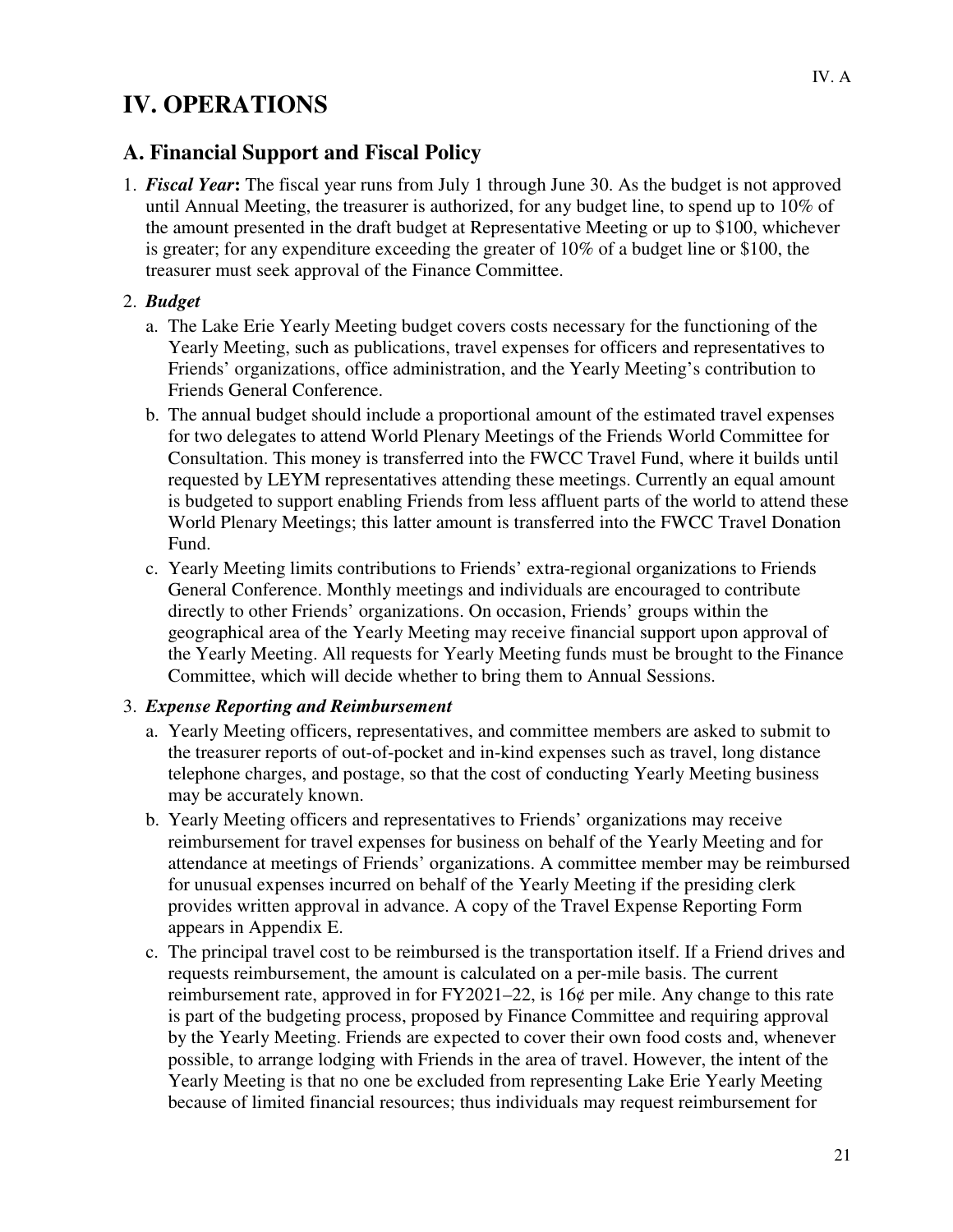IV. A. 3. d

additional travel-related expenses or take them as a tax-deductible contribution to the Yearly Meeting.

- d. Monthly meetings are responsible for travel expenses of their representatives to Yearly Meeting who attend Representative Meeting or Annual Meeting.
- 4.*Account Signatories.* The presiding clerk, treasurer, and clerk of the Finance Committee are signatories to all of the Yearly Meeting's accounts with financial institutions and any one of them has the power and authority to withdraw funds. Sally Weaver Sommer was added as an ongoing signatory for the LEYM Citizens National Bank of Bluffton account as she is a local resident of Bluffton and has easiest access to the bank.
- 5. *Scholarships and Financial Assistance. See* Appendix D.
- 6. *Remittances from Monthly Meetings.* The Yearly Meeting depends on contributions from monthly meetings to fund its budget. In order to determine a fair and equitable share for each of the constituent meetings:
	- a. The Finance Committee determines a recommended per-member share for the constituent monthly meetings, based on the final budget approved by the Yearly Meeting and, in part, on the membership figures supplied by monthly meetings in their annual Statistic Reports, and notifies each monthly meeting of this per-member share. (Monthly meetings decide how to count members for the purpose of making their contribution to LEYM.)
	- b. To support the business of the Yearly Meeting in a timely manner, monthly meetings are encouraged to make at least one half of their contribution by the end of January.
- 7. *Tax Exempt Status.* Lake Erie Yearly Meeting, as an association of churches or congregations, qualifies as a tax exempt religious or charitable organization and need not apply to the Internal Revenue Service for recognition of such status or file IRS Form 990 annually. To meet legal requirements for tax exempt status, the Yearly Meeting is subject to the following Internal Revenue Service guidelines:
	- a. Neither the net income nor any of the assets of the Yearly Meeting may be gratuitously distributed to any individual members of the Yearly Meeting or other private individuals. In case of dissolution of the Yearly Meeting, the remaining assets, after expenses and liabilities, will be distributed solely to one or more organizations of the Religious Society of Friends organized and operated primarily for similar purposes as the Yearly Meeting.
	- b. No substantial part of the activity of the Yearly Meeting may involve attempts to influence legislation.
	- c. The Yearly Meeting may not participate in political campaigns in support of candidates for public office.

# **B. Publications and Information Sources**

The website and *LEYM Bulletin* are the principal means of communication within the Yearly Meeting. The *Annual Records* is primarily a record of the Annual Meeting, but also includes minutes and reports from Representative Meeting, reports and records from monthly meetings, and contact and directory information.

1. *Website.* The website includes contact information for Yearly Meeting officers and committee clerks, introductory materials on Quakerism, information on Yearly Meeting activities, resource pages, a directory of constituent monthly meetings and worship groups (and how to find them), minutes, an electronic version of the *Bulletin*, a calendar, memorial minutes, and various other documents produced by the Yearly Meeting, such as the latest version of *Lake*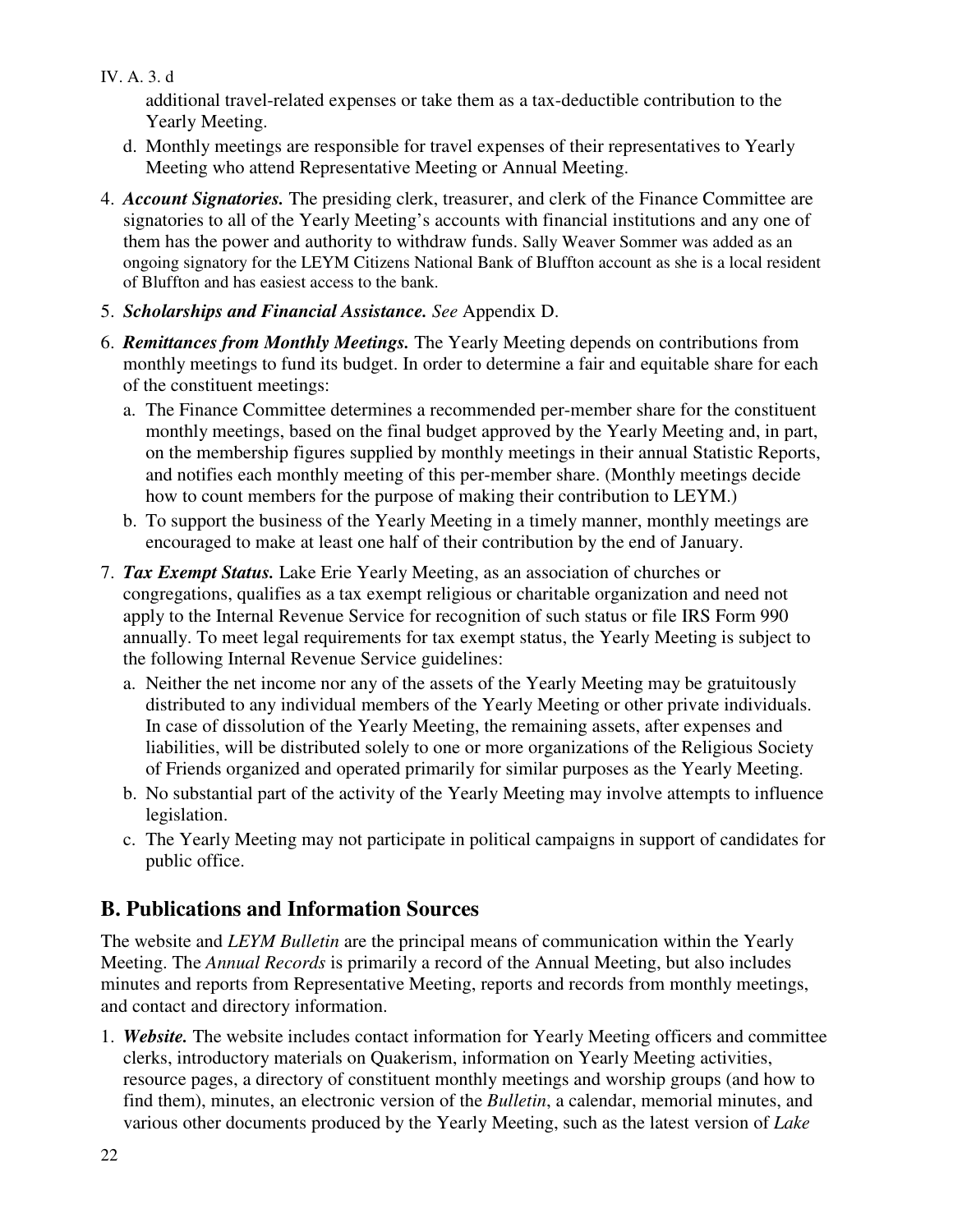*Erie Yearly Meeting Policies and Procedures*. It may be expanded to include other materials (in accordance with the LEYM privacy policy; *see* V. A), as well as tools that facilitate communication within the Yearly Meeting. Friends wishing to post announcements on the website should contact the digital communications facilitator, who serves as webmaster.

#### 2. *LEYM Bulletin*

- a. The *Bulletin* typically contains a message from the clerk, announcements of upcoming gatherings, reports from Yearly Meeting committees and representatives, reports from Green Pastures Quarterly Meeting, reports on youth activities, and announcements from other Friends' organizations. Concerns that should be known to the Yearly Meeting and may be discussed at the Annual Sessions may be communicated through the *Bulletin*.
- b. The *Bulletin* is published three times a year, at intervals determined by the scheduling of Representative Meeting and Annual Meeting. One issue provides information (including registration materials) about Representative Meeting; a second includes information (including registration materials) about the Annual Meeting; a third looks back at Annual Meeting through summary reports. The clerk of the Publications & Archives Committee and the editor are authorized to adjust the schedule and make other management decisions as are called for to maximize the effectiveness of available resources. Publication deadlines are listed in the calendars in the *Annual Records*, in the *Bulletin*, and on the website.
- c. Printed copies of the *Bulletin* are mailed to monthly meetings, preparative meetings, and worship groups for distribution to interested Friends. Separately, printed copies are mailed to the Friends Historical Library at Swarthmore College and to other institutions and individuals on request. The *Bulletin* is made available electronically to those who wish to download it. The *Bulletin* is also posted on the LEYM website (sometimes in a slightly modified version, in accordance with the LEYM privacy policy; *see* V. A).
- d. The Publications & Archives Committee asks monthly meetings and worship groups with newsletters to furnish the LEYM *Bulletin* editor with a copy.

#### 3. *Annual Records*

- a. The minutes and other records of Lake Erie Yearly Meeting are published in booklet form following the Annual Meeting. These *Annual Records* contain minutes of the Representative Meeting and Annual Sessions, other reports from the Annual Meeting, the approved budget, and the approved nominating slate. They also include a Chronology of the Yearly Meeting; State of the Meeting Reports, Statistical Reports, and memorial minutes from constituent meetings and worship groups; contact information for meetings and worship groups; a directory with contact information for Annual Meeting attenders and others whose names appear in the *Annual Records*; and a list of visitors to the most recent Annual Sessions.
- b. Publication and distribution of the *Annual Records* are the responsibility of the Publications & Archives Committee, working with an editor appointed by the committee.
- c. All documents to be included in the *Annual Records* should be submitted to its editor no later than four weeks after the rise of Annual Meeting.
- d. The *Annual Records* should be published no later than ten weeks after the rise of Annual Meeting.
- 4. *Advices and Queries.* A set of advices and queries drawn up by an ad hoc committee was approved by the Yearly Meeting in 2012. It contains 66 advices or queries organized into 16 sections on topics such as spiritual life, meeting for worship, outreach, and various Friends testimonies. It also describes the history and current uses of advices and queries and the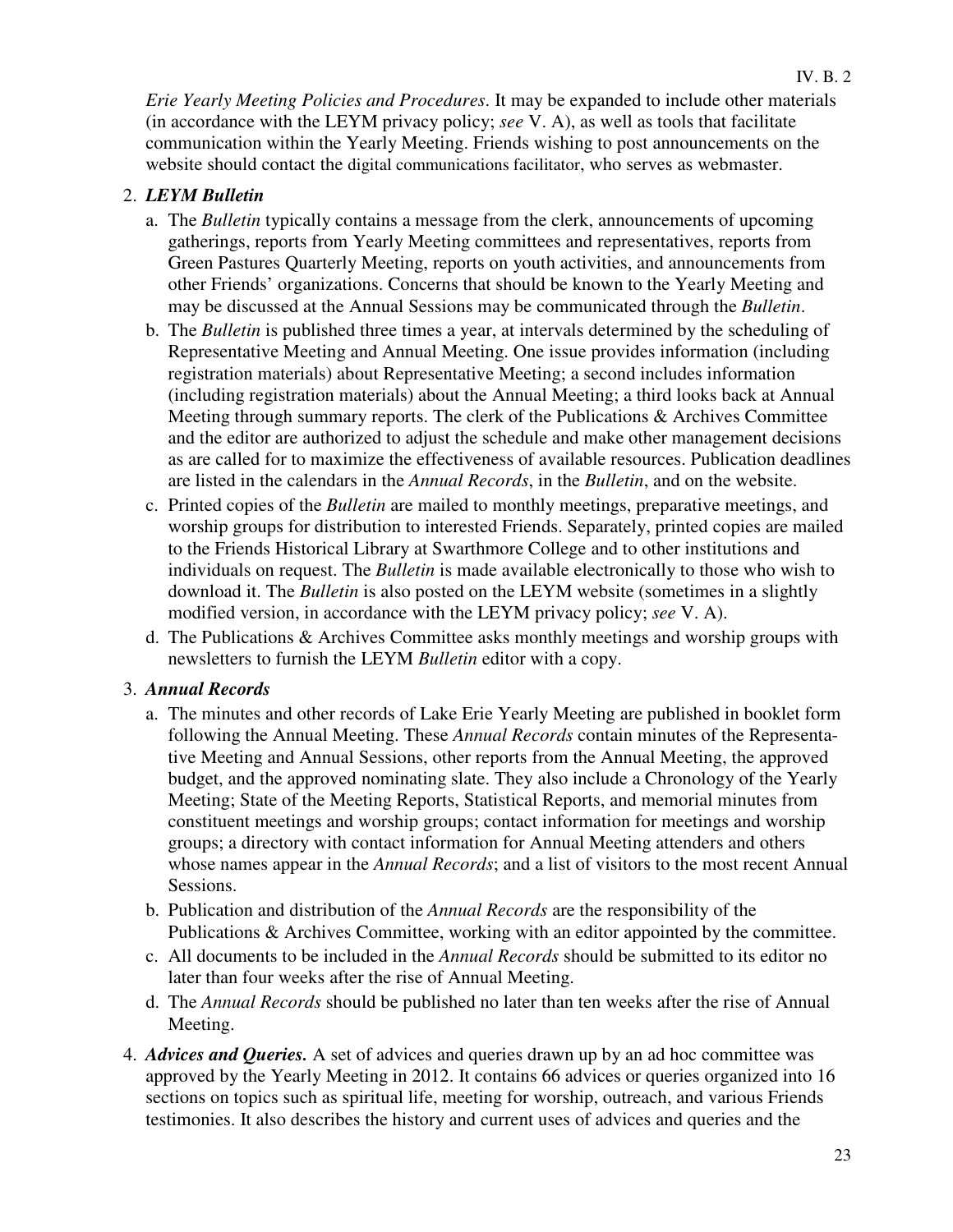#### IV. B. 5

process by which this set was created, noting that it will continue to evolve, reflecting new concerns and insights. Printed booklets are available from the Yearly Meeting, and a pdf file is available on the website.

- 5. *Database.* The database contains the following information:
	- a. The current Yearly Meeting slate of appointments
	- b. The current monthly meetings, preparative meetings, and worship groups within LEYM, including information on the monthly meeting that has care of each preparative meeting and the monthly meeting, if any, that has care of each worship group
	- c. For meetings and worship groups, information as reported in the annual Statistical Reports: place and time of worship; contact information; officers and committee clerks/conveners
	- d. For members and active attenders throughout the Yearly Meeting: the most recent available contact information, membership status, meeting attended, and children's years of birth. This information is gathered through direct requests to meetings and worship groups; from the annual Statistical Reports; and from registration forms for Annual Meeting and for Spiritual Formation retreats. Individual requests for opting out of mailings are recorded. Friends General Conference is the only Friends' organization that may use contact information for appeals and other member household mailings. Other uses of such information must be approved by the Yearly Meeting.

#### 6*. LEYM Policies and Procedures*

- a. *Policies and Procedures* provides information on LEYM's constituent bodies; governance (how the Yearly Meeting makes decisions); organization and the roles of officers, other appointed individuals, and committees; operations (financial matters and information sources); and policy documents. The latest version is posted on the LEYM website.
- b. The Publications & Archives Committee is responsible for keeping *Policies and Procedures*  current on the website as new policies and procedures are approved by the Yearly Meeting, and for calling the attention of the presiding clerk to inconsistencies that may arise as procedures are changed.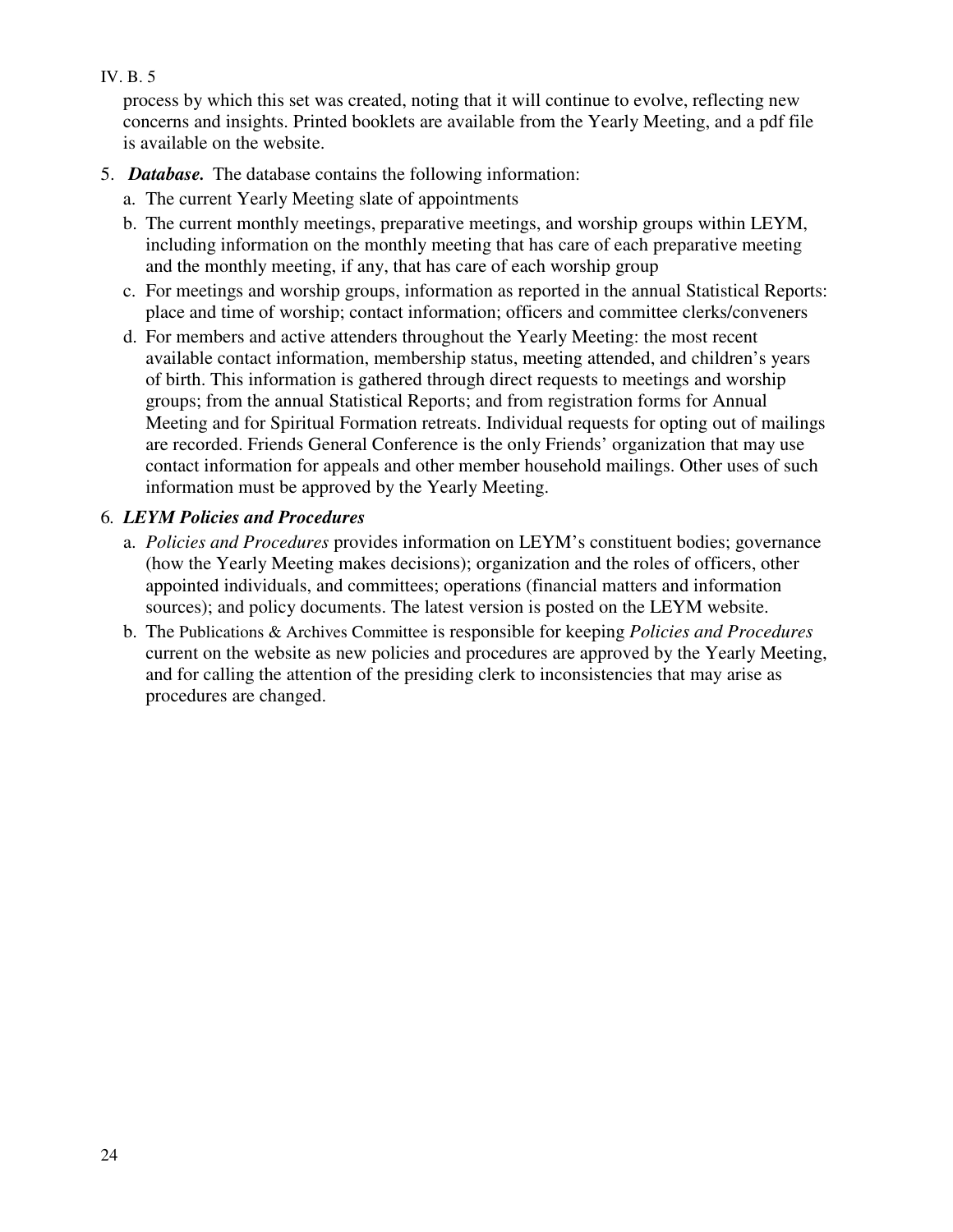# **V. POLICIES ON PRIVACY, CHILD ABUSE, AND HARASSMENT**

# **A. Privacy policy**

- 1. Email addresses for anyone under 18 will not be included in data published in any form.
- 2. No contact information will be published on the web without the consent of the individual. Accepting service as a Yearly Meeting officer, clerk of a monthly or preparative meeting, or contact person for a worship group will constitute *de facto* consent. Contact information will usually consist of phone number and email address, not an individual's physical address.
- 3. The full names of adult Friends (those 18 and over) may appear on the website. The names of children and youth (under age 18) may not appear there without prior approval of their parent or guardian.
- 4. Photos of Friends of all ages may appear on the website. Friends can request that pictures of themselves or their children *not* be posted on the website by placing a "no photo" sticker on their name tag at all LEYM events, including retreats. These stickers will be made available with the name tags, and their availability will be well publicized. For events where name tags are not worn or parental permission to attend is required, the opportunity to request that photos not be posted on the website will be offered by other means, such as registration or permission forms.

### **B. Policies on Child and Sexual Abuse**

#### **B1. Policy on Child and Sexual Abuse Prevention**

#### *Adopted at 2016 Annual Sessions*

Lake Erie Yearly Meeting intends to provide for our young Friends a recurring community in which opportunities abound for authentic intra- and inter-generational relationships full of spontaneity, warmth, trust, curiosity, reflection, and joy. To do that, we realize we must provide some clear safety boundaries and expectations within which both children and adults can be freed from worry or wariness about potential abusive behavior of any kind and also about being falsely accused. For trust of the kind we envision to flourish, we need to take care to create an environment that eliminates unnecessary risks and dangers. We recognize that no policy can guarantee to eliminate all risk of child abuse. However, we believe that this policy is a reasonable way toward building the community we are seeking.

This policy applies to any time that children are in the organized youth program. Parents or guardians are responsible for their own children during all other hours. The clerk of the Youth & Children's Program Committee or other program staff shall clearly advise parents, guardians, and young Friends of the times covered by the organized program.

This policy supplements LEYM's previously adopted policy (*LEYM Policies & Procedures*, V. B2, Policy for Reports of Child Abuse Made at Yearly Meeting, Adopted June 17, 1995), which addresses how an incident of suspected abuse should be handled when reported.

#### **1. An educational session about this policy will be presented annually as a required preparation for anyone who will be working with the young Friends program.**

Volunteers who work with young Friends shall participate before beginning each year's program in an educational session that matter-of-factly outlines the risk of various kinds of abuse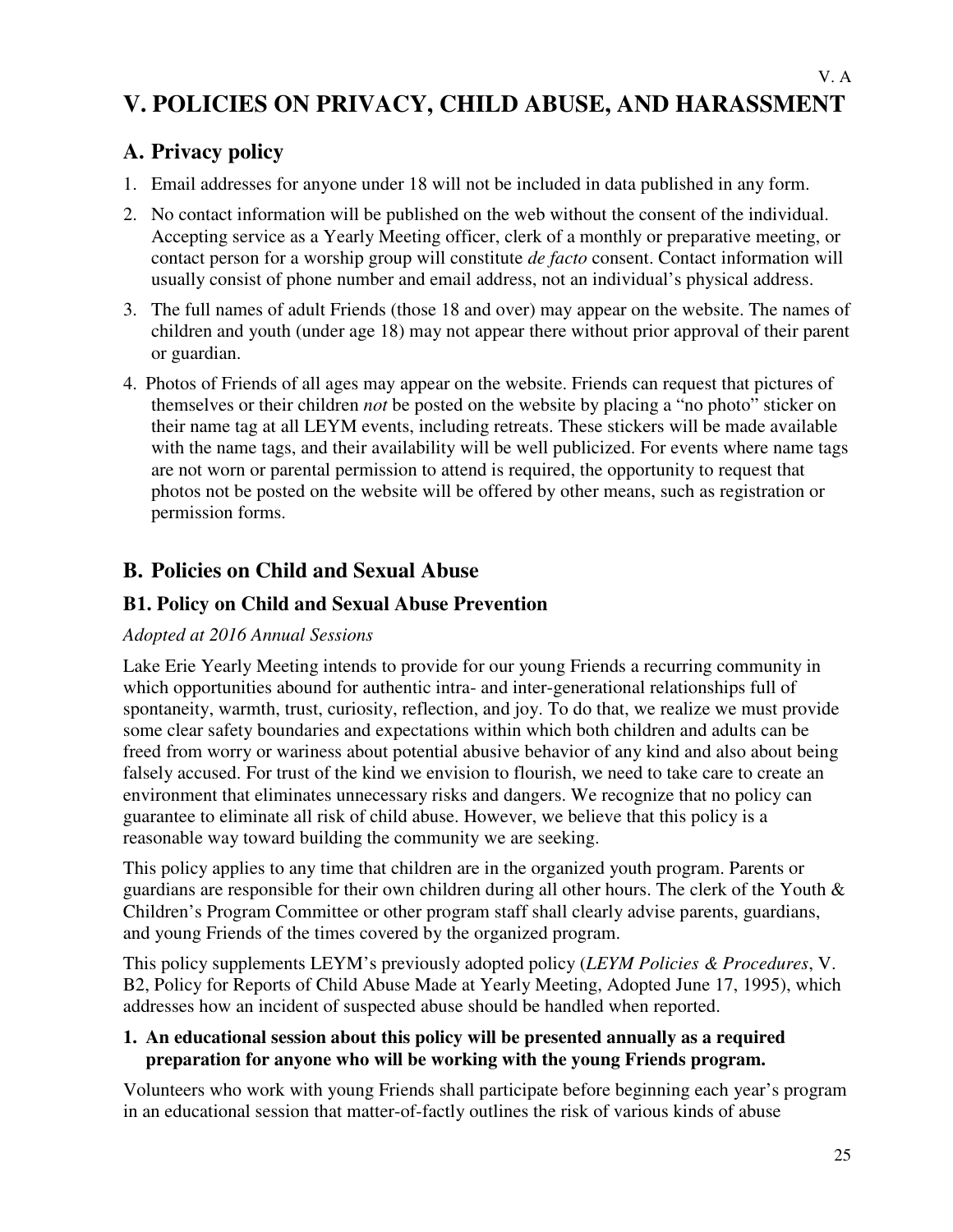V. B1. 2

(intentional or otherwise), why these strategies have been designed to mitigate those risks, and the importance of being able to talk frankly about situations that don't feel right.

Attenders at Yearly Meeting sessions all get a brief explanation of our practices and an invitation to attend this session. Anyone who is considering answering a call for one-time or last-minute volunteers ("special helper" ‒ *see* section 3) is strongly encouraged to attend this session.

RATIONALE: Done well, such a session can help shift the topics of safety, abuse, and sexuality out of the realm of hushed dread and unspoken fear into the matter-of-fact domain of known risks that can be managed and avoided. Asking people to repeat attendance at this (short) presentation regularly ensures that everyone involved during a given year has the same information from the same source.

#### **2. Volunteers who work with young Friends must receive a reference from the clerk or designee of their monthly meeting.**

- A. If a volunteer is not connected to a monthly meeting, another Quaker reference may be used.
- B. If the monthly meeting has a process for approving child caregivers or youth workers, the reference may simply state that the volunteer has been approved under that meeting's process.
- C. Otherwise, the clerk or designee shall answer the following questions:
	- 1. How long has the applicant been an active member/attender of your meeting?
	- 2. Do you believe your meeting has a sufficiently close relationship with the applicant that you would know if there was reason to be concerned about his/her working with children?
	- 3. Do you or your meeting have any knowledge about the applicant that would suggest she/he would be inappropriate as a youth and child care worker?
- D. References are solicited by the Youth & Children Committee, which records for each the name, name of reference provider, date, and whether the reference is positive or negative. Those organizing the youth program shall allow sufficient time in planning and recruiting volunteers to assure that references are received so that each volunteer has at least one person from their meeting to vouch for them before the program begins.

RATIONALE: Formally establishing such connections ensures that a relative stranger does not become part of the teaching team merely because it would seem awkward to ask for "credentials" for someone we don't know well. We rely on each meeting's discernment of whom they trust with their own youth, and on the discernment of youth program organizers as they consider potential volunteers.

#### **3. As far as possible, at least two volunteers who have completed the preparation described in #1 and #2 above should always be with any group of children under LEYM's care.**

- A. Those planning staffing levels should keep in mind the possibility of emergency situations and other unexpected occurrences, and consider staffing at higher than the absolute minimum level if possible.
- B. Adults who are not approved as child-care volunteers under this policy may be recruited to help for one specific time period or project ("special helpers"). Such persons should supplement  $-$  not replace  $-$  the approved staff and should never be alone with one child or young person.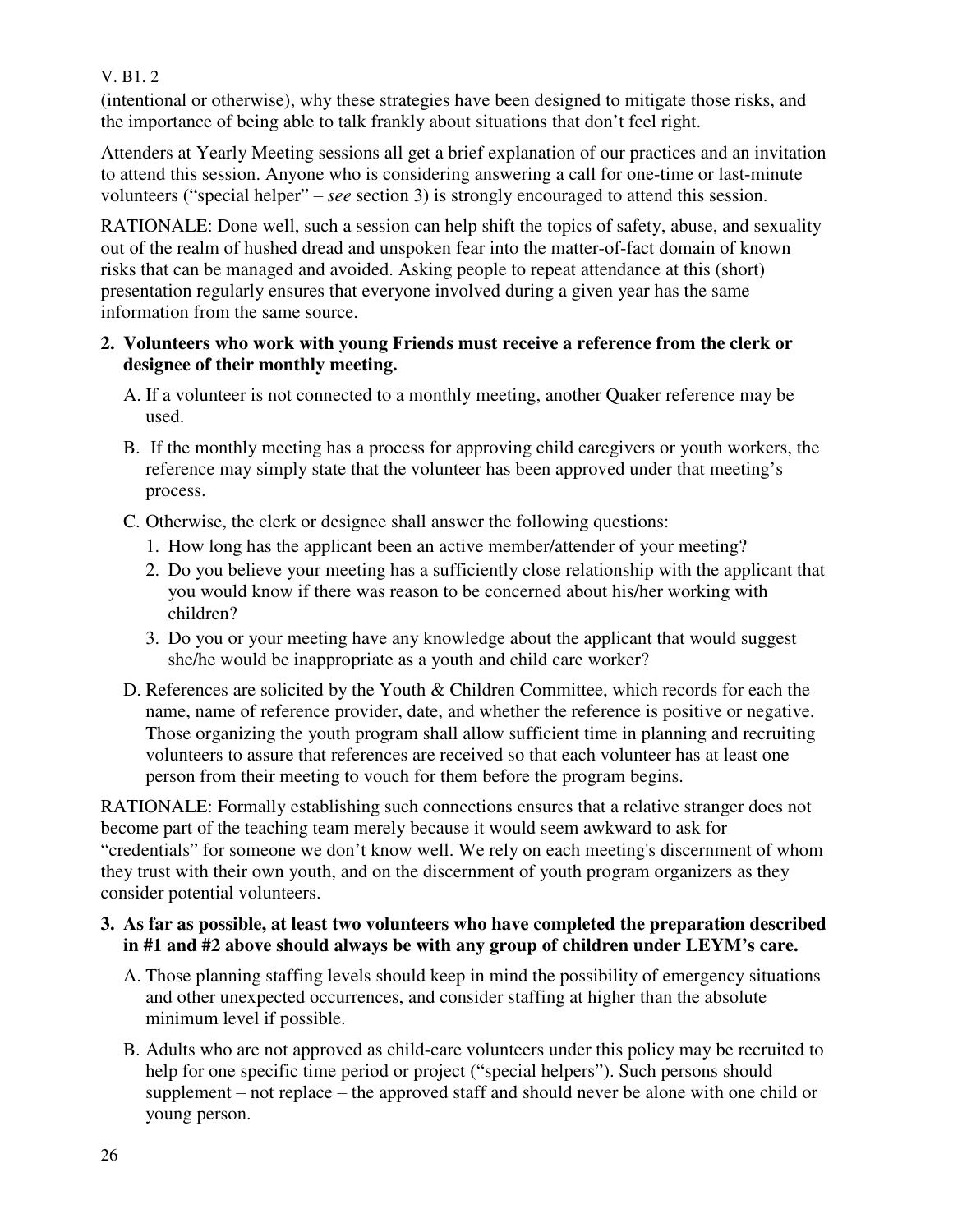C. We recognize that, on occasion, a situation may occur that leaves only one adult volunteer with a group of children. It is especially important in these situations that Section 4, requiring all adults and children to stay in sight of the group, be adhered to. If feasible, a special helper may be called in to help if only one adult would otherwise be present with the group.

RATIONALE: The presence of two sets of caregiver eyes at all times helps ensure not only doubled awareness of what's going on, but also increased availability of listening ears in case a child wants to talk about something that leaves him or her uneasy. It also provides the adults involved with a witness in case of potential accusations of abusive behavior. We believe everyone will be safer with this standard – even if thoughtful judgment leads to occasional brief exceptions.

#### **4. Everyone involved in LEYM Young Friends' programs – adult volunteers, special helpers, and participating children – should agree to stay within sight of the group at all times.**

This means that no two people are ever alone together behind a closed door. This doesn't preclude in -depth, one-on-one conversations; it just means that they happen in sight of other people. This safety practice should be included among other expectations that are matter-offactly established and regularly reinforced with participating young Friends. For example:

- A. We play safely and peacefully at all times.
- B. We use kind words to everyone.
- C. We listen to adult directions the first time asked.
- D. We keep hands and feet to ourselves. We check to be sure it's ok before touching someone.
- E. We stay within sight of the rest of the group at all times.
- F. We tell an adult if we are uncomfortable with anything another person says to us or does to us.

RATIONALE: This agreement keeps the Friends' community a public one, thus minimizing opportunities for either adult-with-child or child-with-child abusive behavior. Including the safety practice among other expectations keeps it matter-of-fact, minimizing fear-based warnings.

### **B2. Policy for Reports of Child Abuse Made at Yearly Meeting**

#### *Adopted June 17, 1995; Revised 2016*

The Task Group is recommending that the below-listed guidelines be adopted by the Yearly Meeting. While our Yearly Meeting has not had any complaints of abuse of our children brought to its attention, guidelines will be helpful to all concerned should a report be made. We have reviewed Ohio law and have considered the realities of the limited time we spend together at Yearly [Annual] Meeting. We have also considered the singular role that the monthly meeting has in the lives of each of us, a role the Yearly Meeting cannot hope to duplicate. We are aware that an accusation of abuse may be false. We are also very aware of the need for our children to be safe and to feel safe. We considered more complicated and involved approaches, but concluded that given the context of the Yearly Meeting these would not work well. We adopted a simpler approach, one that we believe could help **and** place control where control needs to be placed – into the hands of the parents. (If the parents should be accused, then alternatives are provided.) The legal process, if invoked, is complicated and the Yearly Meeting should not assume that it has the expertise to substitute for or meddle with it. Although the purpose of the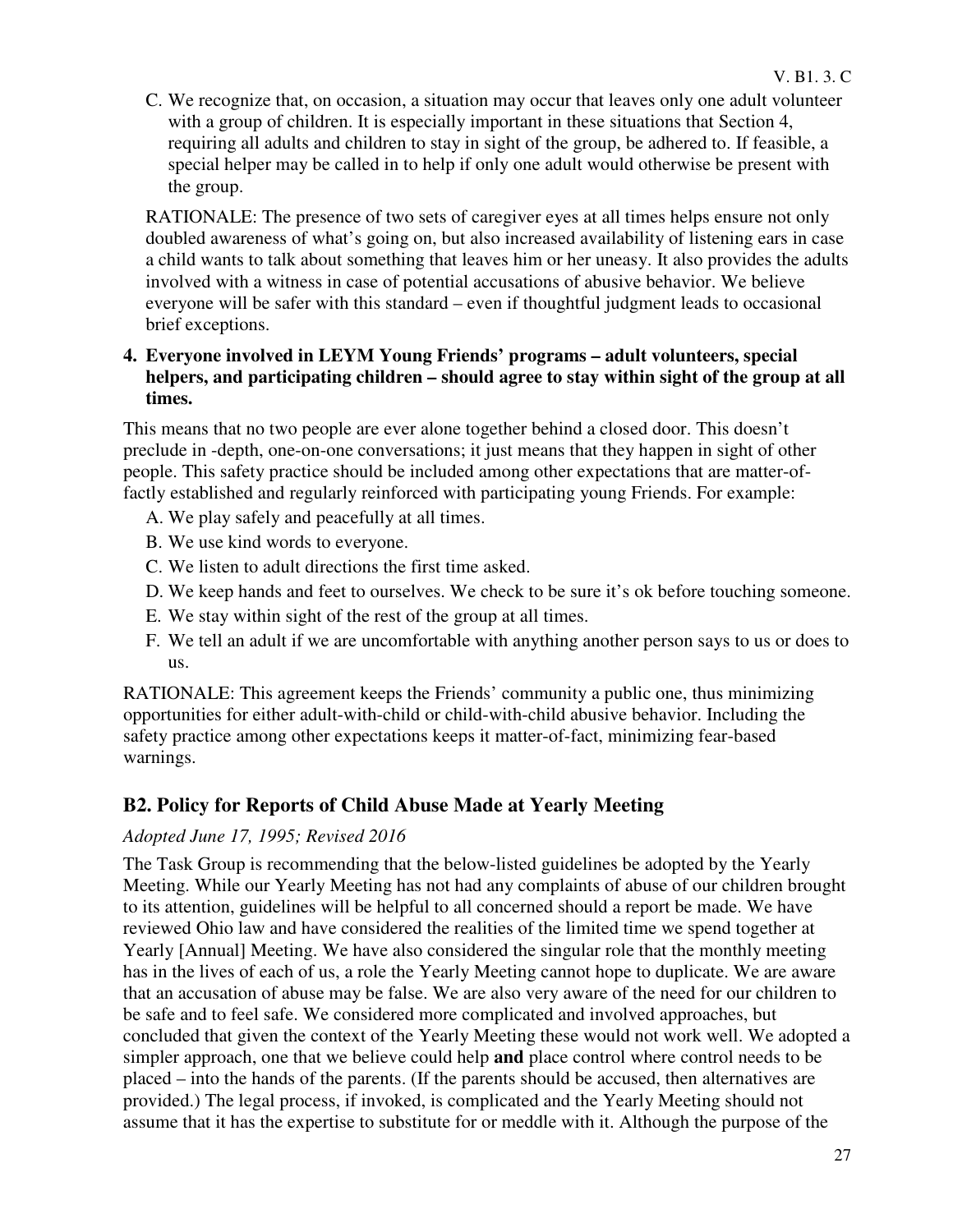#### V. B2 *continued*

guidelines is to allow a reasoned and rational response, as a Yearly Meeting we should be mindful of the stress that the people involved will be experiencing. Thus the clerk should be sensitive to the need for support that **any** of the involved adults may wish to have. He or she should be prepared to help the adults who become involved and who request this support (recognizing that some will want and some will not want this support). The clerk may need to appoint someone to help him or her in this endeavor and should be mindful of his or her role in the Yearly Meeting and not attempt to do everything alone. The members and attenders of the Yearly Meeting also need to recognize that gossip and rumor are forms of violence. These guidelines have attempted to balance the right to privacy and the safety of children. Thus, if a member or attender wishes to determine that action is being taken, please be prepared to accept a "yes" without expecting further details. As a Yearly Meeting we recognize that the feelings of others may be stirred up by this and ask that other members and attenders be willing to listen, recognizing that we are a religious body, not one empowered to do therapy.

#### **Guidelines and Procedures**

- 1. If a child makes a report of an incident of sexual or physical abuse to an adult, that adult will notify both the parents of the child (or the adult appointed by the parents as being responsible for the child while at Yearly [Annual] Meeting) and the clerk of the Yearly Meeting. It is then up to the parents to determine whether other agencies should be contacted.
- 2. Should the child indicate that her or his parents are abusing her or him, the adult approached is responsible for notifying the Yearly Meeting clerk and calling the Child Services Board.
- 3. The clerk of the Yearly Meeting will be responsible for deciding how to inform the Yearly Meeting of what has transpired and for deciding whether or how to inform the accused person's monthly meeting of the accusation.
- 4. The clerk will consult with the parents and others he or she deems necessary in order to determine the next step to be considered by the Yearly Meeting. If it is deemed advisable after these consultations, the clerk is empowered by the Yearly Meeting to ask the accused person to leave the site of the Yearly [Annual] Meeting.
- 5. The clerk of the Yearly Meeting will notify the person accused, if the person accused is attending the Yearly [Annual] Meeting. The local phone number of the Child Services Board in Allen County, Ohio, is 227-8590. The area code is 419.

# **C. Harassment Policy**

#### *Approved at 2019 Annual Meeting*

*Friends General Conference, in keeping with Friends' historical concerns for equality and justice, is committed to providing environments for staff, volunteers, committee members, and program participants which are free of discrimination and harassment. Demeaning actions, words, jokes or comments based on an individual's gender, sexual orientation, race, ethnicity, age or faith will not be tolerated. We also note that sexual harassment, both overt and subtle, is an illegal form of demeaning and oppressive misconduct which we want to prevent and which, if alleged, we will investigate thoroughly and fairly.*

#### FGC Central Committee, 10/22/95

*In spite of some Quakers' participation in the abolition movement to end enslavement in the United States; in spite of some Quakers' commitment to dismantling Jim Crow during the Civil Rights Movement of the 1960's; in spite of some Quakers' visible work to support the Black Lives Matter movement and in spite of all of us feeling horrified when yet another unarmed black*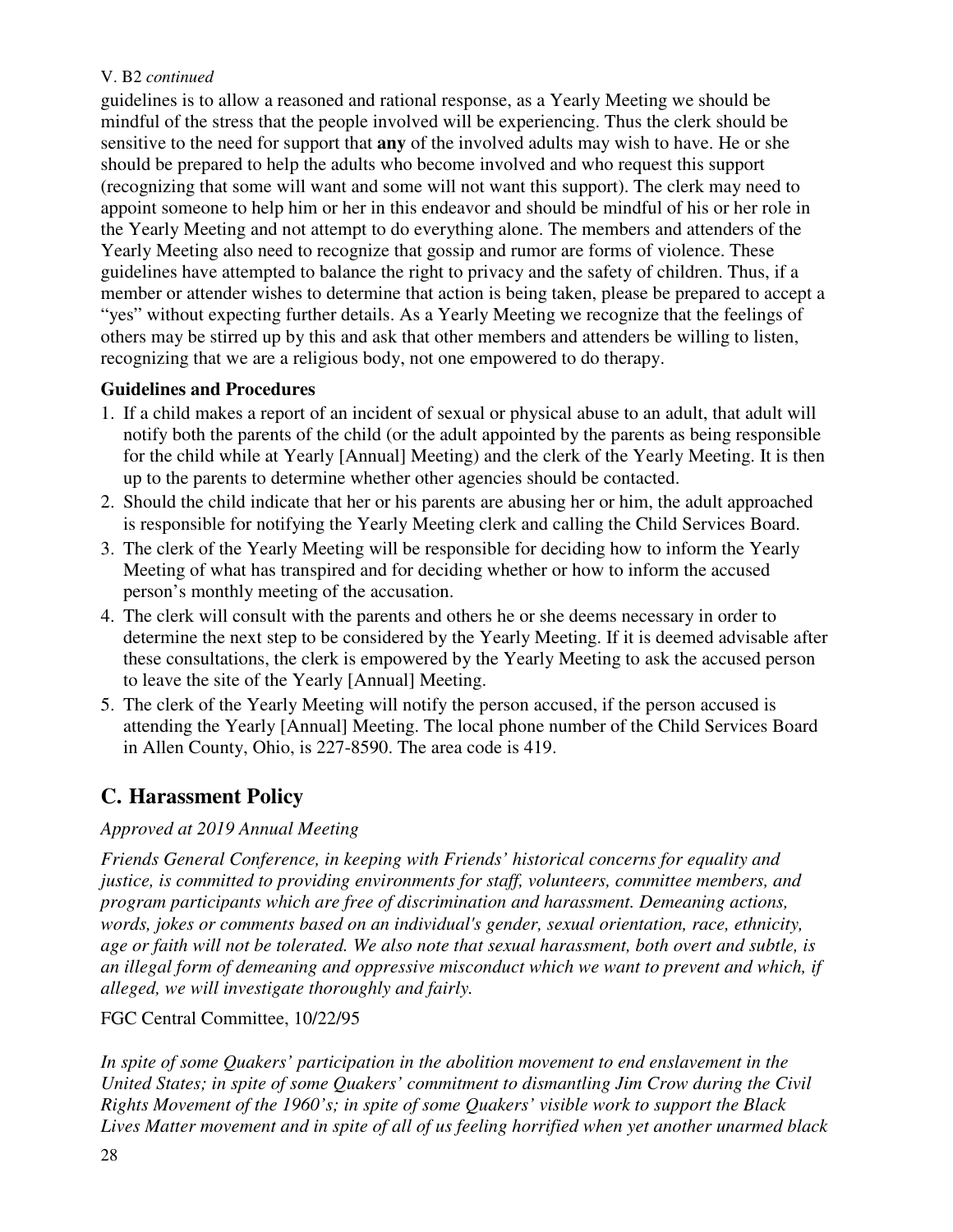*or brown person is shot by police, our Meetings remain mostly white and Friends of Color do not necessarily feel safe or welcomed in a Quaker faith community.* 

Institutional Assessment on Systemic Racism within Friends General Conference, October 2018

Lake Erie Yearly Meeting wants to make its Annual Gathering and other committee meetings, visits, and programs free of harassment. This policy addresses a number of forms of harassment, described below. Our consciousness of the need to prevent and respond to these types of harassment has been heightened by our realization that such behavior does occur at Friends' events.

**Sexual harassment is unwanted sexual or gender-based behavior generally involving the exercise of formal or informal power by the perpetrator over the victim.** It is a form of misconduct that is demeaning to another person and undermines the integrity of the relationship. It is illegal, and is strictly prohibited within LEYM. Sexual harassment may be verbal (suggestive comments, threats, insults, jokes, sexual propositions), nonverbal (suggestive, insulting, or obscene gestures, noises, leering, displaying pornographic material), or physical (touching, brushing body, coercing sexual intercourse, assault).

Other forms of harassment based on race, age, disability, sexual orientation, or gender identity all generally involve the exercise of formal or informal power by the perpetrator over the victim. The key words are "unwanted," "discrimination-based," and "formal or informal power," plus the basis of the behavior in differences in gender, race, age, ability, sexual preferences, or gender identity. While this list includes several characteristics that we are aware often form the basis for harassment, the policy is intended to be broadly interpreted to include harassment based on other similar characteristics.

Harassment is defined both by the feelings of the person who experiences it and by the intentions of the alleged perpetrator. What one person might consider an innocent comment or behavior could actually be experienced as harassment by another person, particularly if the alleged perpetrator persists in the behavior after the implications have been brought to his or her attention.

Does this mean that we must refrain from offering hugs to friends, or making comments about a friend's appearance? No – not if the person welcomes the hug or the comment. But we should be sensitive to the possibility that another might be made uncomfortable by such behavior. If there is any question about how another may feel, ask first (e.g., "May I give you a hug?"). This is simply part of our responsibility as members of a caring community of Friends.

#### **What LEYM'S Harassment Discernment Committee Will Do in Response to a Reported Incident of Harassment**

#### **Who is the Harassment Discernment Committee (H.D.C.)?**

The H.D.C. is made up of five people of diverse representation (male, female, LGBTQ, persons of color, younger, older). Diversity is crucial to this process, so that the person bringing a harassment complaint will feel both represented and able to trust members of the committee.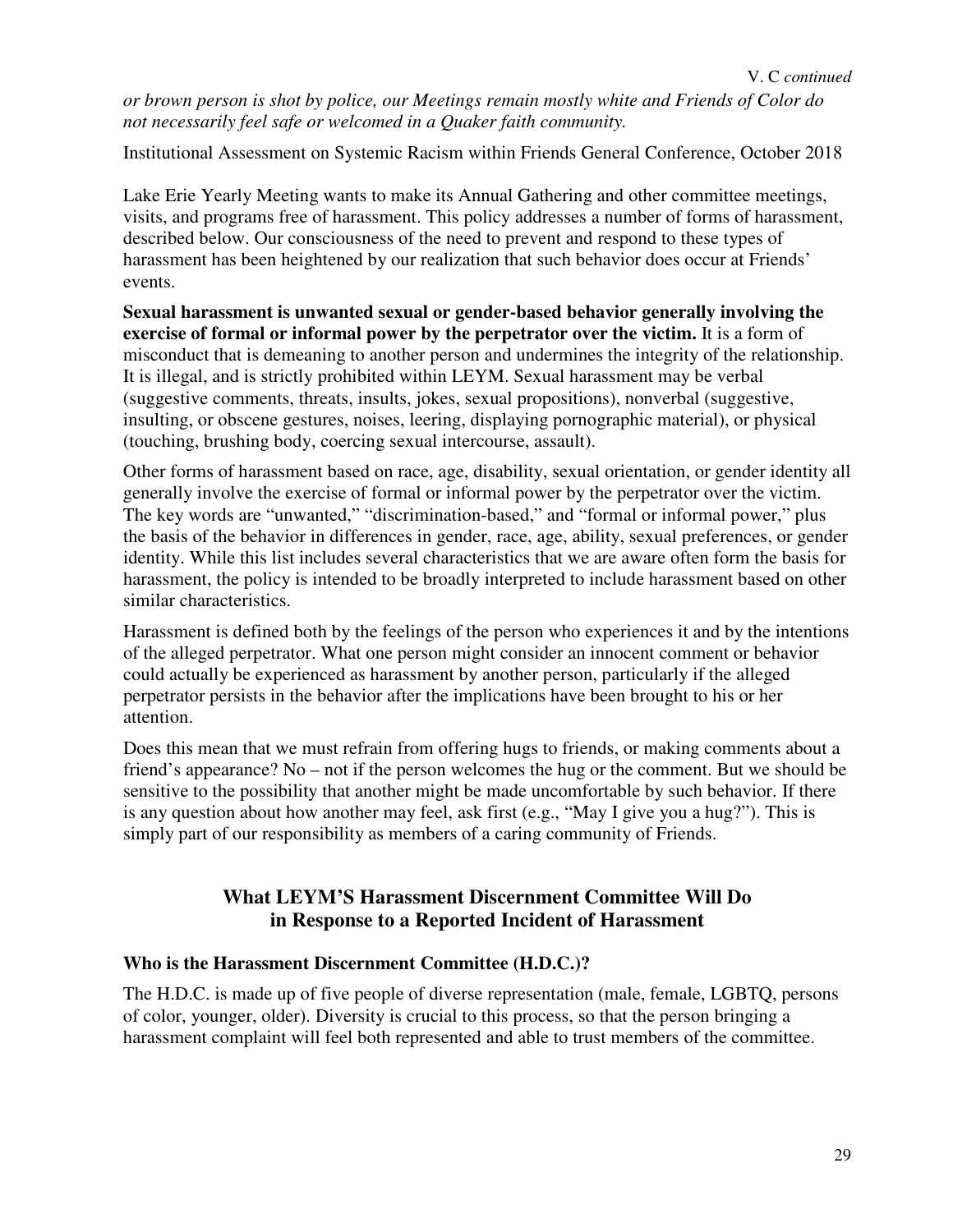#### V. C *continued*

Two members are tied to LEYM positions: one appointed by Ministry & Nurture, and one member of the Executive Committee. These two individuals will proactively recruit the remaining three positions. These positions will be recruited and named during Annual Sessions, for approval during a business session, and will serve for one year. They can be asked if they wish to serve in subsequent years.

H.D.C. members will be identified in all event program information.

1. **Informal procedure:** If you feel embarrassed or offended by another's behavior, you may simply want an opportunity to discuss the experience with another Friend and think together about how to handle it. If so, a member of the Harassment Discernment Committee will be glad to meet with you for a confidential discussion of the incident(s). We welcome you to bring a support person with you during this conversation. If this discussion is sufficiently helpful, and you are able to stop or avoid further objectionable behavior, the H.D.C. will consider your concern to have reached closure and no further steps will be taken unless the committee member determines that the nature of the complaint is serious enough to warrant further action, such as a formal procedure.

2. **Formal procedure:** If you wish a formal investigation and more assistance in dealing with the alleged harassment than that afforded by the informal procedure, you will be asked to submit a written, signed complaint. This complaint may be brief, but it should include name(s) and a description of the objectionable behavior, the context, and your feelings. When such a complaint is received, two members of the H.D.C. will meet with you in confidence, discuss the alleged harassment with you, and then proceed with a thorough investigation of the complaint. As in informal procedures, a support person is welcome. Such investigation will always include, but not necessarily be limited to, a meeting of the investigators with the alleged perpetrator. The H.D.C. reserves the right to make an independent decision to initiate the formal procedure in any case which it deems sufficiently serious to require a formal investigation and the possible consequences as listed below. In this event, both the complainant and the alleged harasser will be notified of such a decision.

3. **The members of the committee will discern the merits and gravity of the complaint and how to handle the situation.** If the H.D.C. team determines that harassment did indeed occur, possible consequences include:

- a) Asking the person perceived to harass to acknowledge and stop the offending behavior;
- b) Requiring this person to stay away from the person who experienced the harassment for the duration of the event,
- c) Engaging in a restorative circle/conversation, if both persons agree,
- d) Requiring the person perceived to harass to leave the event, and/or
- e) Refusing to accept this person at future events.

The discernment team will communicate its decision and the action taken to the individual who submitted the formal complaint and to the full H.D.C. Any decision to exclude a harasser from future events may be appealed by the harasser to the H.D.C. prior to the registration period for a subsequent event.

#### 4**. Complaints will be treated with confidentiality and discretion.**

#### 5. **Every effort will be made to protect persons making bona fide complaints from any kind of retaliatory action.**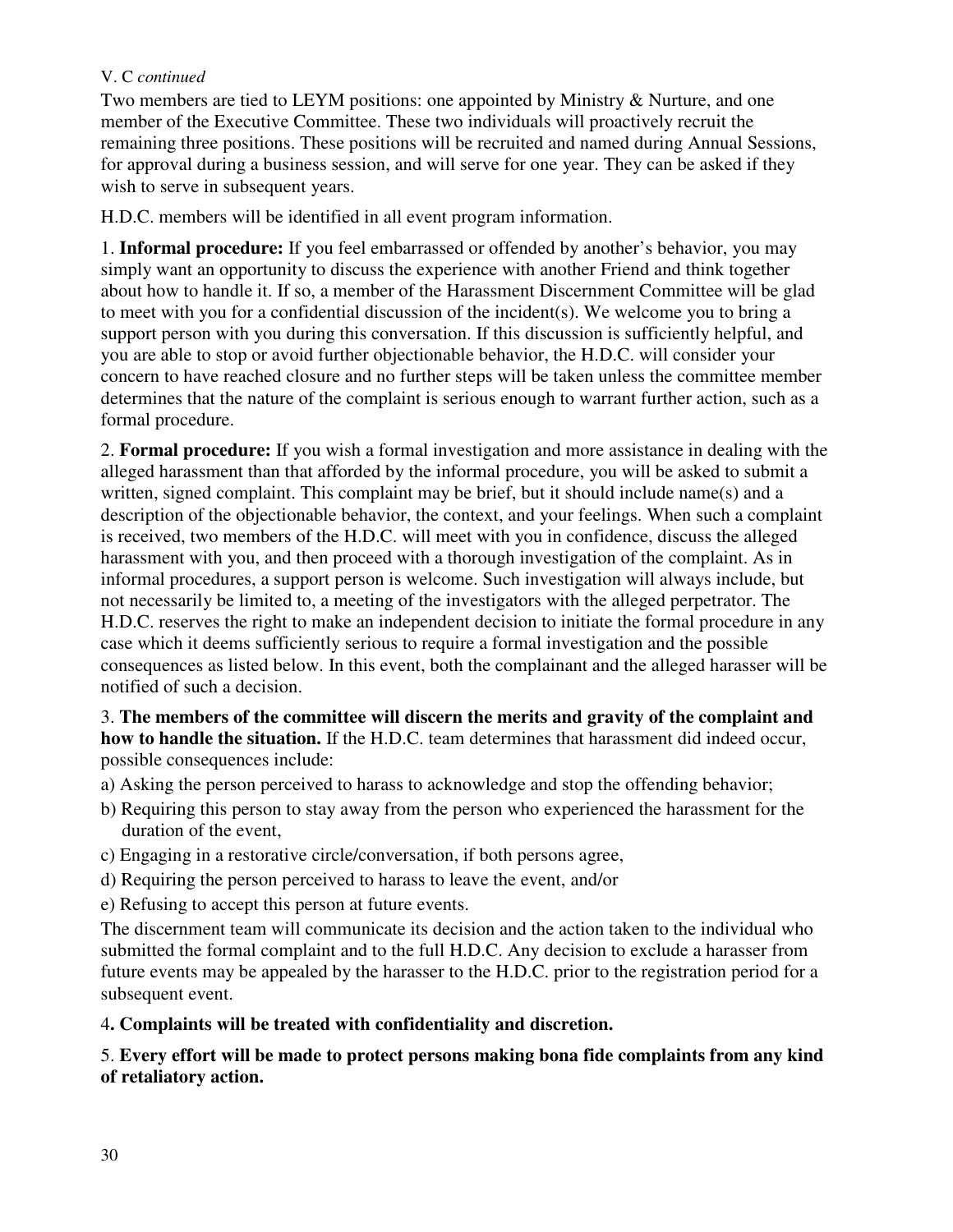### **Acting as Friendly Bystander**

A person who has experienced sexual harassment may need to share the distress with someone in whom she or he has confidence and respect. If you are chosen, remember that however inadequate you feel, the other person trusts and respects you enough to share a matter of concern with you.

The most important gift you can offer is time – time for listening in a supportive and nonjudgmental way, allowing space and silence for reflection.

The ideal outcome would be one where the harasser has been helped to accept and understand the outcome of her or his behavior, and has stopped it; the person who has been harassed no longer feels threatened; and both are enabled to remain at peace in the LEYM community.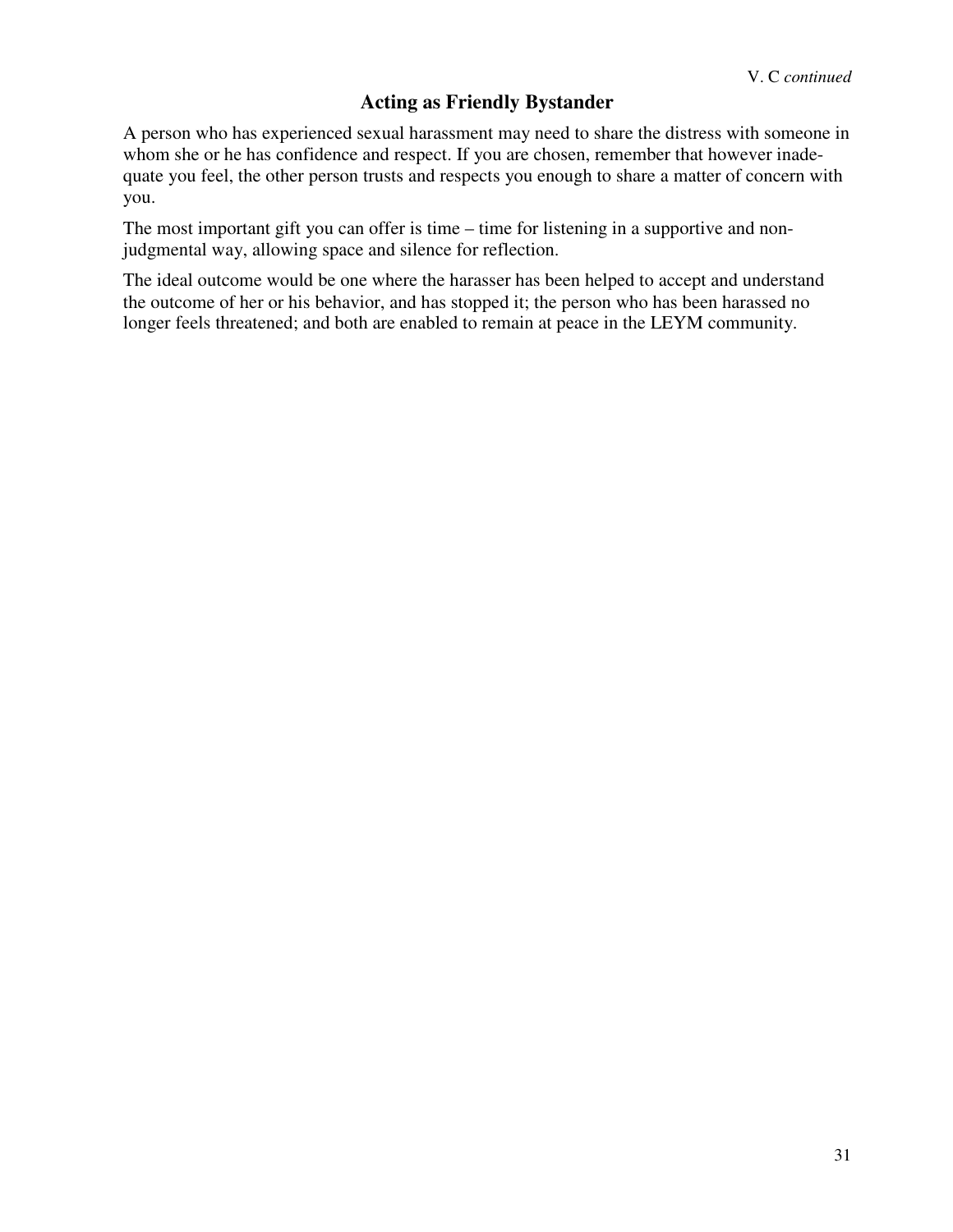# Appendix A **APPENDICES**

# **A. History and Objectives of Lake Erie Yearly Meeting**

Lake Erie Yearly Meeting (LEYM) began as an Association of Friends Meetings in 1939. After thorough deliberation, a minute adopted in 1963 "allowed the Monthly Meetings who so choose to declare themselves as the Lake Erie Yearly Meeting within the Lake Erie Association." Since all monthly meetings have become part of Lake Erie Yearly Meeting, the Association option is no longer open.

The spirit of the Yearly Meeting is still expressed by the objectives articulated in the early years of the Association:

- 1. To provide a means of bringing together all Friends, regardless of background, into a gathering for worship, fellowship, inspiration, and the consideration of common concerns.
- 2. To assume our share of responsibility, felt by all Friends and organizations of the Society, for nurturing new monthly meetings and Friends' groups.
- 3. To maintain an emphasis upon common spiritual experiences, to conduct business in the spirit of worship, and to maintain a simplicity of organization to facilitate our ability to move as a group where the Spirit leads.
- 4. To hire appropriate staff, supervised by a committee appointed for that purpose, as need or opportunity arises.

# **B. Guidelines for Meeting for Worship with Attention to Business**

Meeting for worship with attention to business provides an opportunity for Friends to practice several of our testimonies as we carry out the practical work of maintaining our faith community. We seek to be Spirit-led in our work, with as much efficiency as possible, achieving a sense of what Friends call "right order," and so ask that you use the following guidelines.

- 1. When you need to speak, ask the clerk to recognize you by raising your hand.
- 2. To affirm something someone has said, simply nod or use the phrase "This Friend speaks my mind." Please don't ask to be recognized so that you may express the same thought in other words.
- 3. When you speak, please stand, speak to the clerks' table, and keep your comments to the point.
- 4. Friends will not generally be recognized to speak on any given issue more than once, except to acknowledge a personal change of perspective during the meeting.
- 5. When the recording clerk is developing a minute, sit in worship, and hold him/her in the Light. Please refrain from conversation with your neighbor.
- 6. When a person speaks in meeting for worship with attention to business, receive the words as you receive vocal ministry in meeting for worship – with an open heart and calm mind.
- 7. If you feel that the gathering needs a break or a stretch, it is appropriate to ask to be recognized so that you may ask the clerk for one.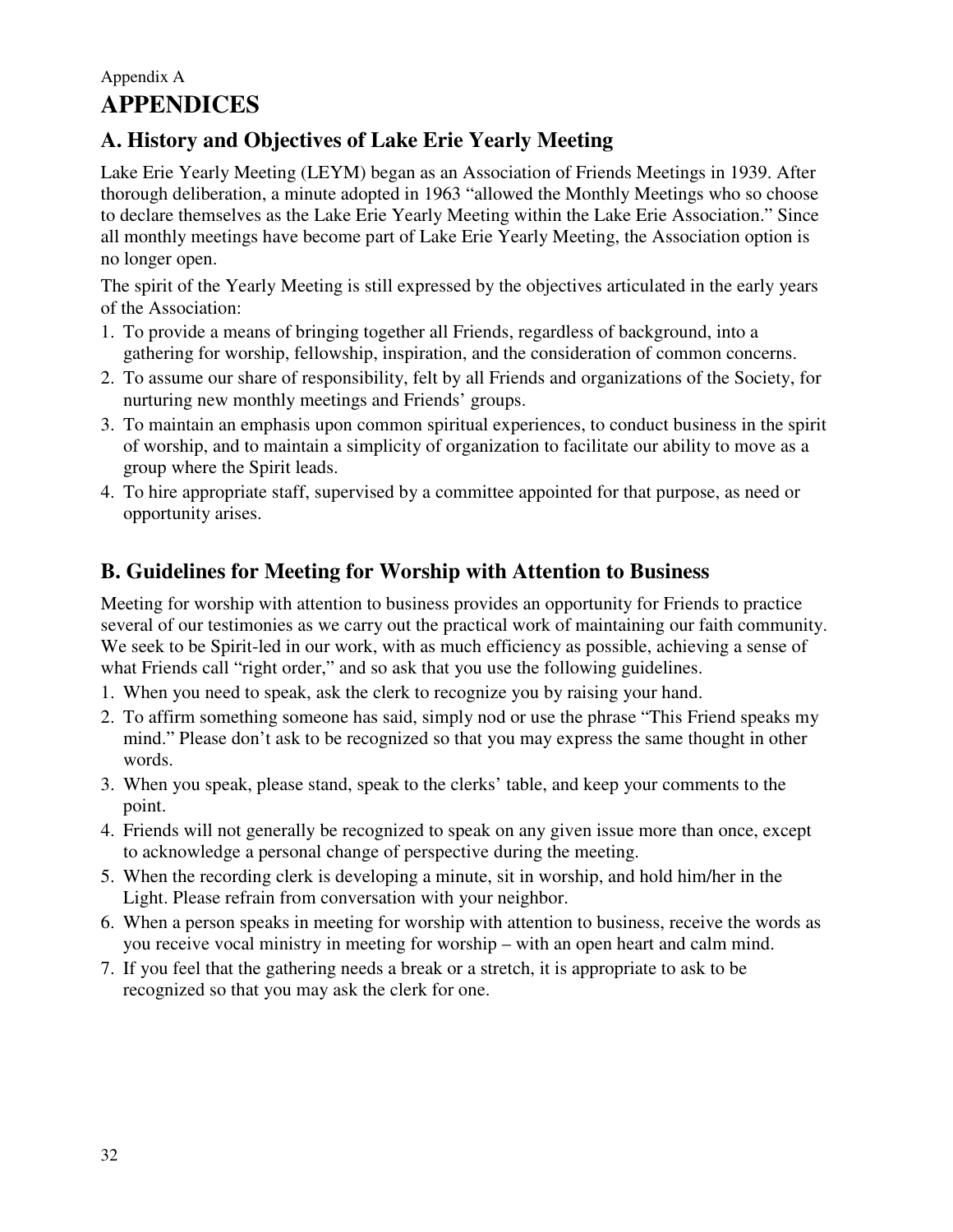### **C. Suggested Guidelines for State of the Meeting Reports**

#### **From the Committee on Ministry & Nurture**

*Purpose:* The State of the Meeting Report assesses the monthly meeting's spiritual condition and needs.

*Process:* The State of the Meeting Report is best developed during a meeting for worship for the conduct of business, or other specially called meeting. A worship sharing format is recommended, with offerings arising out of the silence and recorded as they are given. The draft report is then developed from these offerings by the presiding clerk, the Ministry & Nurture (or otherwise named) Committee, or another appropriate person or committee identified by the monthly meeting. The monthly meeting then thoughtfully considers this draft and gives it final approval at the next meeting for worship for the conduct of business.

*Content:* The report may be prepared in reference to the annual queries provided by the Yearly Meeting, and may cover such matters as:

- 1. The spiritual condition of the meeting, both strengths and challenges.
- 2. The nature of meetings for worship during the year, including the quality of the silence, and the content and quality of the vocal ministry.
- 3. The meetings for business during the year, including the range of concerns considered, attendance of members, and implementation of meeting's decisions.
- 4. The contributions of committees such as Peace & Social Justice, Religious Education, Ministry & Nurture, Youth, and others.
- 5. That which is most needed to deepen the spiritual life of the meeting and to strengthen its witness of Friends' testimonies to the world.
- 6. Key events during the year which helped build the meeting in the Life.
- 7. The meeting's ongoing connections to the wider Quaker community.

*Due Date:* The State of the Meeting Report is to be sent to the clerk of LEYM's Ministry  $\&$ Nurture Committee and to the editor of the LEYM *Annual Records* by Sixth Month, 30th Day (June 30), of each year.

### **D. Scholarships and Financial Assistance**

#### **1. For Adults**

**a. Yearly Meeting business**. Yearly Meeting officers and appointed representatives to Friends' organizations may receive reimbursement for travel expenses for business on behalf of the Yearly Meeting and for attendance at meetings of Friends' organizations. The principal travel cost to be reimbursed is the transportation itself. Friends are expected to cover their own food costs and, whenever possible, to arrange lodging with Friends. However, the intent of the Yearly Meeting is that no one be excluded from representing LEYM because of limited financial resources; thus individuals may request reimbursement for additional travel-related expenses or take them as a tax-deductible contribution to the Yearly Meeting.

An LEYM committee member may be reimbursed for unusual expenses incurred on behalf of the Yearly Meeting by obtaining written approval from the Yearly Meeting clerk in advance.

Friends wishing reimbursement should use the Travel Expense Reporting Form, which appears in Appendix E of this manual and on LEYM's website. The filled-in form and attached receipts should be mailed or given to the treasurer.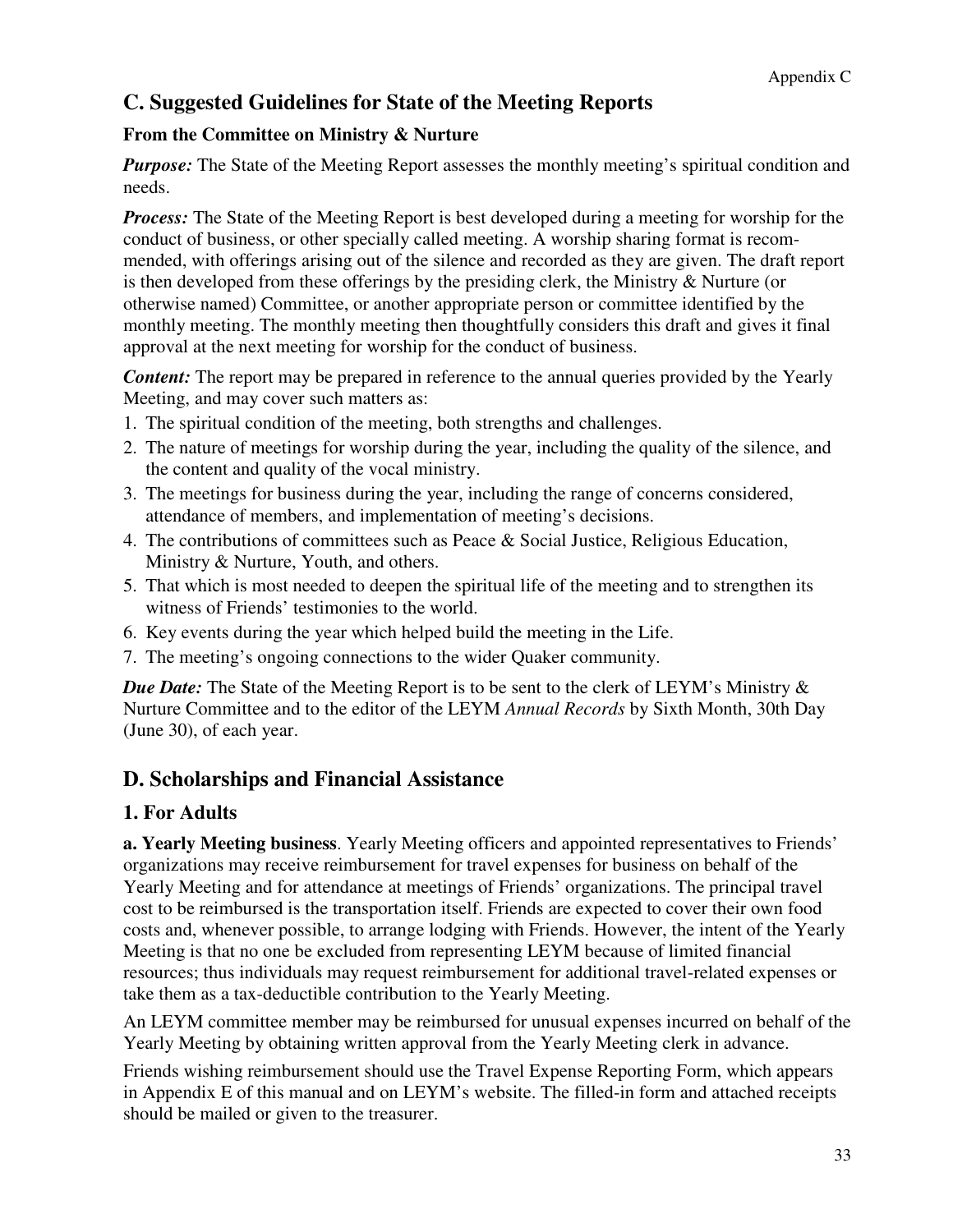Appendix D, b

Yearly Meeting officers, representatives, and committee members who do not request reimbursement are still asked to submit to the treasurer reports of out-of-pocket and in-kind expenses such as travel, long distance telephone charges, and postage, so that the cost of conducting Yearly Meeting business may be accurately known.

**b. LEYM Annual Meeting**. Waived fees are offered to help Friends attend Annual Meeting. Currently,

- LEYM subsidizes the cost for **children and youth** (ages 18 and under). Registration and lodging are free, and meals are discounted by 2/3.
- **Young Adult Friends** (ages 19–35) have their registration fee waived (though lodging and meal costs still apply).
- **First-time attenders** receive a 1/3 discount on all costs.

In addition, the following volunteers get room, meals, and registration at no cost:

- Teachers for the youth program
- Bookstore manager
- Registrar
- Plenary speaker
- **Workshop leaders who are not from LEYM.**

LEYM Friends who need additional help to attend can request it from the registrar.

Monthly meetings are responsible for travel expenses of their representatives to LEYM who attend Annual Meeting.

**c. LEYM Representative Meeting**. A small donation is requested to cover lunch and other costs at Representative Meeting. Monthly meetings are responsible for travel expenses of their representatives to LEYM who attend Representative Meeting.

**d. LEYM Spiritual Formation Retreats**. Friends wanting help to cover the cost of a Spiritual Formation retreat are asked to first request help from their monthly meeting, then let the registrar for the Spiritual Formation Program know if they need additional help. Funds come from the Spiritual Formation Program monies.

**e. LEYM Service Project Preceding Annual Meeting**. Need-based scholarships are available from the Works Project Fund to participate in the service project. Friends may apply when they register.

**f. Ministry Scholarships** are available from the Ministry Scholarships Fund to help support monthly meetings that wish to send a member or attender of their meeting to a seminar, institute, or workshop for education or training related to ministry among Friends, such as the School of the Spirit, the Earlham School of Religion, or a clerking workshop. Two requirements are: 1) that the request comes from the monthly meeting rather than the individual, and 2) that the monthly meeting also provides financial support to the individual. Apply to the clerk of LEYM's Ministry & Nurture Committee.

**g. Traveling Ministries Fund:** This fund supports the travel costs of LEYM Friends whose travel in the ministry has been recognized by their monthly meeting and LEYM through a travel minute. It is administered by the Ministry & Nurture Committee.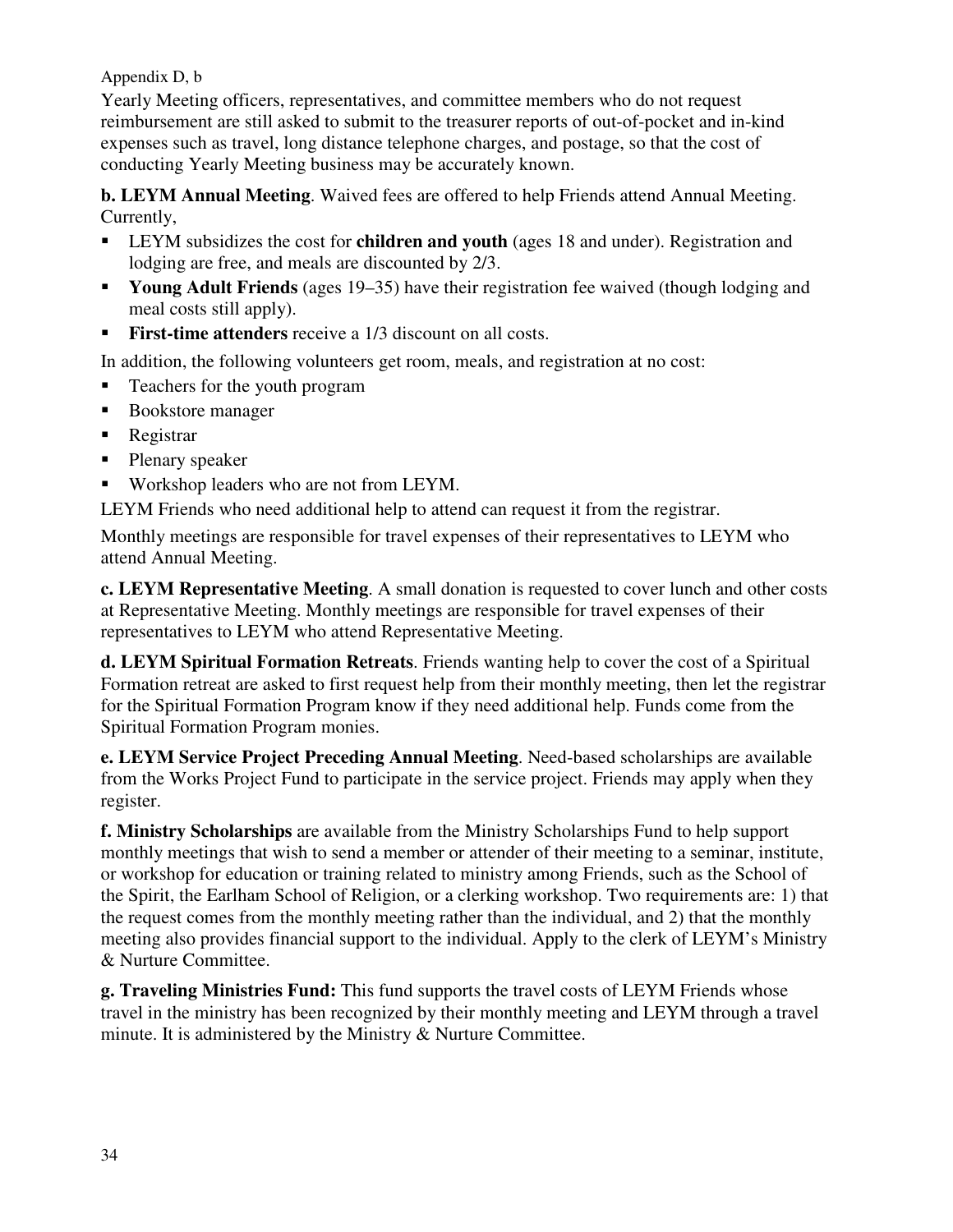#### **h. Scholarship Funds for Attending Quaker Colleges and Universities or for Quaker Organizational Internships/Fellowships**

LEYM is committed to supporting young adult Friends who choose to attend Quaker colleges and universities for their undergraduate education, and for individuals who will be participating in a post-secondary internship or fellowship for a Quaker organization. LEYM has created an annual budget line item that can be used to support students who meet all of the following criteria:

- Applicant participates in the life of a monthly meeting or worship group that is a member of LEYM.
- Applicant is attending a member institution of the Friends Association for Higher Education as a degree-seeking student or is participating in a post-secondary internship or fellowship for a Quaker organization such as Quaker Voluntary Service, Friends Committee on National Legislation, American Friends Service Committee, Quaker United Nations Office, or Quaker Experiential Service and Training.
- Applicant will be a student or intern/fellow during the school year following disbursement.

For consideration, applicants must send the LEYM treasurer the following:

- **EXECUTE:** Letter from their monthly meeting clerk or worship group convener affirming their support and sharing how the applicant has participated in Quaker life, such as participation within their faith community or with Quaker camps or organizations.
- **Proof of registration at one of the institutions listed above. This can be a print-out of their** class registration or letter from the registrar.
- Address of office that check should be sent to, along with student ID number or any additional information the treasurer should include when sending the check to the institution. In the case of an internship, the check will be sent directly to the student to offset living expenses.

*Deadline:* March 1, to allow time for discernment with Finance Committee and the treasurer, who will share their report during Representative Meeting. All materials should be received by the treasurer prior to that date for consideration at that meeting. All eligible applicants will be considered with the line item in LEYM's budget being evenly divided among them. If there are no applicants during a particular year, the funds can roll over and will be made available in subsequent years. Applicants may apply for each year of enrollment or internship. The maximum scholarship per recipient per year is \$2000. Materials can be sent to: Tom Kangas, Treasurer, 3641 Weston Place, Columbus, OH 43214 or emailed to LEYMTreasurer@gmail.com.

**i. Funds for Travel to Conferences Reflecting Quaker Values.** At Annual Sessions in 2018, \$1000 was designated in the budget to assist Friends to attend conferences that reflect Quaker values. Conferences reflecting Quaker Values can be conferences developed by or sponsored by Quaker groups or conferences whose purposes are closely aligned with Quaker testimonies, such as peace, equality, integrity, and simplicity. These funds are not meant to support travel to regularly occurring Quaker meetings such as the FGC Gathering or Yearly Meeting sessions, since other scholarships are available for those events. They should be used for one-time or rarely occurring events, workshops, or conferences.

To request funding submit the form shown on the next page (also downloadable at https://leymquaker.files.wordpress.com/2019/05/application-form-conf-funds-05-2019.pdf) to the clerk of Lake Erie Yearly Meeting at least six weeks before an answer is needed. The form should be accompanied by a statement of support from the clerk of the Friend's monthly meeting, the convener of their worship group, or the designee of either. Funding decisions will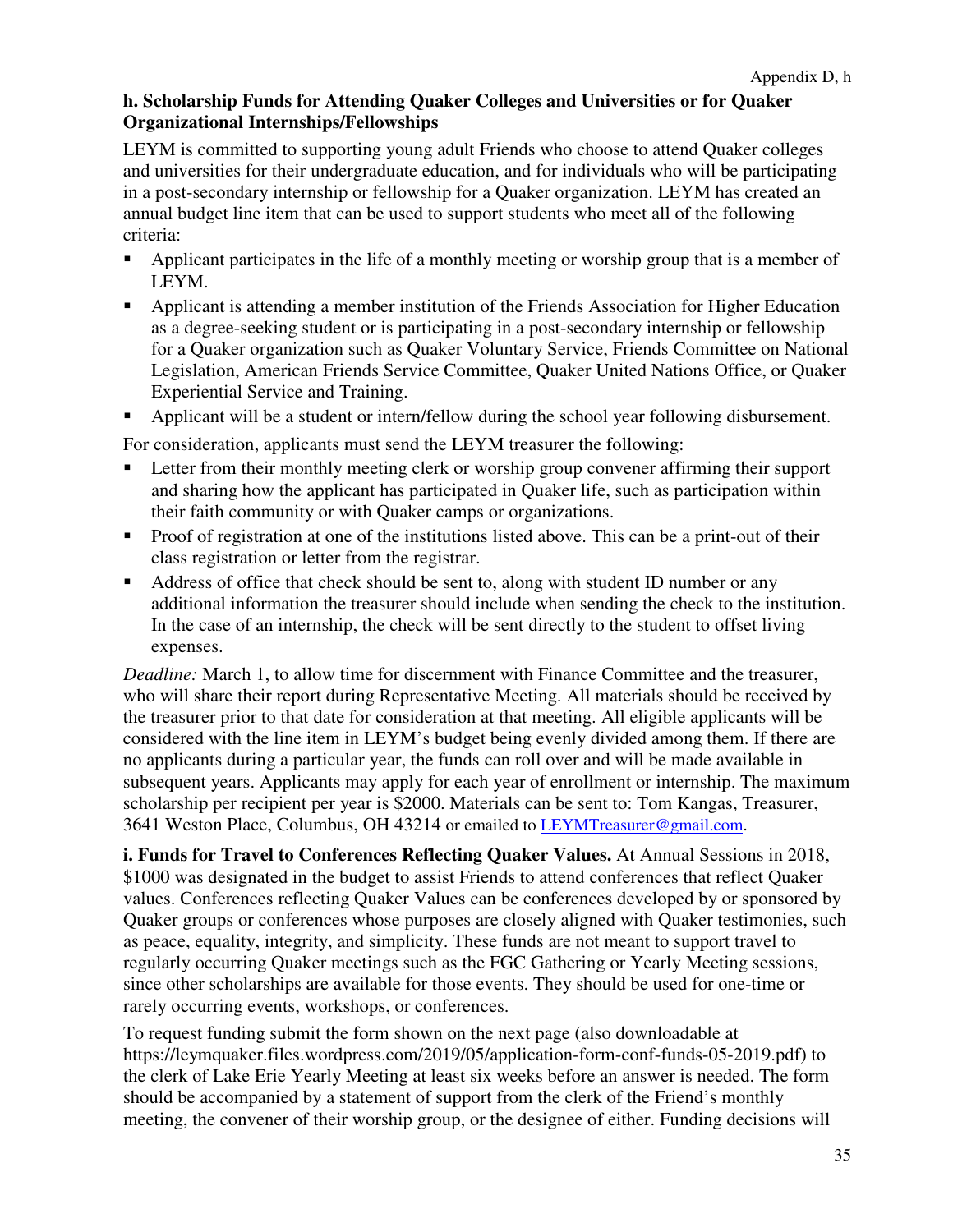Appendix D, Application Form for Travel to Conferences

 $1. NAME$ 

CONTACT INFORMATION (preferred phone/email) \_\_\_\_\_\_\_\_\_\_\_\_\_\_\_\_\_\_\_\_\_\_\_\_\_\_\_\_\_\_\_\_\_\_ MAILING ADDRESS

2. MEETING/WORSHIP GROUP

HOW ARE YOU ASSOCIATED WITH THIS MEETING/WORSHIP GROUP (e.g., member, attender)? \_\_\_\_\_\_\_\_\_\_\_\_\_\_\_\_\_\_\_\_\_\_\_\_\_\_\_\_\_\_\_\_\_\_\_\_\_\_\_\_\_\_\_\_\_\_\_\_\_\_\_\_\_\_\_\_\_\_\_\_\_\_\_\_\_\_\_\_\_

\_\_\_\_\_\_\_\_\_\_\_\_\_\_\_\_\_\_\_\_\_\_\_\_\_\_\_\_\_\_\_\_\_\_\_\_\_\_\_\_\_\_\_\_\_\_\_\_\_\_\_\_\_\_\_\_\_\_\_\_\_\_\_\_\_\_\_\_\_\_\_\_\_\_\_\_\_\_

3. CONFERENCE FOR WHICH REQUESTING FUNDS: Conference/ Workshop title:

Location: \_\_\_\_\_\_\_\_\_\_\_\_\_\_\_\_\_\_\_\_\_\_\_\_\_\_\_\_\_\_\_\_\_\_\_\_\_\_\_\_\_\_\_\_\_\_\_\_\_\_\_\_\_\_\_\_\_\_\_\_\_\_\_\_\_\_\_\_\_

Date:

4. EXPLAIN BRIEFLY THE EVENT'S OBJECTIVES AND HOW THIS CONFERENCE IS RELATED TO QUAKER VALUES

\_\_\_\_\_\_\_\_\_\_\_\_\_\_\_\_\_\_\_\_\_\_\_\_\_\_\_\_\_\_\_\_\_\_\_\_\_\_\_\_\_\_\_\_\_\_\_\_\_\_\_\_\_\_\_\_\_\_\_\_\_\_\_\_\_\_\_\_\_\_\_\_\_\_\_\_\_\_ \_\_\_\_\_\_\_\_\_\_\_\_\_\_\_\_\_\_\_\_\_\_\_\_\_\_\_\_\_\_\_\_\_\_\_\_\_\_\_\_\_\_\_\_\_\_\_\_\_\_\_\_\_\_\_\_\_\_\_\_\_\_\_\_\_\_\_\_\_\_\_\_\_\_\_\_\_\_ \_\_\_\_\_\_\_\_\_\_\_\_\_\_\_\_\_\_\_\_\_\_\_\_\_\_\_\_\_\_\_\_\_\_\_\_\_\_\_\_\_\_\_\_\_\_\_\_\_\_\_\_\_\_\_\_\_\_\_\_\_\_\_\_\_\_\_\_\_\_\_\_\_\_\_\_\_\_ \_\_\_\_\_\_\_\_\_\_\_\_\_\_\_\_\_\_\_\_\_\_\_\_\_\_\_\_\_\_\_\_\_\_\_\_\_\_\_\_\_\_\_\_\_\_\_\_\_\_\_\_\_\_\_\_\_\_\_\_\_\_\_\_\_\_\_\_\_\_\_\_\_\_\_\_\_\_

#### 5. EXPLAIN BRIEFLY HOW THIS EVENT WILL CONTRIBUTE TO YOUR SPIRITUAL **GROWTH**

\_\_\_\_\_\_\_\_\_\_\_\_\_\_\_\_\_\_\_\_\_\_\_\_\_\_\_\_\_\_\_\_\_\_\_\_\_\_\_\_\_\_\_\_\_\_\_\_\_\_\_\_\_\_\_\_\_\_\_\_\_\_\_\_\_\_\_\_\_\_\_\_\_\_\_\_\_\_ \_\_\_\_\_\_\_\_\_\_\_\_\_\_\_\_\_\_\_\_\_\_\_\_\_\_\_\_\_\_\_\_\_\_\_\_\_\_\_\_\_\_\_\_\_\_\_\_\_\_\_\_\_\_\_\_\_\_\_\_\_\_\_\_\_\_\_\_\_\_\_\_\_\_\_\_\_\_ \_\_\_\_\_\_\_\_\_\_\_\_\_\_\_\_\_\_\_\_\_\_\_\_\_\_\_\_\_\_\_\_\_\_\_\_\_\_\_\_\_\_\_\_\_\_\_\_\_\_\_\_\_\_\_\_\_\_\_\_\_\_\_\_\_\_\_\_\_\_\_\_\_\_\_\_\_\_ \_\_\_\_\_\_\_\_\_\_\_\_\_\_\_\_\_\_\_\_\_\_\_\_\_\_\_\_\_\_\_\_\_\_\_\_\_\_\_\_\_\_\_\_\_\_\_\_\_\_\_\_\_\_\_\_\_\_\_\_\_\_\_\_\_\_\_\_\_\_\_\_\_\_\_\_\_\_

\_\_\_\_\_\_\_\_\_\_\_\_\_\_\_\_\_\_\_\_\_\_\_\_\_\_\_\_\_\_\_\_\_\_\_\_\_\_\_\_\_\_\_\_\_\_\_\_\_\_\_\_\_\_\_\_\_\_\_\_\_\_\_\_\_\_\_\_\_\_\_\_\_\_\_\_\_\_

6. YOUR COSTS OF ATTENDING THIS CONFERENCE

 $\text{\$}$  \_\_\_\_\_\_\_\_ = Travel

 $\text{\$}$  = Registration

 $\frac{1}{2}$  = Additional Expenses (please clarify)

\$  $\qquad \qquad =$  Total Amount You Are Requesting from Lake Erie Yearly Meeting

7. NAME AND CONTACT INFORMATION OF THE CLERK OF THE MONTHLY MEETING/CONVENER OF WORSHIP GROUP OR THEIR DESIGNEE WHO IS SUPPLYING A STATEMENT OF SUPPORT. PLEASE ATTACH THEIR LETTER OF SUPPORT TO THIS APPLICATION.

Please return this form to the LEYM presiding clerk at LEYMClerk@gmail.com at least six weeks before a decision is needed.

\_\_\_\_\_\_\_\_\_\_\_\_\_\_\_\_\_\_\_\_\_\_\_\_\_\_\_\_\_\_\_\_\_\_\_\_\_\_\_\_\_\_\_\_\_\_\_\_\_\_\_\_\_\_\_\_\_\_\_\_\_\_\_\_\_\_\_\_\_\_\_\_\_\_\_\_\_\_ \_\_\_\_\_\_\_\_\_\_\_\_\_\_\_\_\_\_\_\_\_\_\_\_\_\_\_\_\_\_\_\_\_\_\_\_\_\_\_\_\_\_\_\_\_\_\_\_\_\_\_\_\_\_\_\_\_\_\_\_\_\_\_\_\_\_\_\_\_\_\_\_\_\_\_\_\_\_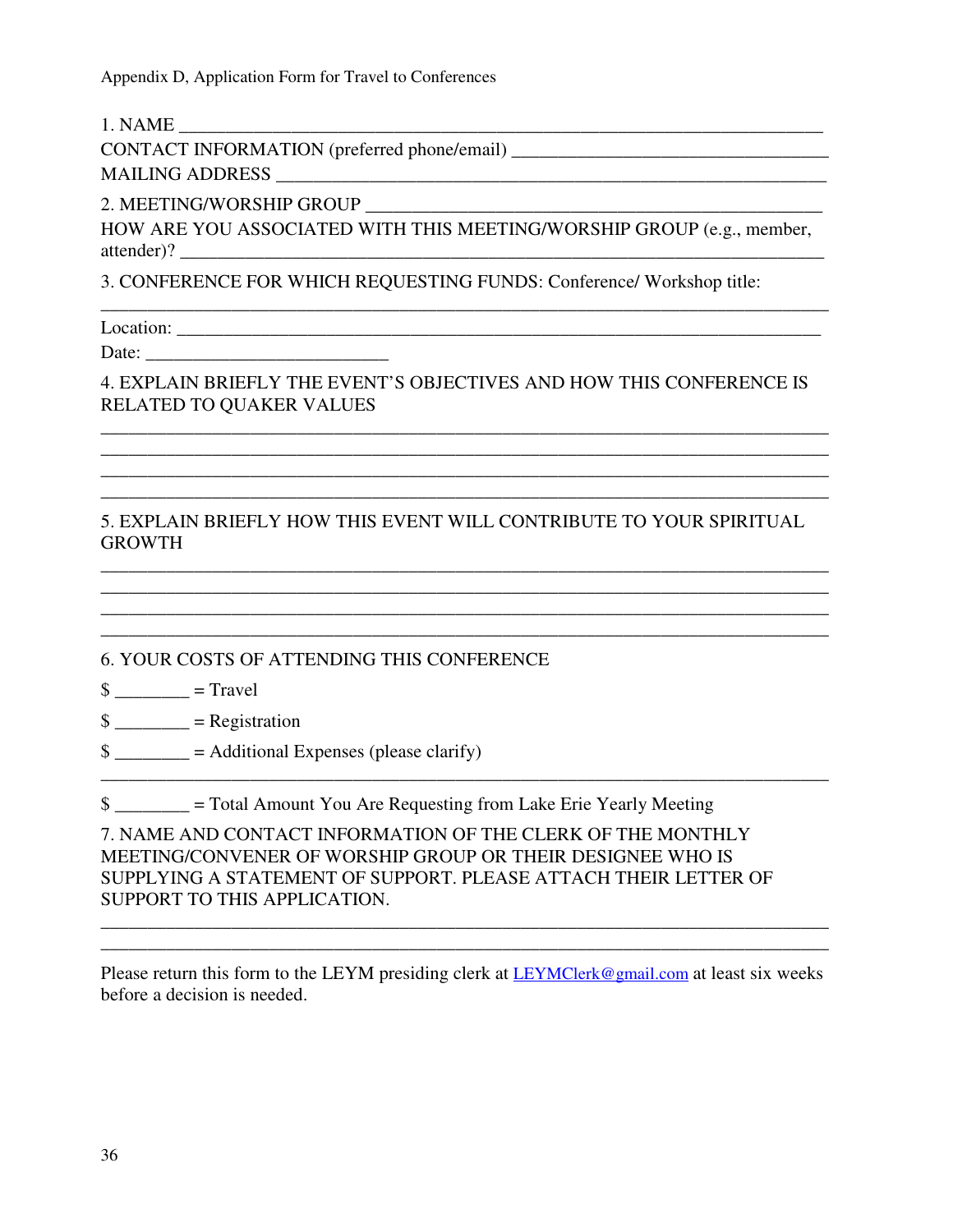be made together by the following officers of Lake Erie Yearly Meeting or their designees: the presiding clerk, the treasurer, and the clerk of the Ministry & Nurture Committee.

**j. Special travel requests**. For help with travel costs of doing Quaker work such as service on an FGC committee, LEYM Friends can apply to the Yearly Meeting clerk. The clerk will consult with the treasurer and the clerk of the Finance Committee. Other officers, other committee clerks, and other members of the Finance Committee may be consulted as needed.

**k. Assistance in obtaining a Cooper Scholarship to attend Earlham School of Religion (ESR)**. On request, LEYM's Ministry & Nurture Committee can recommend an LEYM Friend for a Cooper Scholarship at Earlham School of Religion (ESR). ESR is part of Earlham College in Richmond, Indiana. It is a Quaker theological school offering master's level study. ESR offers full-tuition Cooper Scholar Awards. Priority is given to Quaker students who have been identified as promising leaders and ministers by their monthly and yearly meetings. Complete information is available from ESR.

### **2. For Children and Teens**

**a. Annual LEYM K-12 Fall Retreat**. Scholarships are available from LEYM's Youth Activity Fund. Parents can apply for a scholarship when they register their children for the retreat.

**b. Youth Activities and Conferences**. LEYM's Youth Activities Fund can be used to help underwrite or provide scholarships for activities and conferences for the youth of the Yearly Meeting. This fund was established to help support events such as LEYM-sponsored youth trips to the FGC Gathering, but the use of the fund is not limited to that. It could, for instance, be used to help a youth attend Friends Music Camp. This fund cannot be used for scholarships to attend academic institutions. Friends wanting assistance from the fund should fill out the Youth Activities Fund Application (see next page, also available in the LEYM Financial Manual) and provide a letter of support from their monthly meeting.

**c. LEYM High School Retreats**. Funds to help teens attend LEYM High School retreats are available from LEYM's Youth Activity Fund. Teens can apply for a scholarship when they register for the retreat. Drivers (including the Coordinator) who transport teens to LEYM High School retreats can apply for reimbursement of their costs from the High School Retreat Fund. Apply to the Coordinator.

**d. LEYM Annual Meeting**. Waived fees are offered to help young Friends attend Annual Meeting. Currently, children 18 and under are not charged for lodging or registration, and LEYM covers 2/3 of the cost of meals for those aged 3–18 (there is no charge for children under 3). Parents of young Friends who need additional help can request it from the registrar.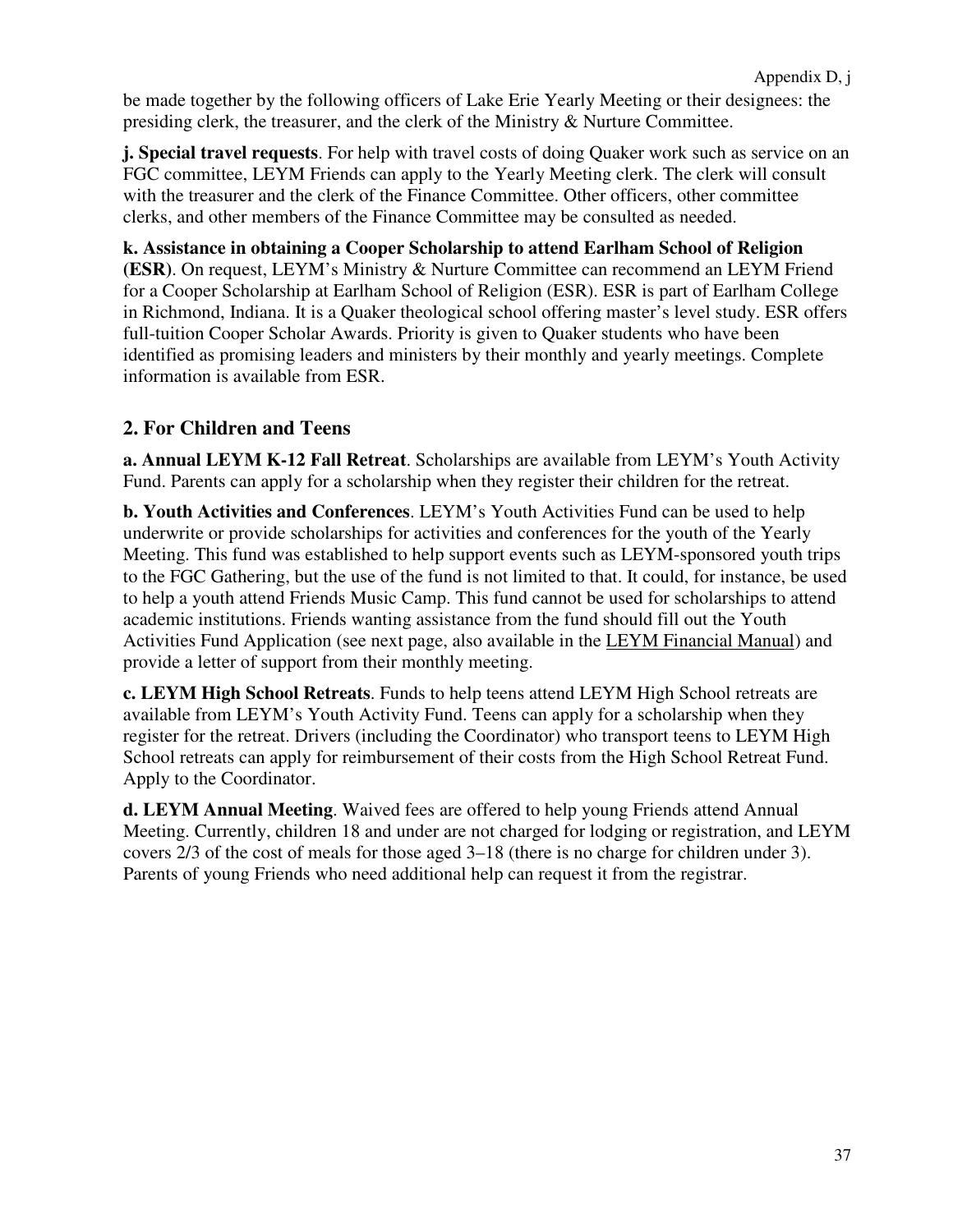#### Appendix D, Application Form for Youth Activities Fund

# **Lake Erie Yearly Meeting – Youth Activities Fund Application for Assistance**

The Youth Activities Fund can be used to provide scholarships for activities and conferences for the youth of the Yearly Meeting. This includes our own retreats as well as gatherings of larger circles of Friends, such as the FGC Annual Gathering. This fund is *not* to be used for scholarships to attend academic institutions.

Approval of expenditures from the Youth Activities Fund is the responsibility of a committee consisting of the presiding clerk, the treasurer, and the clerk of the Youth & Children Committee. If need be, the assistant clerk, clerk of Finance Committee, and another representative of Youth & Children Committee can be consulted or act as replacements

| Name:                                                                          |                                                                                         |  |  |  |
|--------------------------------------------------------------------------------|-----------------------------------------------------------------------------------------|--|--|--|
| Address:                                                                       |                                                                                         |  |  |  |
| Phone:                                                                         | Email:                                                                                  |  |  |  |
| Purpose for which funding is requested:                                        |                                                                                         |  |  |  |
| $Date(s)$ of the event:                                                        |                                                                                         |  |  |  |
| How will this benefit you, your monthly meeting, and Lake Erie Yearly Meeting? |                                                                                         |  |  |  |
|                                                                                |                                                                                         |  |  |  |
|                                                                                | Have your received support from the Youth Activities Fund previously? If so, how often? |  |  |  |
| Previous times you have attended this event:                                   |                                                                                         |  |  |  |
| In the following, please be as specific as possible:                           |                                                                                         |  |  |  |

Costs:

Travel (actual cost): \_\_\_\_\_\_ Registration: \_\_\_\_\_ Housing: \_\_\_\_\_ Other: \_\_\_\_\_ Total: \_\_\_\_\_\_

Have you applied for funding from your monthly meeting or other sources?

If so, what amounts have you requested?

Amount requested from Youth Activities Fund (maximum \$300 per person): \_\_\_\_\_\_\_\_\_\_\_

*Please return this form to the LEYM Presiding Clerk at LEYMClerk@gmail.com***.** 

### **E. Travel Expense Reporting Form and Voucher**

The Travel Expense Reporting Form and Voucher appear on the next two pages.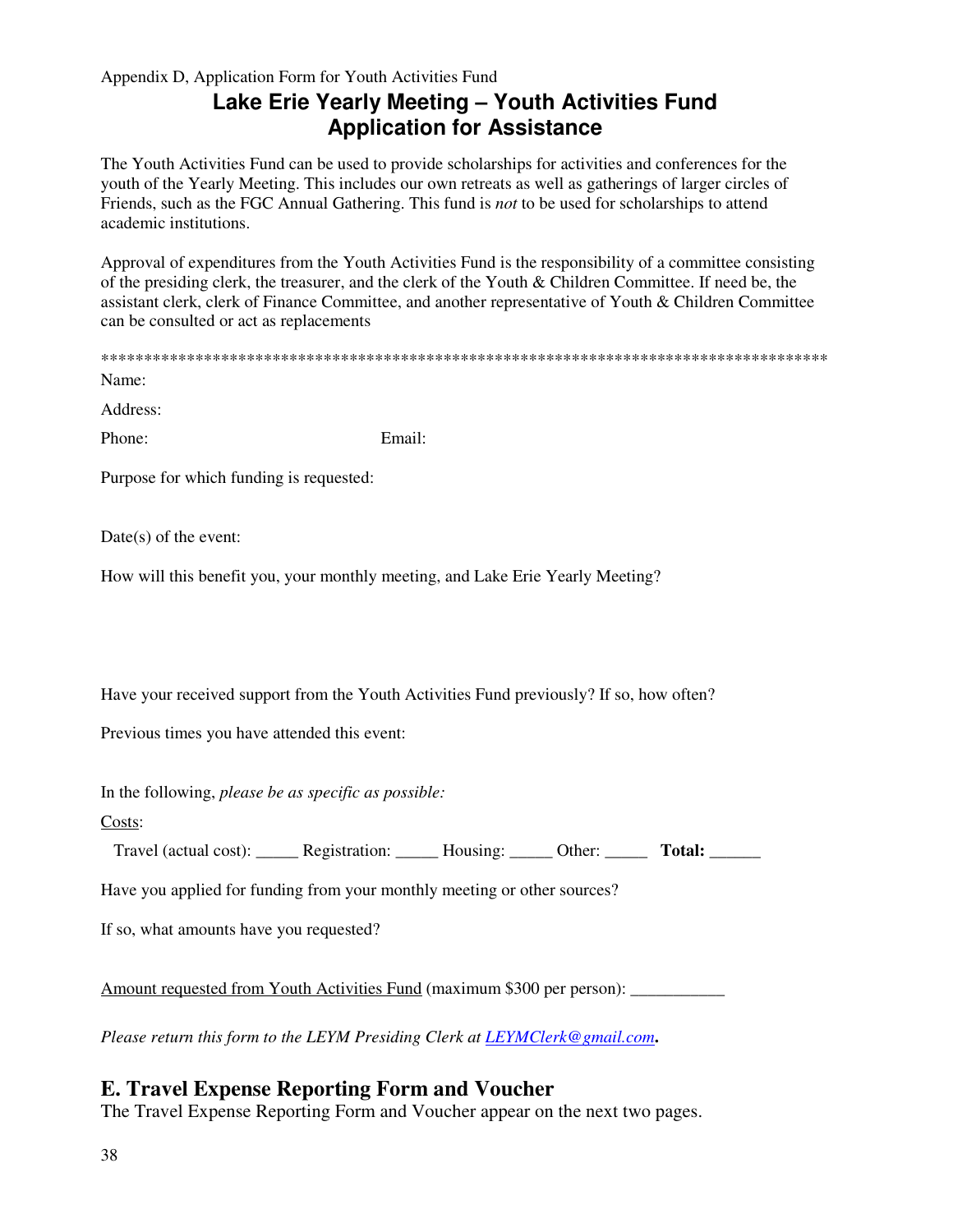Appendix E, Travel Expense Form

#### **LAKE ERIE YEARLY MEETING TRAVEL EXPENSE FORM**

|    | Name and address:                                                               |                                                                                                                                                                                                                                                                                                                                                                                                                                                                                                                                                                             |                             |                                                                                                                          |  |
|----|---------------------------------------------------------------------------------|-----------------------------------------------------------------------------------------------------------------------------------------------------------------------------------------------------------------------------------------------------------------------------------------------------------------------------------------------------------------------------------------------------------------------------------------------------------------------------------------------------------------------------------------------------------------------------|-----------------------------|--------------------------------------------------------------------------------------------------------------------------|--|
|    | For any item that is a donation in kind to LEYM, please check the Donation box. |                                                                                                                                                                                                                                                                                                                                                                                                                                                                                                                                                                             |                             |                                                                                                                          |  |
|    |                                                                                 |                                                                                                                                                                                                                                                                                                                                                                                                                                                                                                                                                                             |                             |                                                                                                                          |  |
| 2. |                                                                                 |                                                                                                                                                                                                                                                                                                                                                                                                                                                                                                                                                                             |                             |                                                                                                                          |  |
| 3. | Auto transportation                                                             |                                                                                                                                                                                                                                                                                                                                                                                                                                                                                                                                                                             |                             |                                                                                                                          |  |
|    |                                                                                 |                                                                                                                                                                                                                                                                                                                                                                                                                                                                                                                                                                             |                             |                                                                                                                          |  |
|    |                                                                                 |                                                                                                                                                                                                                                                                                                                                                                                                                                                                                                                                                                             |                             |                                                                                                                          |  |
|    | rate are includable in the taxable income of the volunteer.                     |                                                                                                                                                                                                                                                                                                                                                                                                                                                                                                                                                                             |                             | Note: the incremental portions of mileage reimbursements above the 14 cents per mile standard charitable mileage expense |  |
|    | Itemize below:                                                                  | 4. Plane fare, other public transportation, and/or highway tolls. Submit copies of plane tickets or other major items.                                                                                                                                                                                                                                                                                                                                                                                                                                                      |                             |                                                                                                                          |  |
|    |                                                                                 |                                                                                                                                                                                                                                                                                                                                                                                                                                                                                                                                                                             |                             | Donation                                                                                                                 |  |
|    |                                                                                 |                                                                                                                                                                                                                                                                                                                                                                                                                                                                                                                                                                             |                             | Donation                                                                                                                 |  |
|    |                                                                                 |                                                                                                                                                                                                                                                                                                                                                                                                                                                                                                                                                                             |                             | Donation                                                                                                                 |  |
| 5. |                                                                                 | Other travel-related expenses. It is the policy of LEYM that Friends provide their own meals and find their own<br>overnight accommodations, hopefully with Friends, leaving only the cost of travel itself to be covered by LEYM.<br>However, if such cost-free accommodations cannot be found, and Friends feel that they require assistance in<br>covering such costs in order to serve as LEYM representatives, the costs incurred are to be itemized below for<br>reimbursement. Please include copies of receipts of major expenses such as overnight accommodations. |                             |                                                                                                                          |  |
|    |                                                                                 |                                                                                                                                                                                                                                                                                                                                                                                                                                                                                                                                                                             | \$                          | Donation                                                                                                                 |  |
|    |                                                                                 |                                                                                                                                                                                                                                                                                                                                                                                                                                                                                                                                                                             | $\sim$                      | Donation                                                                                                                 |  |
|    |                                                                                 |                                                                                                                                                                                                                                                                                                                                                                                                                                                                                                                                                                             | $\frac{\text{S}}{\text{S}}$ | Donation                                                                                                                 |  |
|    | Total to be reimbursed                                                          | $\frac{\text{S}}{\text{S}}$                                                                                                                                                                                                                                                                                                                                                                                                                                                                                                                                                 |                             |                                                                                                                          |  |
|    | Total donation in kind                                                          | $\frac{\text{S}}{\text{S}}$                                                                                                                                                                                                                                                                                                                                                                                                                                                                                                                                                 |                             |                                                                                                                          |  |

Send to: Tom Kangas, 3641 Weston Pl., Columbus, OH 43214 or email to LEYMTreasurer@gmail.com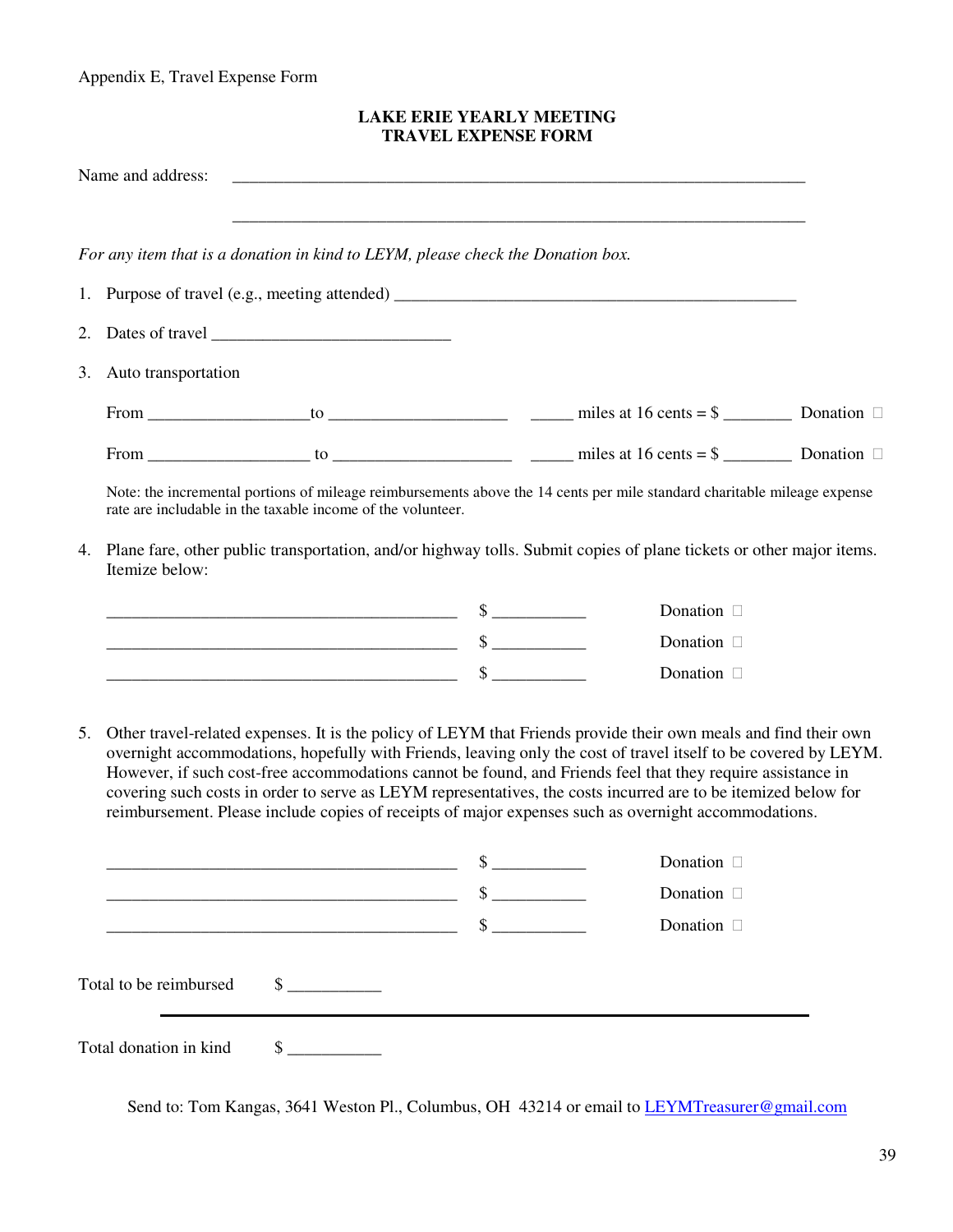Appendix E, Voucher

|             | <b>LAKE ERIE YEARLY MEETING</b><br><b>VOUCHER</b>    | For Treasurer's Use Only                                                                                                                           |
|-------------|------------------------------------------------------|----------------------------------------------------------------------------------------------------------------------------------------------------|
|             |                                                      | Check # $\frac{1}{2}$                                                                                                                              |
|             |                                                      | Date $\qquad \qquad \qquad$<br><u> 1989 - Jan Sterling von Berger von Berger von Berger von Berger von Berger von Berger von Berger von Berger</u> |
|             |                                                      |                                                                                                                                                    |
|             |                                                      |                                                                                                                                                    |
|             |                                                      |                                                                                                                                                    |
|             | <u> 1989 - Jan Barnett, fransk politik (d. 1989)</u> |                                                                                                                                                    |
| Approved by |                                                      |                                                                                                                                                    |
|             | Please attach all receipts.                          |                                                                                                                                                    |

Send to: Tom Kangas, 3641 Weston Pl., Columbus, OH 43214 or email to LEYMTreasurer@gmail.com.

### **F. Guidelines Regarding Honoraria and Expenses for Annual Meetings**

- 1. Keynote speaker receives \$500 plus travel, registration, meals, and room. Clerk of Program Committee gives name to registrar and to treasurer.
- 2. Non-LEYM folks who give workshops or lead Bible study receive \$100 plus room, meals, and registration. Clerk of Program Committee gives names to registrar and treasurer.
- 3. LEYM folks who give workshops receive no honoraria or expenses.
- 4. Leaders of special evening programs receive up to \$150 plus room, meals, and registration. Clerk of Program Committee gives names to registrar and treasurer.
- 5. One representative from FGC receives registration, meals, and room. Presiding clerk gives name to registrar.
- 6. FGC pays registration, room, and meals for FGC staff.
- 7. People who work full time with the children's program receive registration, meals, and room. Clerk of Youth & Children Committee gives the list of workers to the registrar.
- 8. Registrar receives registration, meals, and room.
- 9. Bookstore manager receives registration, meals, and room.

These are guidelines and not strict rules. The presiding clerk, in consultation with the treasurer, can override these guidelines in any given year. Guidelines are approved by the Finance Committee.

*Continued on next page*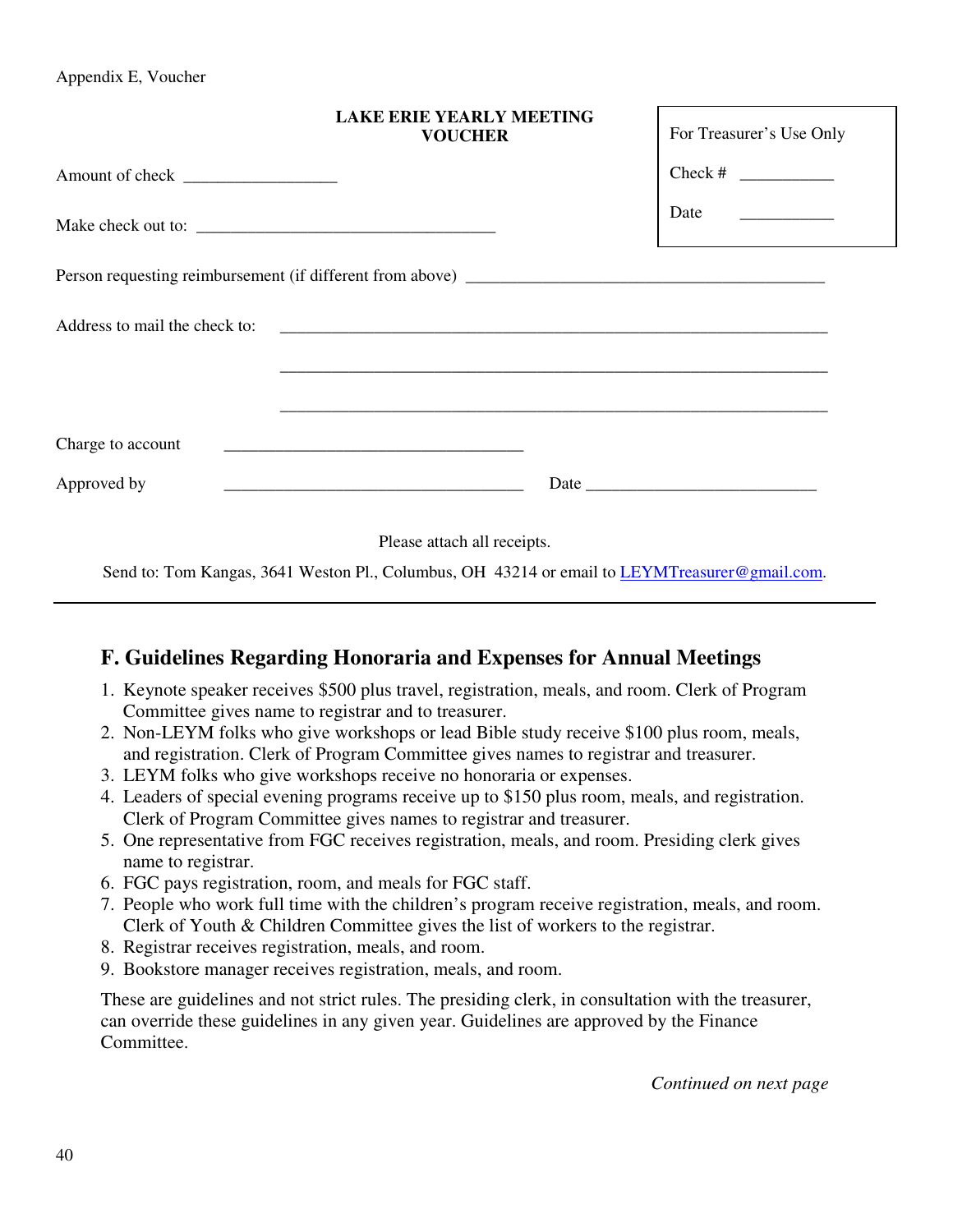#### **Reporting of Annual Meeting income and expenses**

The registrar prepares a report of all income and expenses for the Annual Meeting that flow through the registrar and sends this report to the treasurer. The report includes the names of all people receiving discounts on registration, meals, and room. The treasurer prepares a financial report including all income and expenses for Annual Meeting. This report will be published each year in the fall issue of the *Bulletin*.

Approved by Finance Committee 6/16/2006, revised 3/1/2008

# **G. Monthly Meetings and Individual Membership Text from previous edition of** *LEYM Policies and Procedures*

*The content of Appendix G, which focuses on practices of monthly meetings and membership of individuals in the Religious Society of Friends, appeared in the main text of the previous edition of* LEYM Policies and Procedures *in Section II, "Membership." As this content does not directly address the way in which the Yearly Meeting conducts business, it has been removed from the main text in this edition. It does, however, present policy approved by LEYM expressing expectations of its constituent monthly meetings with regard to their officers and committees, and addressing aspects of membership, which is held through a monthly meeting. As such, the material in this Appendix should remain useful to monthly meetings and serve as a starting point on these topics if LEYM decides to create its own* Faith and Practice*.* 

#### 1. *Monthly Meetings*

- a. *Officers:* The monthly meeting establishes criteria and procedures for selection and appoints persons to serve the meeting as clerk, treasurer, and recorder, for definite terms of service. Other officers may be appointed as needed.
	- (1) The *clerk* presides at business sessions of the meeting and carries out meeting instructions on matters pertaining to the accomplishment of its business. Accurate minutes shall be kept. Minutes of decisions about important matters, including dissenting opinions, shall be read and approved at the session in which these decisions are made. The clerk must be a member of the Religious Society of Friends.
	- (2) The *treasurer* is responsible for the custody and disbursement of meeting funds, in accordance with the meeting's directions. The treasurer shall report regularly to the monthly meeting, and, when appropriate due to the size of the budget, the accounts shall be audited regularly. The treasurer and the finance committee (should one exist) prepare and submit a budget to the meeting for its suggestions and approval.
	- (3) The *recorder* (who may also be the clerk or treasurer) keeps records of births, deaths, marriages, divorces, and changes in membership, and is responsible for determining the number of members according to which the Yearly Meeting and quarterly meeting treasurers determine the recommended share for Yearly Meeting and quarterly meeting line items in monthly meeting budgets. Records of preparative and allowed meetings should be included in the records of the responsible monthly meeting reports. Reports on membership are used by Friends' organizations to determine their number of representatives from a Yearly Meeting.
- b. *Committees:* Committees shall be appointed according to the needs of the monthly meeting. Generally, a committee of Ministry & Nurture would be the minimum committee structure. As a monthly meeting becomes larger and more complex, additional committees appointed to carry out its work should report regularly to the monthly meeting. Ad hoc committees, such as clearness committees which have a one-time, specific function, may be appointed at monthly meetings for business.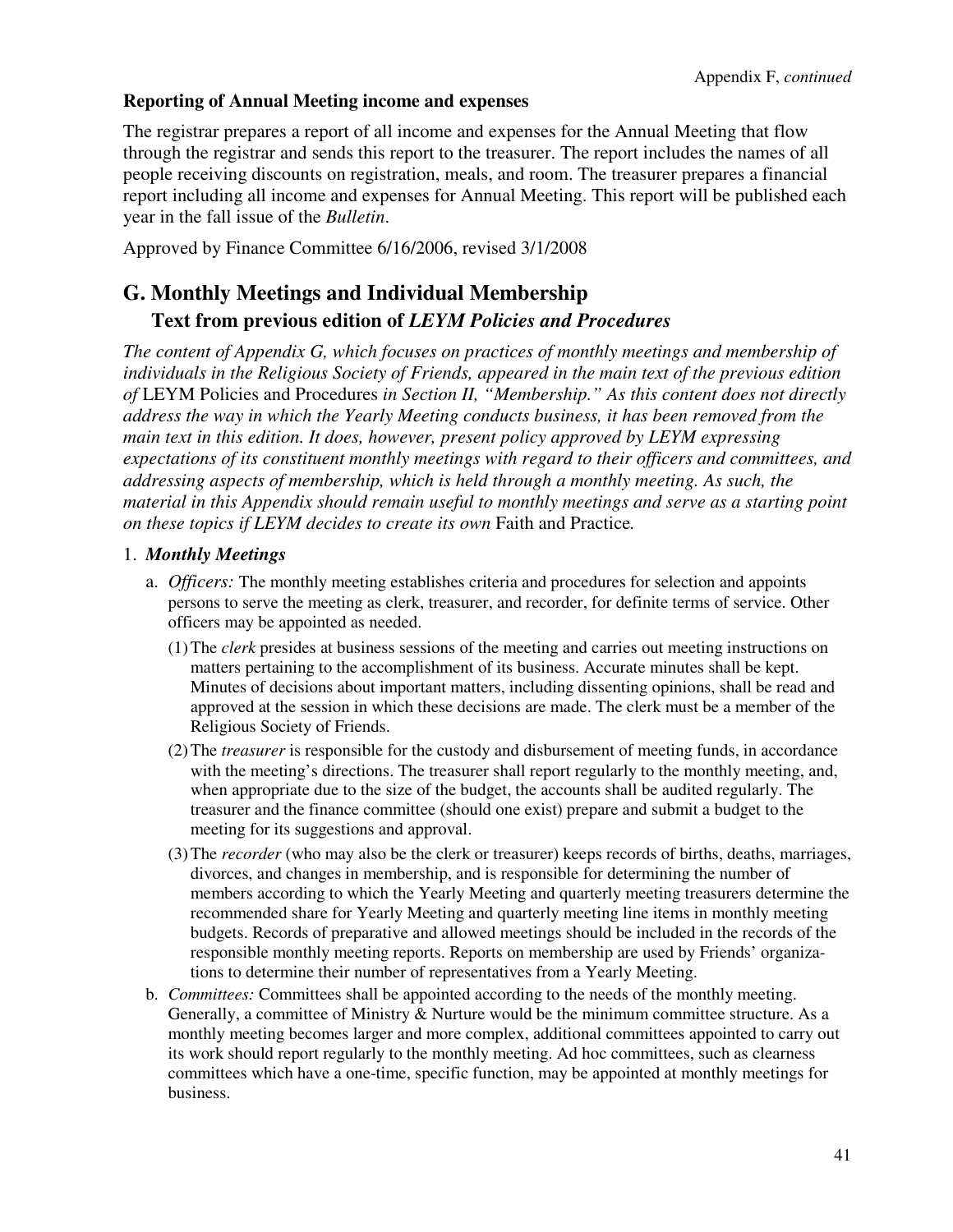#### Appendix G, 2

#### 2. *Membership - Individuals*

- *a. Membership in the Religious Society of Friends* is held in the local monthly meeting. Normally, persons desiring membership in the Religious Society of Friends shall:
	- (1) be familiar with Friends' faith, testimonies, practices, and processes;
	- (2) worship for a suitable period of time with the meeting they are interested in joining;
	- (3) submit a letter stating the reasons they wish to be a Friend; and
	- (4) be willing to consider the monthly meeting as their spiritual home and to support the monthly meeting with their time, talents, and finances.
	- Membership in a monthly meeting affiliated with LEYM automatically constitutes membership in the Yearly Meeting.
- b. *Isolated Individuals* 
	- (1) Isolated individuals wishing to join the Religious Society of Friends should apply by letter to the monthly meeting of their choice (either the nearest or the one with which they feel the closest kinship).
	- (2) These individuals should visit that meeting if possible prior to forwarding their applications for membership.
	- (3) The meeting receiving the application may delegate the interviewing responsibility to Friends who reside near the applicant regardless of the place of membership of the interviewing Friends.
	- (4) Isolated Friends are encouraged to form a worship group if there is no monthly meeting near them.
- c. *Sojourning Membership*
	- (1) If Friends are temporarily away from the monthly meeting in which they hold membership, or have good reasons not to change their membership from their current monthly meeting, and desire to be active in a monthly meeting nearer to their new location, those Friends may apply for Sojourning Member status. Their wishes in this connection should be set forth by minute from their home monthly meeting.
	- (2) Sojourning Members are not counted in the records of the parent meeting submitted to quarterly meeting or yearly meetings but are counted by the meeting in which they are sojourning.
- d. *Dual Membership in Monthly Meetings*
	- (1) Membership in more than one monthly meeting at a time is generally discouraged, but under unusual circumstances may be possible.
	- (2) The responsibilities of membership in each monthly meeting shall be worked out between the individual and the monthly meetings involved.
- e. *Transfer of Membership*
	- (1) Because the monthly meeting is primarily a faith community for worship, if Friends move too far away to attend their meeting regularly, they are encouraged to transfer their membership to a monthly meeting closer to their new location.
	- (2) To transfer membership, a Friend writes to the clerk of the home monthly meeting and asks that the membership be transferred to the new monthly meeting. The home monthly meeting for business considers the request; unless there are unusual circumstances, it then directs its recorder to write to the clerk of the new monthly meeting transferring the individual's membership.
	- (3) A monthly meeting receiving a transferred member may want to appoint a welcoming committee to meet with the transferred Friend. Unless there are unusual circumstances, the monthly meeting will normally accept the transferred member.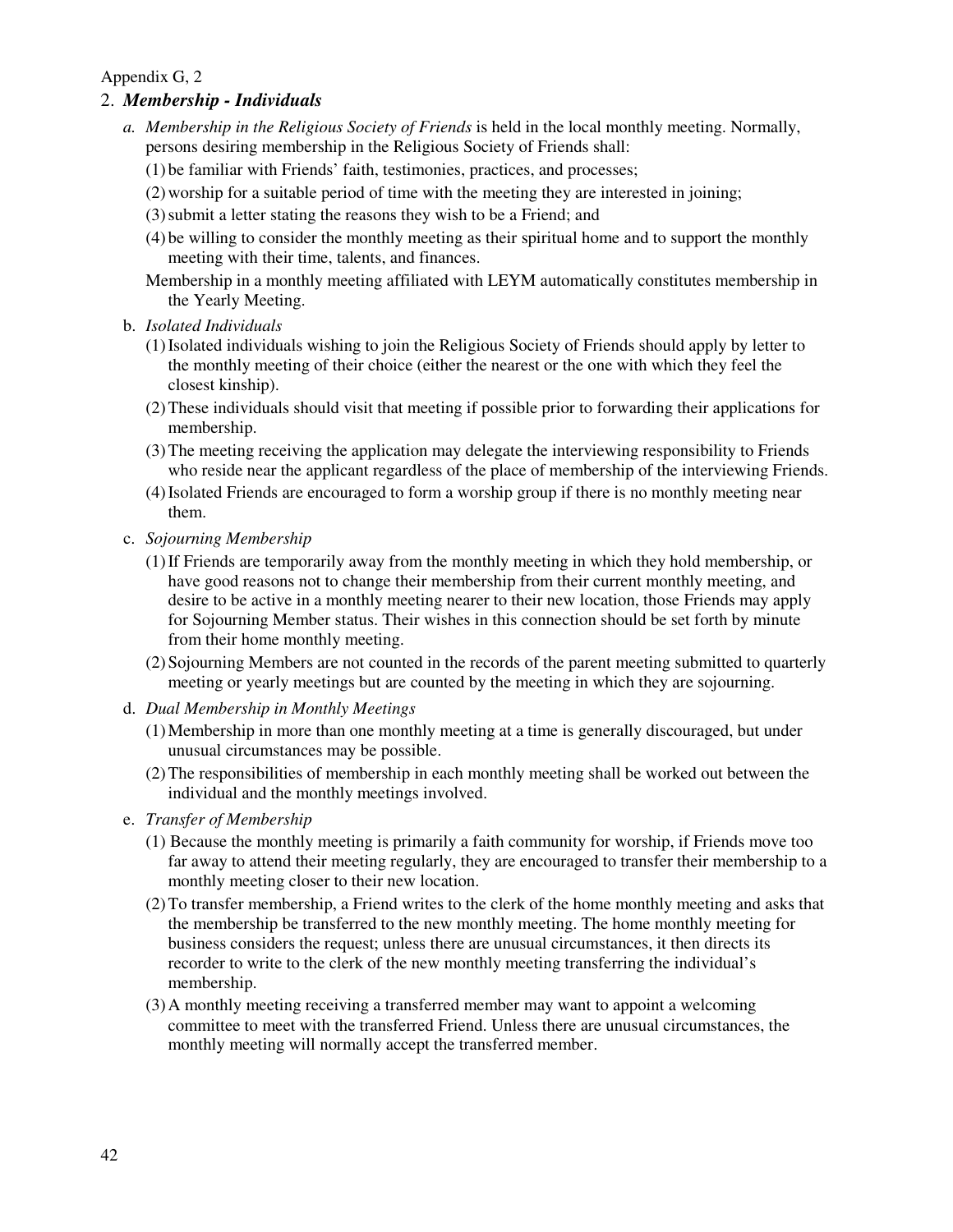#### **INDEX**

In this index the entries refer the reader to specific places in the outline of *Policies and Procedures*, which are more precise than page numbers and will not change as significantly when revisions are made. Please note that where there is more than one reference for an entry, the first one (in **bold type**) provides the most complete information about the topic. Headers on each page help readers quickly find these references in the text.

Account signatories: IV. A. 4 Actions of the Yearly Meeting: II Ad hoc committees: **III. C**; II. C. 1; III. A. 1. j Administrative committees: III. C Advancement & Outreach Committee: III. C. 1 Application for monthly meeting status: I. B. 1–3 Assistance to worship groups: I. A. 4. c Changes in meeting status, assistance with: I. C *Advices & Queries* (LEYM): IV. B. 4 AFSC. *See* American Friends Service Committee American Friends Service Committee Corporation (AFSC), representatives to: III. D. 2. a Annual Meeting: III. D. 2. a. (4) Board of Directors: III. D. 2. a. (2) Allowed Meetings: I. A. 5 Annual Meeting: II. A Childcare: III. C. 2.3. b. (4) Evaluation: III. C. 2.2. b. (7) Income and expenses, reporting: Appendix F Planning Committee: **III. C. 2**; III. C, introduction Speakers: III. C. 2.2. b. (2) Workshops: III. C. 2.2. b. (2) Annual Meeting Planning Committee: **III. C. 2**; III. C, introduction *Annual Records*: **IV. B. 3**; III. C. 9. b. (2-4) Editor: III. B. 2 Publication schedule: IV. B. 3. d Annual Sessions: II. A Actions and authority: II. A. 3 Attendance: II. A. 1 Guidelines for Meeting for Worship with Attention to Business: Appendix B Minutes: **II, introduction**; III. A. 3. a; III. C. 9. b. (3) Representation: II. A. 2 Application for monthly meeting status: I. B. 2-3 Archiving LEYM records: III. C. 9. b. (8) Arrangements & Site Committee: III. C. 2.1 Assessments, recommended share per member: III. C. 4. b. (3); IV. A. 6. a Assistant clerk: **III. A. 2**; III. A. 3. a Audit of financial records: **III. C. 4. b. (6)**; III. A. 1. c. (2) Book of Discipline: I. A. 2. b Budget: **IV. A. 2**; II. A. 3. c; III. C. 4. b. (2); IV. A. 1; IV. B. 3. a *Bulletin*: **IV. B. 2**; III. C. 9. b. (1) Distribution: IV. B. 2. c Editor: **III. B. 1**; IV. B. 2. b & d On website: IV. B. 1 Publication schedule: IV. B. 2. b Business meetings. *See* Annual Sessions (II. A) and Representative Meeting (II. B) Business meetings, guidelines: Appendix B Canadian Yearly Meeting, visitors to: III. E. 1. a Changes in monthly meeting status: I. C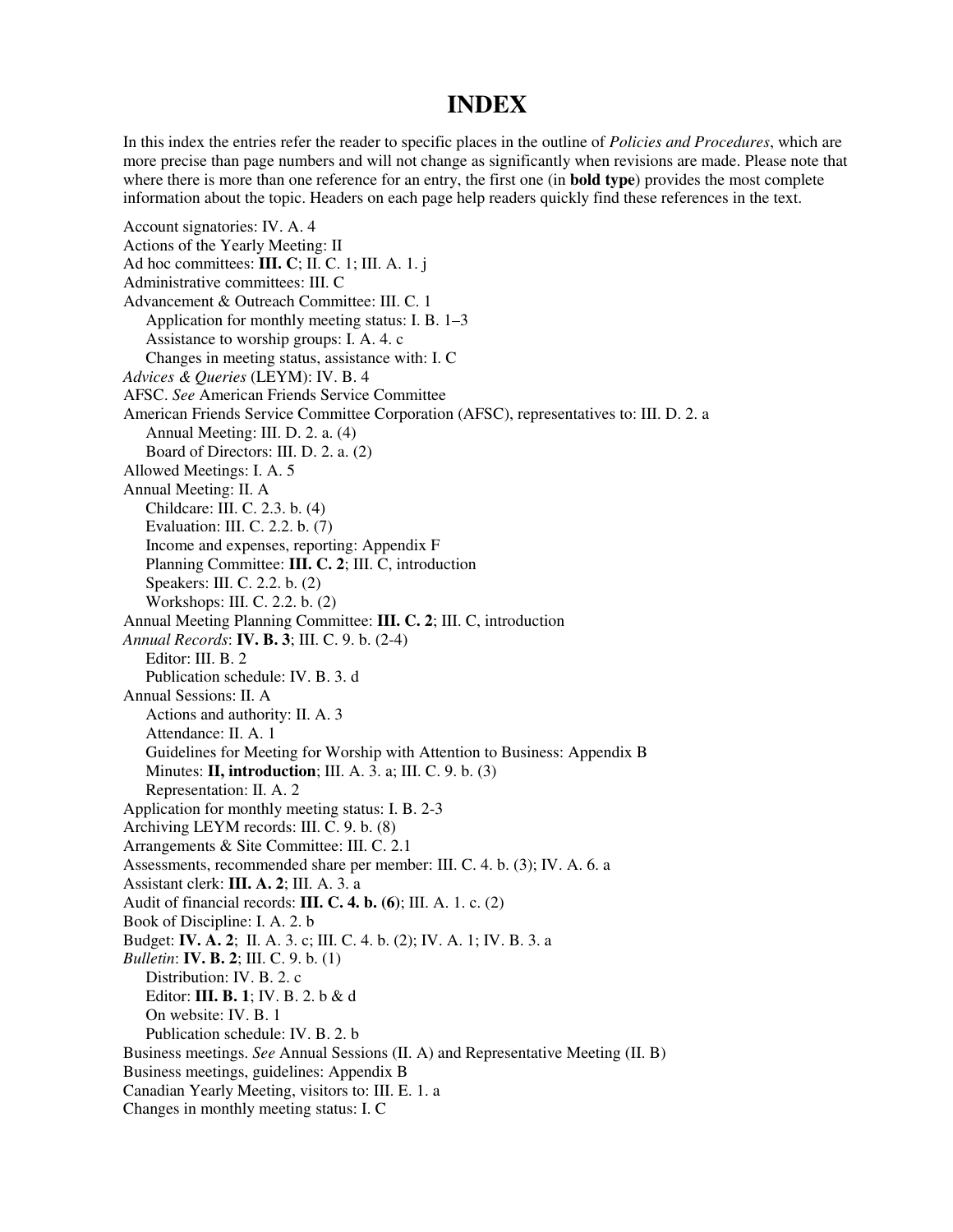Child abuse, policy for prevention: V. B1 Child abuse, policy for reports: V. B2 Childcare at Annual Meeting: III. C. 2.3. b. (4) Children. *See* Youth & Children Committee; Youth Retreats; Privacy Policy; Child Abuse; Financial assistance and scholarships, for children Chronology of the Yearly Meeting: III. B. 2; IV. B. 3. a Clerk. *See* Presiding clerk (III. A. 1) Committee clerks: III. C, Introduction Committees: III. C Ad hoc committees: **III. C;** II. C. 1; III. A. 1. j Administrative committees: III. C Committees of concern: III. C Setting up or laying down: II. A. 3. d Standing committees: III. C Concerns, corporate: II. D. 2; acting on, II. D. 3 Constituency: I Constituent bodies: I. A Contact information: Members and attenders: IV. B. 5. d Monthly meetings: IV. B. 1; IV. B. 3. a; IV. B. 5. c Cooper Scholarship: III. C. 6. b. (4) Contributions, monthly meetings to Yearly Meeting: **IV. A. 6**; I. A. 2. d Contributions, to other organizations, IV. A. 2. c Corporate concerns: II. D. 2; acting on, II. D. 3 Database: IV. B. 5 Database manager: **III. B. 3**; III. A. 1. l Digital communications facilitator: **III. B. 4**; II. A. 3. a; III. A. 1. k; III. B. 1; IV. B. 1 Dissolution of LEYM: IV. A. 7. a Dual membership in monthly meetings: Appendix G. 2. d Earthcare Committee: III. C. 3 Email lists: III. B. 3. b-c Email listservs: III. B. 4. a. (3) Endorsements, to travel minutes: II. E. 2 Epistle Committee: **III. A. 2. c**; III. A. 1. f Epistle of LEYM: III. A. 1. f; III. A. 3. b Epistles, reading of: II, introduction Evangelical Friends Alliance – Eastern Region, visitors to: III. E. 1. a Executive Committee: **II. C**; II, introduction Composition: II. C. 1 Meetings: II. C. 3 Minutes: **II. C. 3**; II., introduction; III. A. 3. a; III. C. 9. b. (3) Responsibilities and authority: II. C. 2 Expense reporting and reimbursement: IV. A. 3 Expenses for Annual Meetings, Guidelines: Appendix F Faith and Practice (book): I. A. 2. b Fall Retreat (for youth): III. C. 2.3. b. (6) FCNL. *See* Friends Committee on National Legislation (III. D. 2. b) FGC. *See* Friends General Conference (III. D. 2. c) Financial account signatories: IV. A. 4 Financial assistance and scholarships: **Appendix D**; III. A. 1. i For adults: Appendix D, 1 Annual Meeting: Appendix D, 1. b Attending Quaker colleges or universities: Appendix D, 1. h Cooper scholarships: Appendix D, 1. k Ministry scholarships: Appendix D, 1. f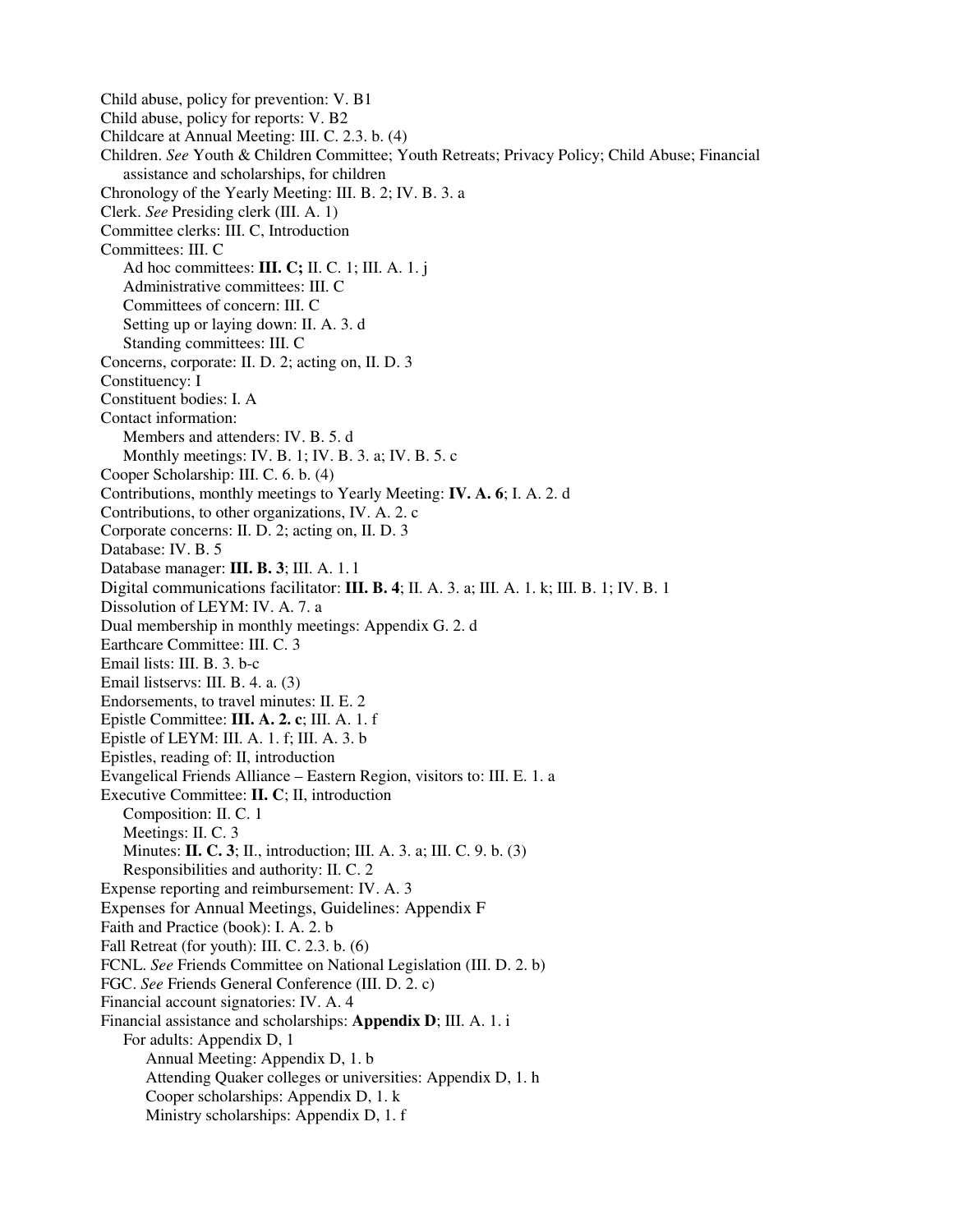Quaker organizational internships/fellowships: Appendix D, I. h Representative Meeting: Appendix D, 1. c Service project preceding Annual Meeting: Appendix D, 1. e Special travel requests: Appendix D, 1. j Spiritual Formation Retreats: Appendix D, 1. d Travel to conferences reflecting Quaker values: Appendix D, 1. i Traveling Ministries Fund: Appendix D, 1. g Yearly Meeting business: Appendix D, 1. a For children and teens: Appendix D, 2 Annual Meeting: Appendix D, 2. d Fall Retreat: Appendix D, 2. a High school teen retreats: Appendix D, 2. c Youth activities and conferences: Appendix D, 2. b Finance Committee: **III. C. 4**; III. A. 1. i; III. A. 4. a & d; III. B. 3; III. B. 4; IV. A. 1; IV. A. 3. c Financial records, audit: III. C. 4. b. (6) Financial reports: III. A. 4. c Financial support from monthly meetings: **IV. A. 6**; I. A. 2. d Recommended share per member: III. C. 4. b. (3); IV. A. 6. a Fiscal policy: IV. A Fiscal year: IV. A. 1 FLGBTQC. *See* Friends for Lesbian, Gay, Bisexual, Transgender, and Queer Concerns (III. D. 3. a) Friends Committee on National Legislation (FCNL), General Committee, representatives to: III. D. 2. b Annual Meeting: III. D. 2. b. (4) Friends for Lesbian, Gay, Bisexual, Transgender, and Queer Concerns (FLGBTQC), representative to: III. D. 3. a Friends General Conference (FGC): III. B. 3. f; IV. B. 5. d Affiliation with: I, introduction Central Committee: III. A. 1. g Representatives to: III. D. 2. c Executive Committee, representative to: III. D. 2. c. (5) LEYM contribution to: IV. A. 2. a Friends Historical Library, Swarthmore College: **III. C. 9. b. (7)**; IV. B. 2. c Friends' organizations: III. D. 2 Contributions to, policy: IV. A. 2. c Representatives to: **III. D**; III. A. 1. c. (1) Displays: III. D. 1. g Reports: III. D. 1. f Friends World Committee for Consultation (FWCC): III. A. 3. b Lower Great Lakes Region, Yearly Meetings, visitors to: III. E. 1 Section of the Americas: III. D. 2. d Regional meetings: III. D. 2. d. (7) Representatives to: III. D. 2. d Reimbursement for: III. D. 2. d. (6) Travel Donation Fund: IV. A. 2. b Travel Fund: IV. A. 2. b World gatherings, representatives to: **III. D. 2. d. (4-5)**; III. C. 7. b. (5) Reimbursement for expenses: **III. D. 2. d. (6)**; IV. A. 2. b FWCC. *See* Friends World Committee for Consultation (III. D. 2. d) Governance of LEYM: II Green Pastures Quarterly Meeting (GPQM): I. A. 1 Applications for monthly meeting status: I. B. 2 Changes in monthly meeting status, assistance with: I. C Guidelines for Meeting for Worship with Attention to Business: Appendix B Guidelines Regarding Honoraria and Expenses for Annual Meetings: Appendix F H. D. C. *See* Harassment Discernment Committee (V. C) Harassment Discernment Committee: V. C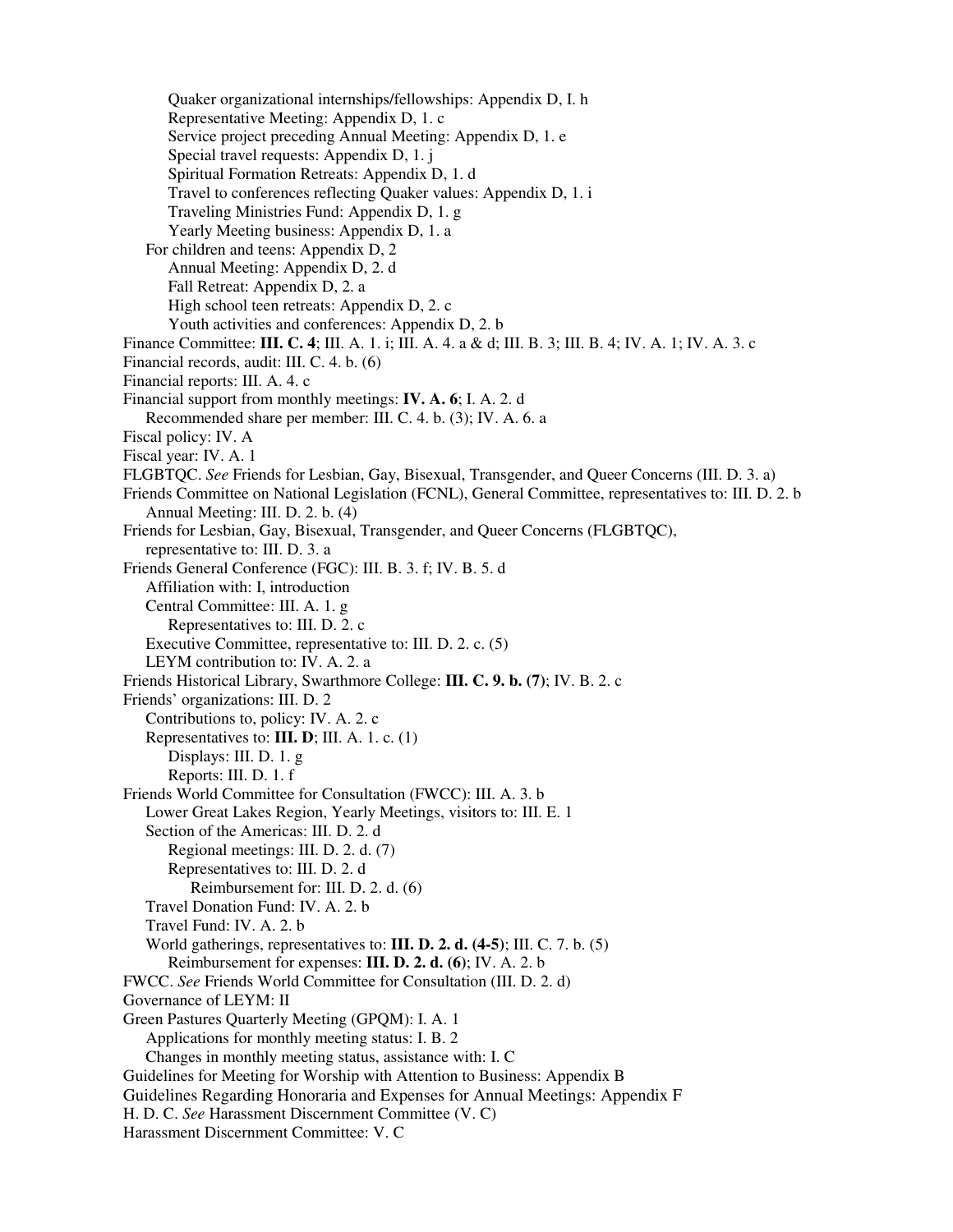Harassment Policy: V. C High School Teen Retreat Program: III. B. 5. a High School Teen Retreat Program Committee: III. C. 5 High School Teen Retreat Program Coordinator: **III. B. 5**; III. B; III. C. 5 "History and Description of the Yearly Meeting": III. B. 2 "History and Objectives of Lake Erie Yearly Meeting": Appendix A Honoraria for Annual Meetings, Guidelines: Appendix F Information sources: IV. B Website: IV. B. 1 In-kind expenses: IV. A. 3. a Leadings, individual: II. D. 1; acting on: II. D. 3 Letter of Introduction: II. E *LEYM Bulletin*. *See Bulletin* (IV. B. 2) LEYM, History and Description: III. B. 2 LEYM, History and Objectives: Appendix A *LEYM Policies and Procedures. See Policies and Procedures* (IV. B. 6) Listservs: III. B. 4. a. (3) Mailing lists: III. B. 3. b-c Marriage under care of a meeting: I. A. 2. a Meeting for Worship with Attention to Business, Guidelines: Appendix B Meeting status, changes: I. C Members and attenders, contact information: IV. B. 5. d Membership in Religious Society of Friends: **I. A. 2. a**; I. B. 6; Appendix G. 2 Membership statistics: III. B. 3. d, h, i Memorial minutes, on Website, IV. B. 1; in *Annual Records*: IV. B. 3. a Ministry & Nurture Committee: III. C. 6 Discernment on leadings: II. D. 1. b Members appointed by monthly meetings: III. C. 6. a Ministry grant requests: III. C. 6. b. (5) Minutes: Of Executive Committee: **II. C. 3;** III. A. 3. a; III. C. 9. b. (3) Of meetings for business: **II, introduction**; III. A. 3. a; III. C. 9. b. (3); IV. B. 1; IV. B. 3. a Certification of: III. A. 3. c Monthly meetings: **I. A. 2**; Appendix G. 1 Applications for monthly meeting status: I. B. 2-3 Assessments, recommended per member: III. C. 4. b. (3); IV. A. 6. a Book of Discipline: I. A. 2. b Care of preparative meetings: I. A. 3 Care of worship groups: I. A. 4 Changes in status: I. C Committees: Appendix G. 1. b Contact information: IV. B. 1; IV. B. 3. a; IV. B. 5. c Contributions to Yearly Meeting: **IV. A. 6**; I. A. 2. d Faith and Practice (book): I. A. 2. b Financial support of LEYM: **IV. A. 6**; I. A. 2. d Recommended share per member: III. C. 4. b. (3); IV. A. 6. a Laying down of: II. A. 3. f Membership in two yearly meetings: I. A. 2. e Officers: Appendix G. 1. a New monthly meetings: I. B Newsletters: IV. B. 2. d Representatives to LEYM: II. B. 1-2 State of the Meeting Reports: I. A. 2. c; IV. B. 3. a Suggested guidelines: Appendix C Statistical Reports: **III. B. 3. d, h**; I. A. 2. c; IV. A. 6. a; IV. B. 3. a Naming Committee: **III. C. 7. a**; III. A. 1. h; III. C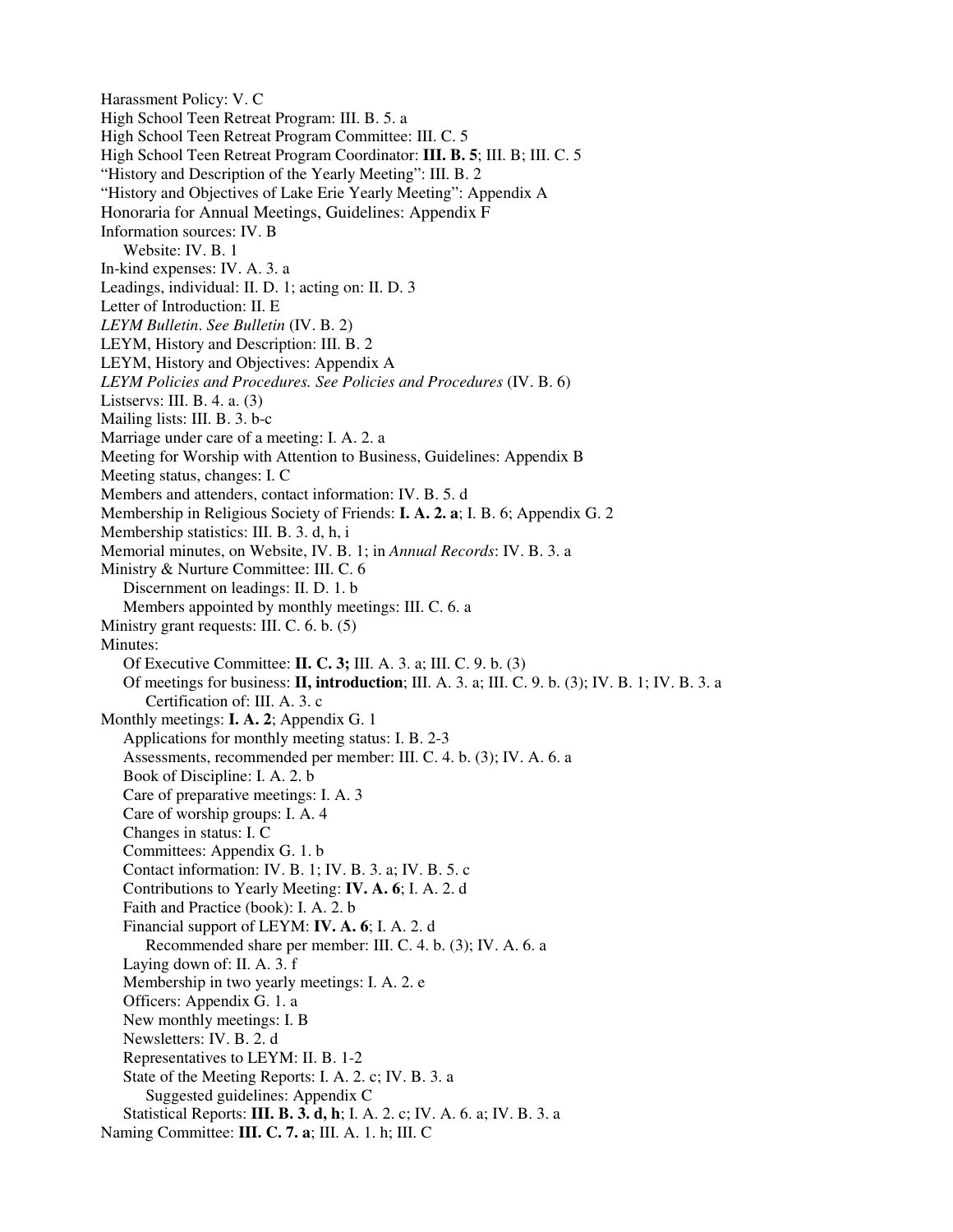New monthly meetings: I. B Approval of: II. A. 3. e Membership clearness committees for attenders: I. B. 6 Newsletter, LEYM. *See Bulletin*. Newsletters, monthly meetings: IV. B. 2. d Nominating Committee: **III. C. 7**; III. A. 1. h; III. A. 1. j; III. D. 1. e Slate of nominations: II. A. 3. b; IV. B. 3. a; IV. B. 5. a Nominations, approval: II. A. 3. b; II. C. 2. b Officers: III. A Travel expenses, reimbursement: IV. A. 3. b; Appendix D, 1. a; Appendix E Officers, other (assistants to recording clerk and treasurer): III. A. 5 Officers, monthly meetings: Appendix G. 1. a Ohio Valley Yearly Meeting, visitors to: III. E. 1. a Ohio Yearly Meeting Conservative, visitors to: III. E. 1. a Olney Friends School Board, representative to: III. D. 3. b Operations of LEYM: IV Organization of LEYM: III Peace, corporate witness to: III. C. 8. b. (2-3) Peace & Justice Committee: III. C. 8 Monthly meeting representatives: III. C. 8. a Photographs on website: V. A. 4 Planning Committee, Annual Meeting: **III. C. 2**; III. C, introduction Policies and procedures, changes in: II. A. 3. a *Policies and Procedures*: **IV. B. 6**; IV. B. 1 Revision of: **II. A. 3. a**; III. C. 9. b. (5); IV. B. 6. b Policy for Reports of Child Abuse Made at Yearly Meeting: V. B2 Presiding clerk: **III. A. 1**; II. C. 1; III. A. 3. a; III. B. 4; III. C; III. E. 1. b. (2); IV. A. 4; Appendix F. 5 Preparative meetings: I. A. 3 Privacy policy: **V. A**; III. B. 4. a. (4) Program Committee: III. C. 2.2 Program committees (generic): III. C, introduction Publications & Archives Committee: **III. C. 9**; III. A. 3. a; IV. B. 6. b Publications and Information Sources: IV. B QEW. *See* Quaker Earthcare Witness (III. D. 3. c) Quake that Rocked the Midwest: III. B. 5. a. (4) Quaker Earthcare Witness (QEW), representative to: III. D. 3. c Quaker Organizations, representatives to: **III. D**; III. A. 1. c. (1) Displays: III. D. 1. g Reports: III. D. 1. f Quarterly meeting: I. A. 1 Applications for monthly meeting status, approval: I. A. 3. a; I. B. 2 Changes in meeting status, assistance with: I. C Recording clerk: III. A. 3 References, volunteers who work with children: V. B. B1. 2. D. Reimbursement for expenses: **IV. A. 3**; III. A. 1. i Travel expense reporting form: Appendix E Vouchers: Appendix E Remittances from monthly meetings: IV. A. 6 Recommended share per member: III. C. 4. b. (3); IV. A. 6. a Representative Meeting: II. B Actions and authority: II. B. 5 Composition: II. B. 2 Guidelines for Meeting for Worship with Attention to Business: Appendix B Minutes: **II, introduction**; II. B. 6; III. C. 9. b. (3)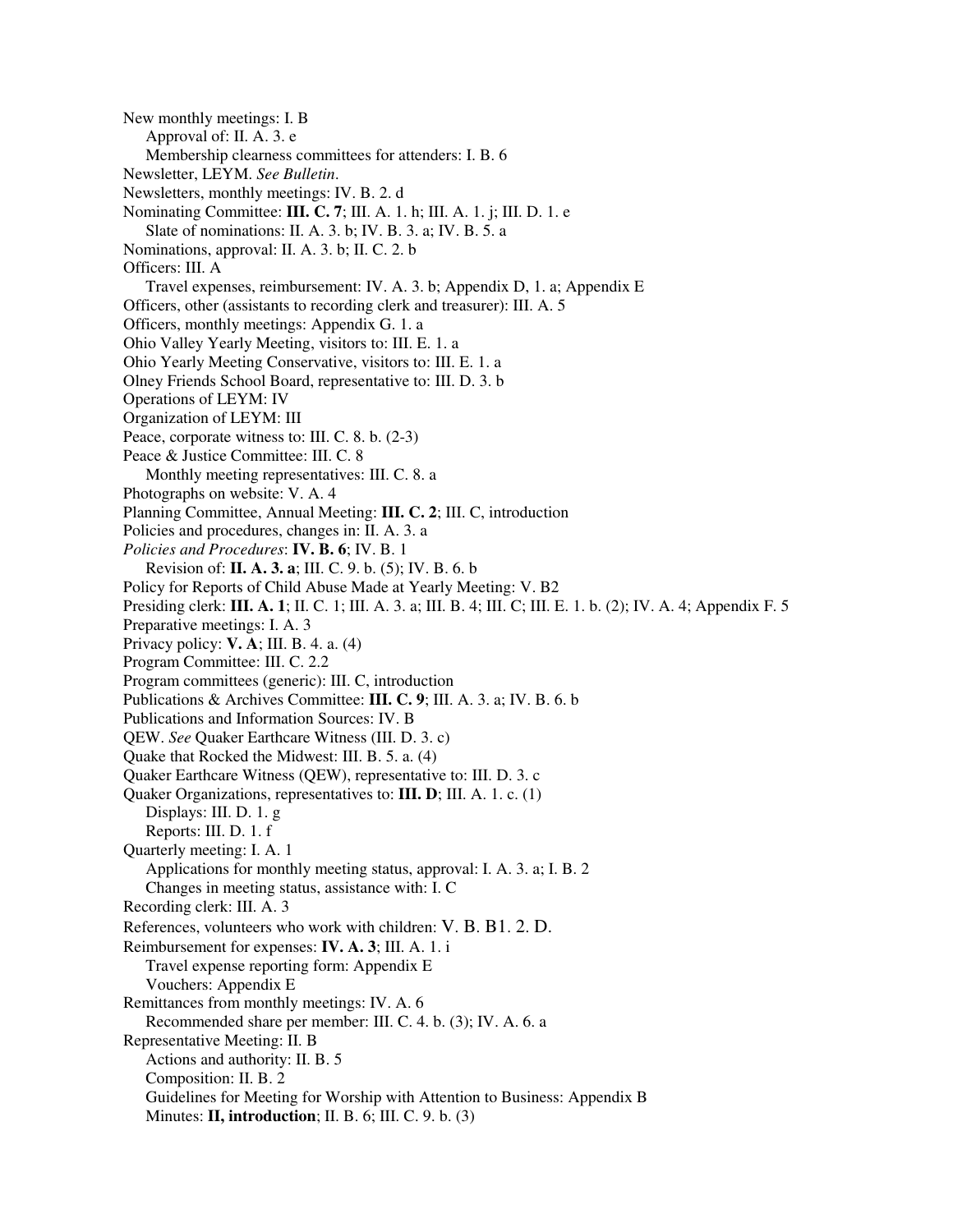Preliminary agenda: II. B. 4 Representation: II. B. 1 Scheduling: II. B. 3 Representatives to: AFSC Corporation: III. D. 2. a Conferences: III. C. 7. b. (6) FCNL, General Committee: III. D. 2. b FGC Central Committee: III. D. 2. c FGC Executive Committee: III. D. 2. c. (5) FLGBTQC: III. D. 3. a Friends' organizations: **III. D.** *See also Representatives to Quaker Organizations (below)* FWCC, Section of the Americas: III. D. 2. d Regional meetings: III. D. 2. d. (7) Reimbursement: III. D. 2. d. (6) FWCC world gatherings: **III. D. 2. d. (4-5)**; III. C. 7. b. (5) Reimbursement: **III. D. 2. d. (6)**; IV. A. 2. b LEYM (Monthly meeting representatives to): II. B. 1-2 Olney Friends School Board: III. D. 3. b Peace & Justice Committee: III. C. 8. a Quaker Earthcare Witness: III. D. 3. c Quaker organizations: **III. D**; III. A. 1. c. (1) Displays: III. D. 1. g Reports: III. D. 1. f Resource pages: IV. B. 1 Resources. *See* Financial assistance and scholarships (Appendix D) Retreats for adults. *See* Spiritual Formation Program (III. C. 6. c) Retreats for high school age Friends. *See* High School Teen Retreat Program Coordinator (III. B. 5. a) Retreats for youth and children. *See* Youth retreats (III. C. 2.3. b. (6)). Scholarships and financial assistance: **Appendix D**; III. A. 1. i. *For detailed list, see under "Financial assistance."* Signatories, financial accounts: IV. A. 4 Slate of officers, committee members, and representatives: II. A. 3. b; IV. B. 3. a; IV. B. 5. a Sojourning membership: Appendix G, 2. c Spiritual Formation Program: III. C. 6. c Standing committees: III. C State of the Meeting Reports: I. A. 2. c; IV. B. 3. a Suggested guidelines: Appendix C Statistical Reports: **III. B. 3. d**; I. A. 2. c; IV. A. 6. a; IV. B. 3. a Tax exempt status: IV. A. 7 Teen retreats. *See* High School Teen Retreat Program (III. B. 5. a) Terms of office, officers: III. A Transfer of membership, individual: Appendix G. 2. e Travel expenses: **IV. A. 3**; Appendix D, 1. a, j Reimbursement rate: IV. A. 3. c Reporting forms: Appendix E Travel minute: II. E Treasurer: **III. A. 4**; III. A. 1. c. (2); III. A. 1. i; III. C. 4; IV. A. 1, 4; Appendix F Visitors to other Yearly Meetings: III. E Reports: III. E. 1. b. (3); III. E. 2 Vouchers for reimbursement: Appendix E Webmaster: III. B. 4. a Website: **IV. B. 1**; III. B. 4. a Privacy policy: V. A Wilmington Yearly Meeting, visitors to: III. E. 1. a Witness in matters of peace: III. C. 8. b. (2-3) World Plenary Meetings of the Friends World Committee for Consultation (FWCC), IV. A. 2. b